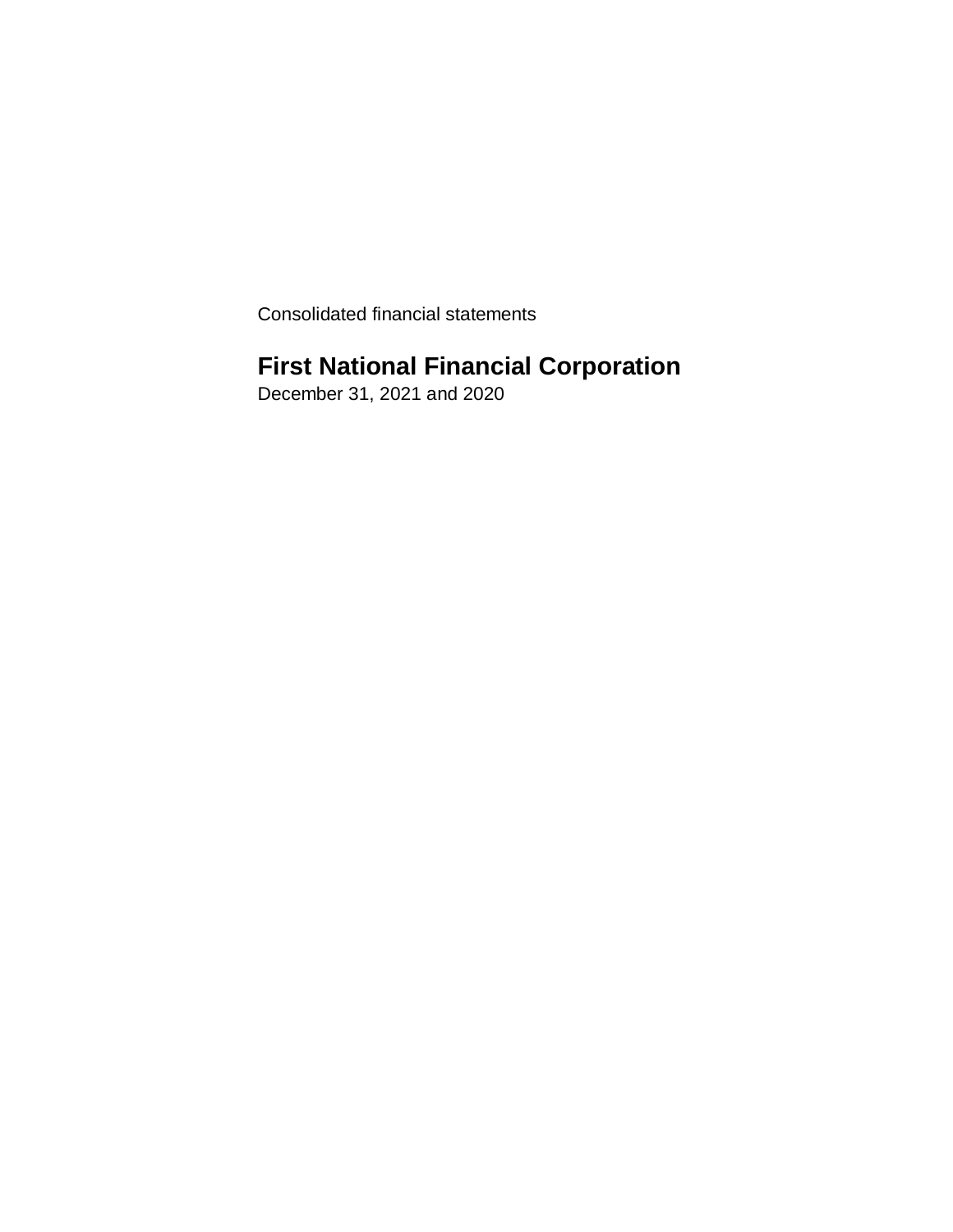## **Independent auditor's report**

### To the Shareholders of **First National Financial Corporation**

### **Report on the audit of the consolidated financial statements**

### **Opinion**

We have audited the consolidated financial statements of First National Financial Corporation and its subsidiaries [collectively, the "Company"], which comprise the consolidated statements of financial position as at December 31, 2021 and December 31, 2020, and the consolidated statements of income, comprehensive income, changes in equity and cash flows for the years then ended, and notes to the consolidated financial statements, including a summary of significant accounting policies.

In our opinion, the accompanying consolidated financial statements present fairly, in all material respects, the consolidated financial position of the Company as at December 31, 2021 and December 31, 2020, and its consolidated financial performance and its consolidated cash flows for the years then ended in accordance with International Financial Reporting Standards ["IFRSs"].

### **Basis for opinion**

We conducted our audit in accordance with Canadian generally accepted auditing standards. Our responsibilities under those standards are further described in the *Auditor's responsibilities for the audit of the consolidated financial statements* section of our report. We are independent of the Company in accordance with the ethical requirements that are relevant to our audit of the consolidated financial statements in Canada, and we have fulfilled our ethical responsibilities in accordance with these requirements. We believe that the audit evidence we have obtained is sufficient and appropriate to provide a basis for our opinion.

### **Key audit matters**

Key audit matters are those matters that, in our professional judgment, were of most significance in the audit of the financial statements of the current period. These matters were addressed in the context of the audit of the financial statements as a whole, and in forming the auditor's opinion thereon, and we do not provide a separate opinion on these matters. For each matter below, our description of how our audit addressed the matter is provided in that context.

We have fulfilled the responsibilities described in the *Auditor's responsibilities for the audit of the financial statements* section of our report, including in relation to these matters. Accordingly, our audit included the performance of procedures designed to respond to our assessment of the risks of material misstatement of the financial statements. The results of our audit procedures, including the procedures performed to address the matters below, provide the basis for our audit opinion on the accompanying financial statements.

### **Measurement of estimated credit losses**

As more fully described in Note 2 and Note 3 to the financial statements, the Company is exposed to credit risk on its mortgage assets. In 2021 the Company has recorded an allowance for credit losses of \$766 thousand. The Company manages credit risk by employing underwriting policies and procedures designed to minimize exposure to credit losses, and by acquiring insurance against borrower default on substantially all its mortgages. The Company's expected credit loss ["ECL"] impairment analysis considers a range of possible outcomes supported by past loss events, current conditions and an expectation of future possible outcomes.

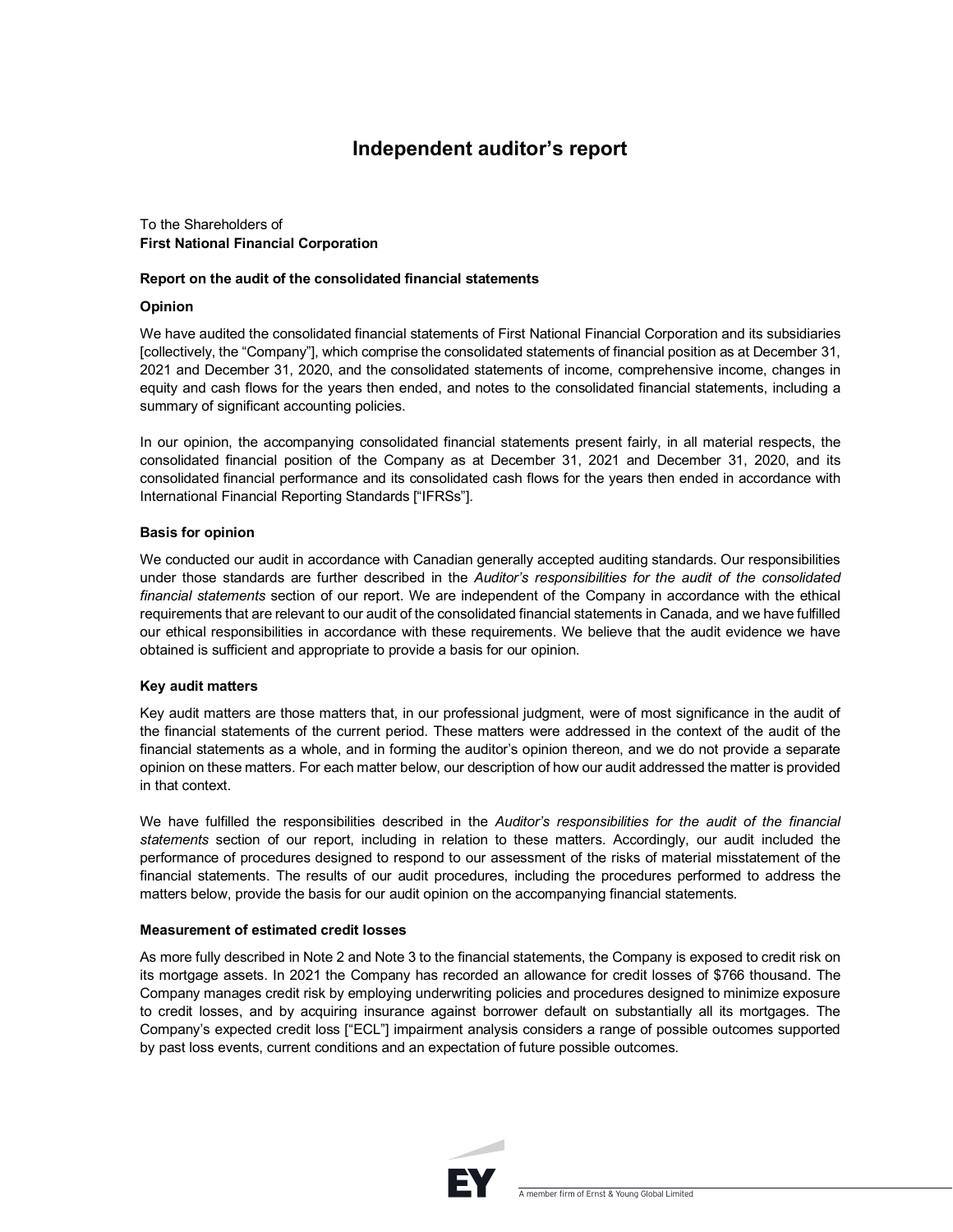The allowance for credit losses was identified as a key audit matter due to the number of key data inputs and criteria being assessed as part of the underwriting process. The availability and observability of data inputs and judgmental assumptions are key factors in the susceptibility of the allowance for credit losses being exposed to variances in the probability of default and loss given default. Management judgment was involved in selecting appropriate values for key assumptions, which in the event of a credit loss includes estimates of the amounts recoverable from underlying collateral. In forming their judgement, management had to both assess the effectiveness of their credit management strategies in minimizing future credit losses as well as make a forecast of possible future economic conditions and consider the impact of each on their critical assumptions. Variations in the key assumptions and key data inputs described can have a material effect on the measurement of ECL for each loan underwritten by the Company.

We obtained an understanding of management's controls over exposure to credit risk, including mortgage underwriting policies and processes used to assess borrower capacity, income verification, creditworthiness and collateral. We tested the operating effectiveness of these controls by assessing for a sample of mortgages originated and funded, compliance with management's underwriting policy and processes and eligibility, when arranged, for insurance against borrower default based on criteria of the mortgage default insurer.

For the purpose of auditing the allowance for credit losses, among other procedures,

- We tested the accuracy of the Company's historic default and write-off data and evaluated management's ECL impairment analysis, by obtaining the Company's historical data.
- We tested management's data and model by obtaining contrary data from independent sources, to develop a range for the estimated ECL on the uninsured portfolio of mortgages held at amortized cost.
- We compared our range to management's estimate of allowance for credit losses.
- We also assessed the adequacy of the Company's disclosures on the management of credit risk.

#### **Other information**

Management is responsible for the other information. The other information comprises:

- Management's Discussion and Analysis
- The information, other than the consolidated financial statements and our auditor's report thereon, in the Annual Report

Our opinion on the consolidated financial statements does not cover the other information and we do not express any form of assurance conclusion thereon.

In connection with our audit of the consolidated financial statements, our responsibility is to read the other information and, in doing so, consider whether the other information is materially inconsistent with the consolidated financial statements or our knowledge obtained in the audit or otherwise appears to be materially misstated.

We obtained Management's Discussion and Analysis prior to the date of this auditor's report. If, based on the work we have performed, we conclude that there is a material misstatement of this other information, we are required to report that fact in this auditor's report. We have nothing to report in this regard.

The Annual Report is expected to be made available to us after the date of the auditor's report. If, based on the work we will perform on this other information, we conclude that there is a material misstatement of this other information, we are required to report that fact to those charged with governance.

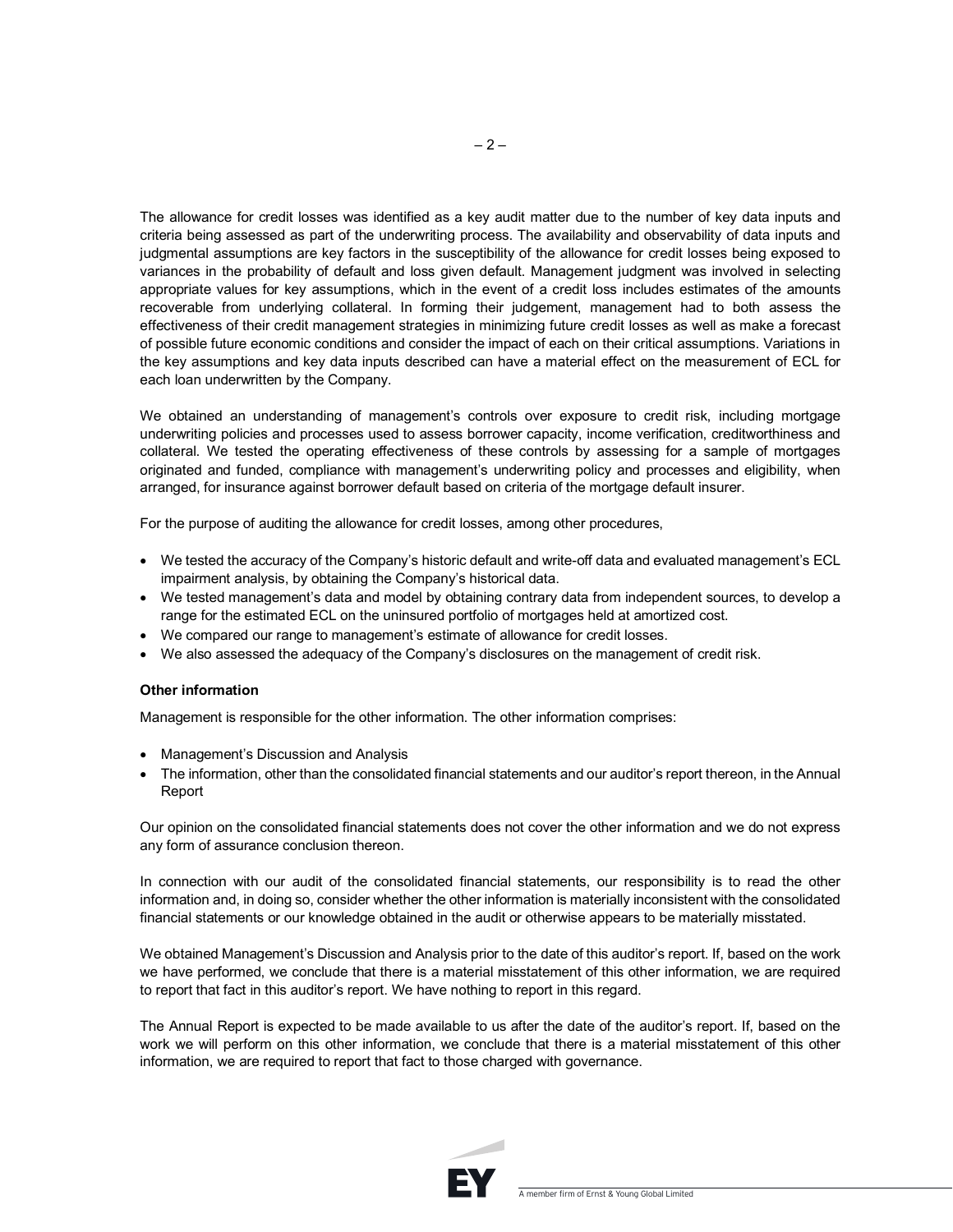### **Responsibilities of management and those charged with governance for the consolidated financial statements**

Management is responsible for the preparation and fair presentation of the consolidated financial statements in accordance with IFRSs, and for such internal control as management determines is necessary to enable the preparation of consolidated financial statements that are free from material misstatement, whether due to fraud or error.

In preparing the consolidated financial statements, management is responsible for assessing the Company's ability to continue as a going concern, disclosing, as applicable, matters related to going concern and using the going concern basis of accounting unless management either intends to liquidate the Company or to cease operations, or has no realistic alternative but to do so.

Those charged with governance are responsible for overseeing the Company's financial reporting process.

### **Auditor's responsibilities for the audit of the consolidated financial statements**

Our objectives are to obtain reasonable assurance about whether the consolidated financial statements as a whole are free from material misstatement, whether due to fraud or error, and to issue an auditor's report that includes our opinion. Reasonable assurance is a high level of assurance, but is not a guarantee that an audit conducted in accordance with Canadian generally accepted auditing standards will always detect a material misstatement when it exists. Misstatements can arise from fraud or error and are considered material if, individually or in the aggregate, they could reasonably be expected to influence the economic decisions of users taken on the basis of these consolidated financial statements.

As part of an audit in accordance with Canadian generally accepted auditing standards, we exercise professional judgment and maintain professional skepticism throughout the audit. We also:

- Identify and assess the risks of material misstatement of the consolidated financial statements, whether due to fraud or error, design and perform audit procedures responsive to those risks, and obtain audit evidence that is sufficient and appropriate to provide a basis for our opinion. The risk of not detecting a material misstatement resulting from fraud is higher than for one resulting from error, as fraud may involve collusion, forgery, intentional omissions, misrepresentations, or the override of internal control.
- Obtain an understanding of internal control relevant to the audit in order to design audit procedures that are appropriate in the circumstances, but not for the purpose of expressing an opinion on the effectiveness of the Company's internal control.
- Evaluate the appropriateness of accounting policies used and the reasonableness of accounting estimates and related disclosures made by management.
- Conclude on the appropriateness of management's use of the going concern basis of accounting and, based on the audit evidence obtained, whether a material uncertainty exists related to events or conditions that may cast significant doubt on the Company's ability to continue as a going concern. If we conclude that a material uncertainty exists, we are required to draw attention in our auditor's report to the related disclosures in the consolidated financial statements or, if such disclosures are inadequate, to modify our opinion. Our conclusions are based on the audit evidence obtained up to the date of our auditor's report. However, future events or conditions may cause the Company to cease to continue as a going concern.
- Evaluate the overall presentation, structure, and content of the consolidated financial statements, including the disclosures, and whether the consolidated financial statements represent the underlying transactions and events in a manner that achieves fair presentation.
- Obtain sufficient appropriate audit evidence regarding the financial information of the entities or business activities within the Company to express an opinion on the consolidated financial statements. We are responsible for the direction, supervision and performance of the Company's audit. We remain solely responsible for our audit opinion.

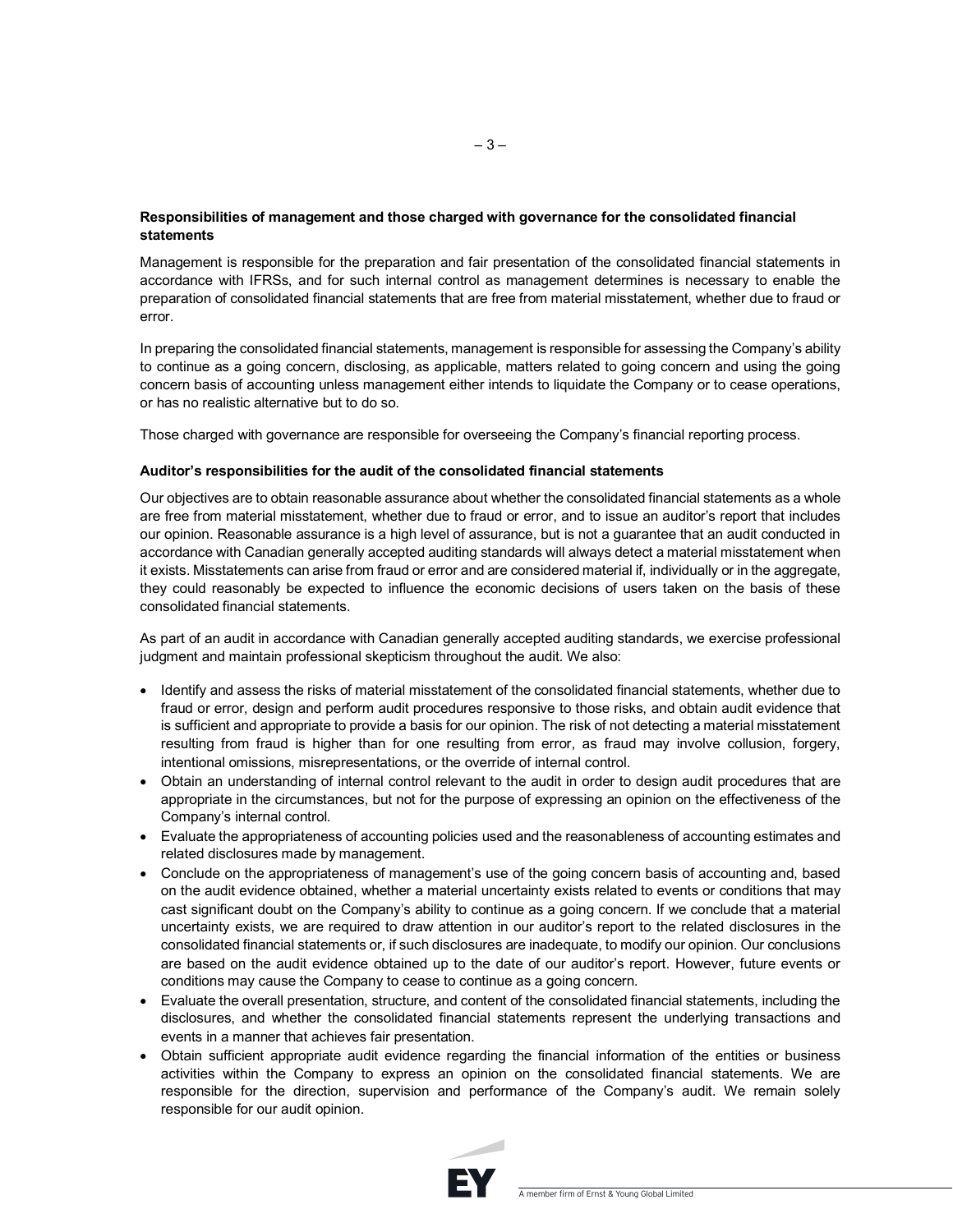We communicate with those charged with governance regarding, among other matters, the planned scope and timing of the audit and significant audit findings, including any significant deficiencies in internal control that we identify during our audit.

We also provide those charged with governance with a statement that we have complied with relevant ethical requirements regarding independence, and to communicate with them all relationships and other matters that may reasonably be thought to bear on our independence, and where applicable, related safeguards.

From the matters communicated with those charged with governance, we determine those matters that were of most significance in the audit of the consolidated financial statements of the current period and are therefore the key audit matters. We describe these matters in our auditor's report unless law or regulation precludes public disclosure about the matter or when, in extremely rare circumstances, we determine that a matter should not be communicated in our report because the adverse consequences of doing so would reasonably be expected to outweigh the public interest benefits of such communication.

The engagement partner on the audit resulting in this independent auditor's report is Humayun Jafrani.

Ernst + young LLP

Toronto, Canada March 1, 2022

**Chartered Professional Accountants Licensed Public Accountants** 

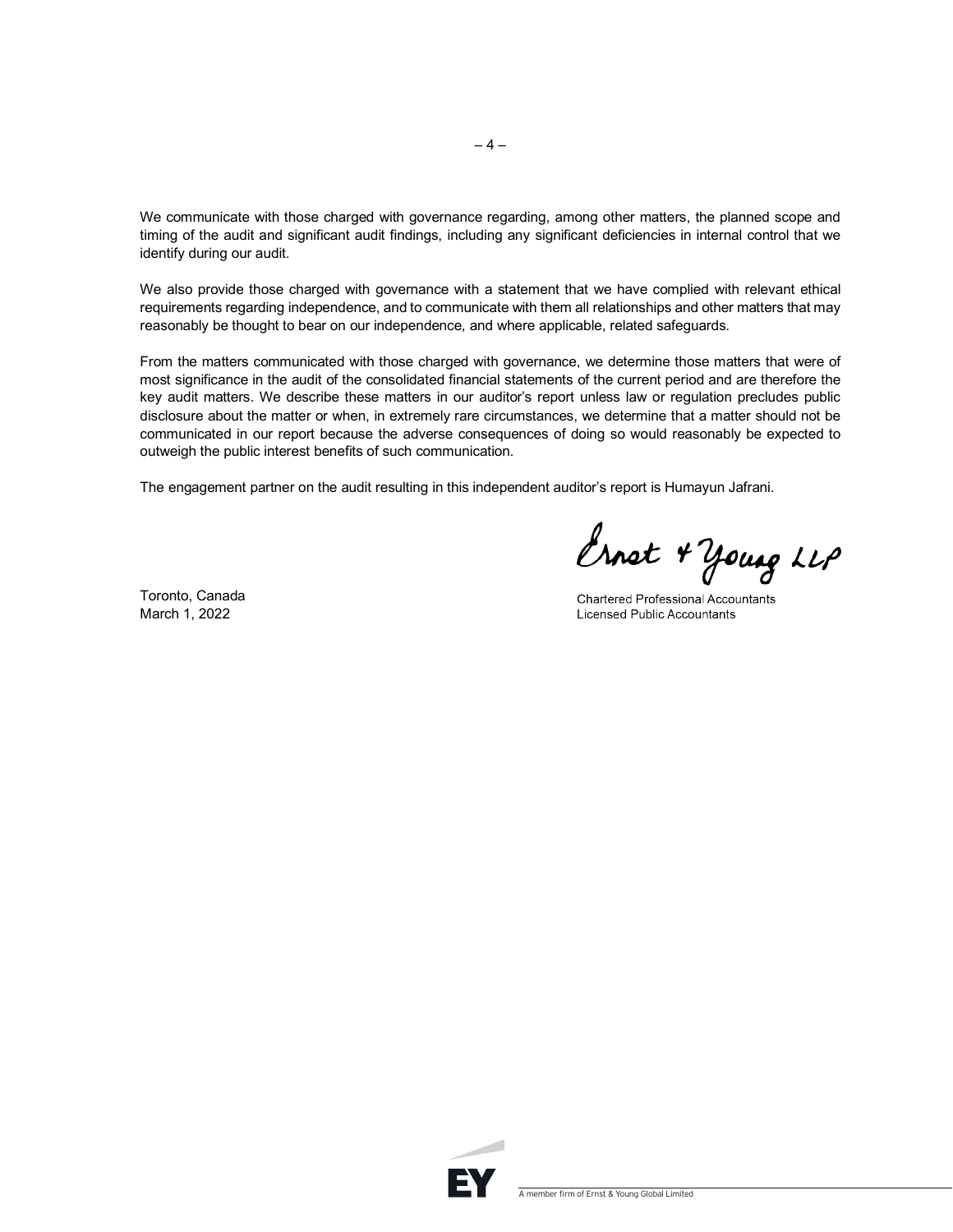## **Consolidated statements of financial position**

[in thousands of Canadian dollars]

As at December 31

|                                                           | 2021       | 2020         |
|-----------------------------------------------------------|------------|--------------|
|                                                           | \$         | \$           |
|                                                           |            |              |
| <b>Assets</b>                                             |            |              |
| Restricted cash [note 3]                                  | 815,807    | 669,219      |
| Cash held as collateral for securitization [note 3]       | 105,108    | 88,206       |
| Accounts receivable and sundry                            | 97,602     | 119,531      |
| Mortgages accumulated for sale or securitization [note 5] | 2,757,640  | 2,250,519    |
| Mortgages pledged under securitization [note 3]           | 35,435,455 | 34, 137, 421 |
| Deferred placement fees receivable [note 4]               | 64,370     | 62,535       |
| Mortgage and loan investments [note 6]                    | 192,340    | 213,301      |
| Income taxes recoverable [note 18]                        | 8,735      |              |
| Securities purchased under resale agreements [note 15]    | 2,677,972  | 1,884,811    |
| Other assets [note 7]                                     | 119,129    | 62,984       |
| <b>Total assets</b>                                       | 42,274,158 | 39,488,527   |
|                                                           |            |              |
| <b>Liabilities and equity</b>                             |            |              |
| <b>Liabilities</b>                                        |            |              |
| Bank indebtedness [note 9]                                | 965,420    | 682,832      |
| Obligations related to securities and mortgages           |            |              |
| sold under repurchase agreements [note 15]                | 1,768,029  | 1,418,445    |
| Accounts payable and accrued liabilities [note 16]        | 222,369    | 185,772      |
| Securities sold short [note 14]                           | 2,677,689  | 1,888,049    |
| Debt related to securitized mortgages [note 10]           | 35,576,353 | 34,265,504   |
| Senior unsecured notes [note 12]                          | 398,888    | 398,554      |
| Income taxes payable [note 18]                            |            | 11,470       |
| Deferred income tax liabilities [note 18]                 | 88,000     | 67,100       |
| <b>Total liabilities</b>                                  | 41,696,748 | 38,917,726   |
|                                                           |            |              |
| Common shares [note 17]                                   | 122,671    | 122,671      |
| Preferred shares [note 17]                                | 97,394     | 97,394       |
| Retained earnings                                         | 364,974    | 383,993      |
| Accumulated other comprehensive loss                      | (7,629)    | (33, 257)    |
| <b>Total equity</b>                                       | 577,410    | 570,801      |
| <b>Total liabilities and equity</b>                       | 42,274,158 | 39,488,527   |

*See accompanying notes*

On behalf of the Board:

John Brough<br>John Brough Robert Mitchell

 $\sqrt{2}$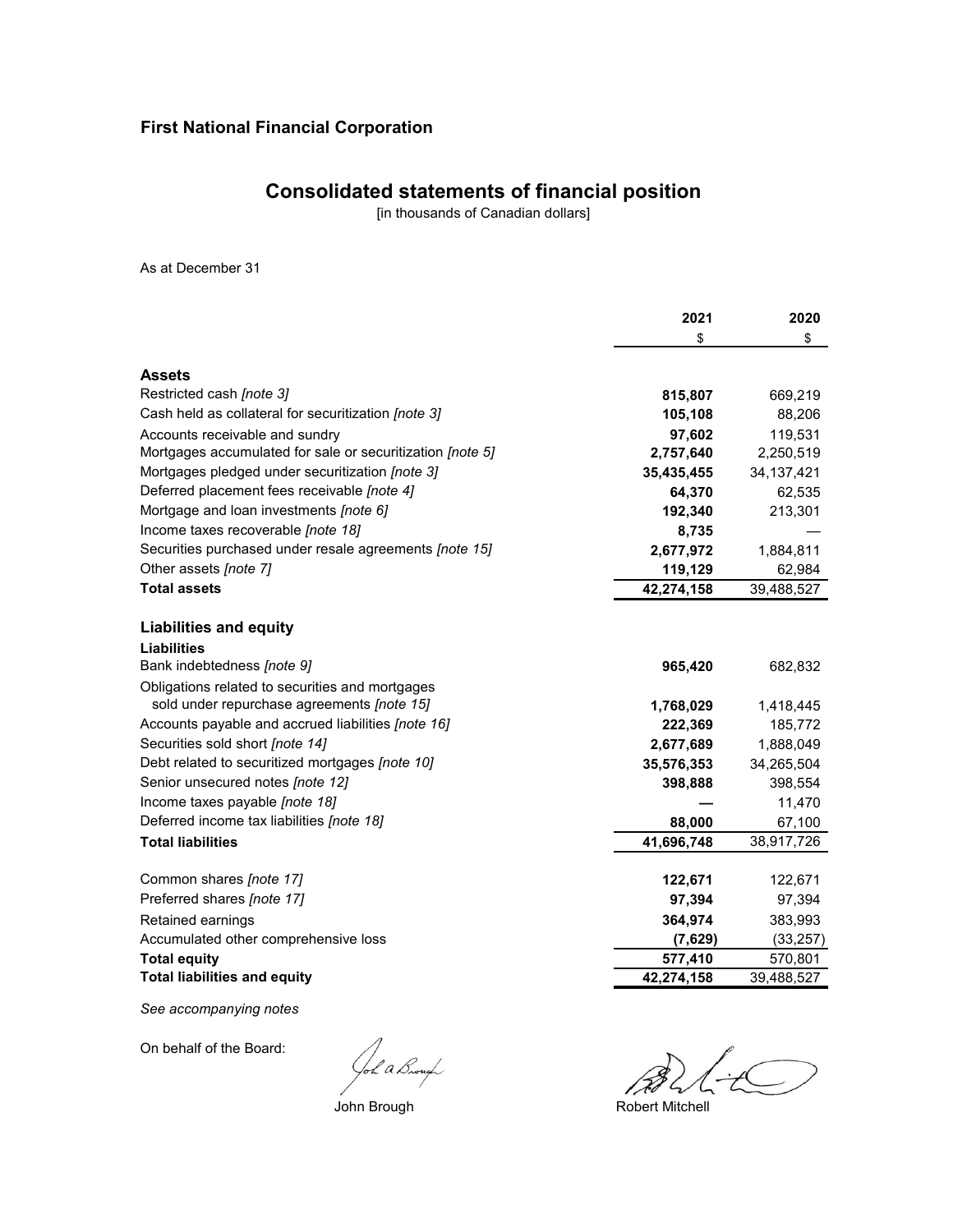## **Consolidated statements of income**

[in thousands of Canadian dollars, except earnings per share]

Years ended December 31

|                                                                                  | 2021      | 2020      |
|----------------------------------------------------------------------------------|-----------|-----------|
|                                                                                  | \$        | \$        |
| Revenue                                                                          |           |           |
| Interest revenue – securitized mortgages                                         | 793,507   | 837,576   |
| Interest expense - securitized mortgages                                         | (630,279) | (708,162) |
| Net interest – securitized mortgages [note 3]                                    | 163,228   | 129,414   |
| <b>Placement</b> fees                                                            | 303,694   | 333,696   |
| Gains on deferred placement fees [note 4]                                        | 16,126    | 32,365    |
| Mortgage investment income <i>[note 6]</i>                                       | 63,875    | 69,033    |
| Mortgage servicing income                                                        | 211,589   | 174,979   |
| Realized and unrealized gains (losses) on financial instruments <i>[note 19]</i> | 5,815     | (67, 355) |
|                                                                                  | 764,327   | 672,132   |
| <b>Expenses</b>                                                                  |           |           |
| Brokerage fees                                                                   | 201,786   | 159,018   |
| Salaries and benefits                                                            | 177,038   | 143,503   |
| Interest                                                                         | 48,909    | 53,246    |
| Other operating                                                                  | 72,773    | 57,636    |
|                                                                                  | 500,506   | 413,403   |
| Income before income taxes                                                       | 263,821   | 258,729   |
| Income tax expense [note 18]                                                     | 69,260    | 68,500    |
| Net income for the year                                                          | 194,561   | 190,229   |
| <b>Earnings per share</b>                                                        |           |           |
| Basic <i>(note 17)</i>                                                           | 3.20      | 3.12      |

*See accompanying notes*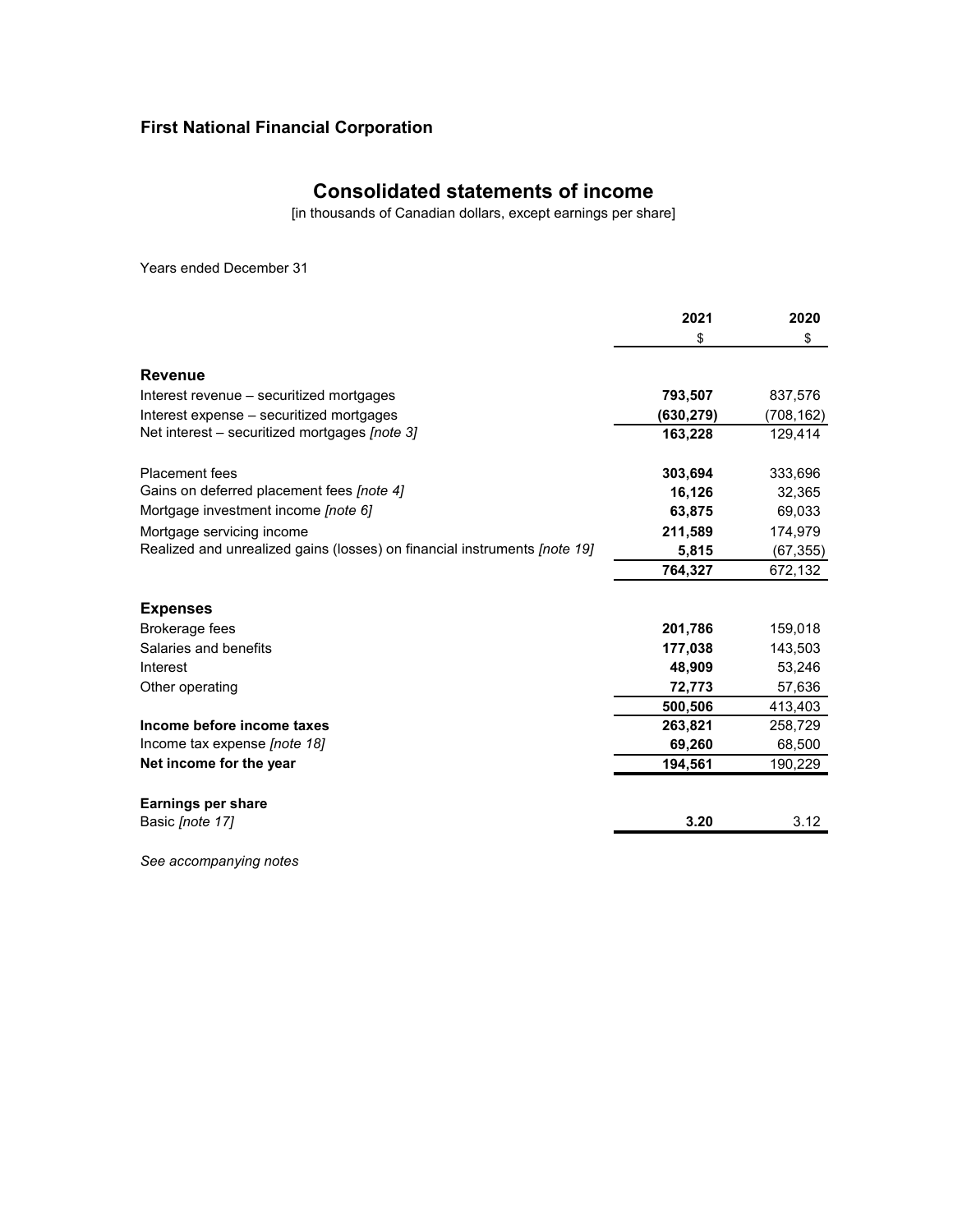# **Consolidated statements of comprehensive income**

[in thousands of Canadian dollars]

Years ended December 31

|                                                                  | 2021    | 2020      |
|------------------------------------------------------------------|---------|-----------|
|                                                                  | \$      | \$        |
| Net income for the year                                          | 194,561 | 190,229   |
| Other comprehensive income (loss) items                          |         |           |
| that may be subsequently reclassified to income                  |         |           |
| Net gains (losses) from change in fair value of cash flow hedges | 31,206  | (73, 147) |
| Reclassification of net losses to income                         | 3,712   | 32,524    |
|                                                                  | 34,918  | (40, 623) |
| Income tax recovery (expense) <i>[note 18]</i>                   | (9,290) | 10,800    |
| Total other comprehensive income (loss)                          | 25,628  | (29, 823) |
| Total comprehensive income                                       | 220.189 | 160,406   |
|                                                                  |         |           |

*See accompanying notes*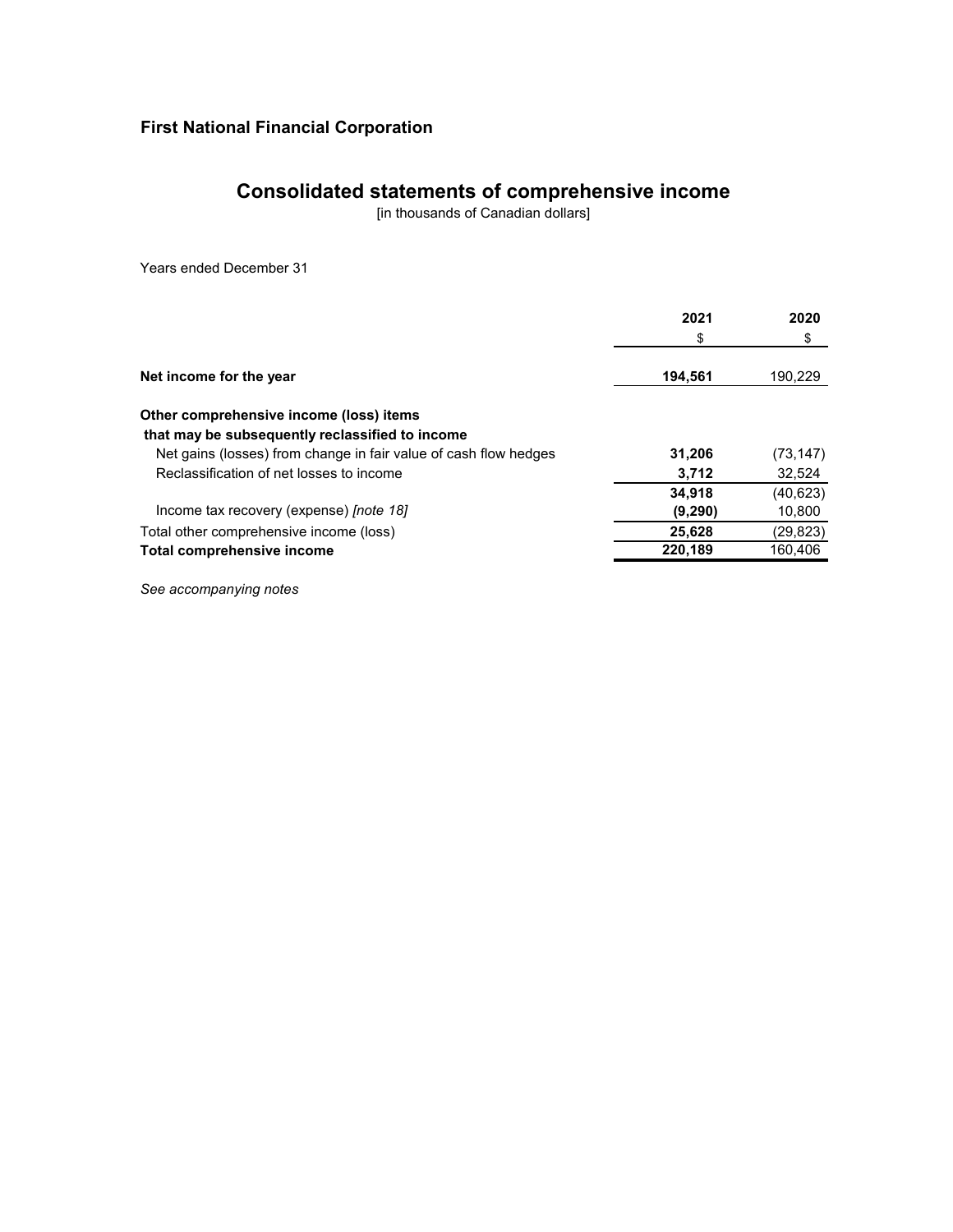## **Consolidated statements of changes in equity**

[in thousands of Canadian dollars]

Years ended December 31

|                                 |                        |                                  |                                   | <b>Accumulated other</b>    |                       |
|---------------------------------|------------------------|----------------------------------|-----------------------------------|-----------------------------|-----------------------|
|                                 | Common<br>shares<br>\$ | <b>Preferred</b><br>shares<br>\$ | <b>Retained</b><br>earnings<br>\$ | comprehensive<br>loss<br>\$ | Total<br>equity<br>\$ |
|                                 |                        |                                  |                                   |                             |                       |
| Balance as at January 1, 2021   | 122,671                | 97,394                           | 383,993                           | (33, 257)                   | 570,801               |
| Net income for the year         |                        |                                  | 194,561                           |                             | 194,561               |
| Other comprehensive income      |                        |                                  |                                   | 25,628                      | 25,628                |
| Dividends paid or declared      |                        |                                  | (213,580)                         |                             | (213, 580)            |
| Balance as at December 31, 2021 | 122.671                | 97,394                           | 364,974                           | (7,629)                     | 577,410               |

|                                 |                  |                            | <b>Accumulated other</b>    |                       |                 |  |
|---------------------------------|------------------|----------------------------|-----------------------------|-----------------------|-----------------|--|
|                                 | Common<br>shares | <b>Preferred</b><br>shares | <b>Retained</b><br>earnings | comprehensive<br>loss | Total<br>equity |  |
|                                 | \$               | \$                         | \$                          | \$                    | \$              |  |
| Balance as at January 1, 2020   | 122,671          | 97.394                     | 345.029                     | (3, 434)              | 561,660         |  |
| Net income for the year         |                  |                            | 190,229                     |                       | 190,229         |  |
| Other comprehensive loss        |                  |                            |                             | (29, 823)             | (29, 823)       |  |
| Dividends paid or declared      |                  |                            | (151,265)                   |                       | (151,265)       |  |
| Balance as at December 31, 2020 | 122.671          | 97.394                     | 383,993                     | (33,257)              | 570,801         |  |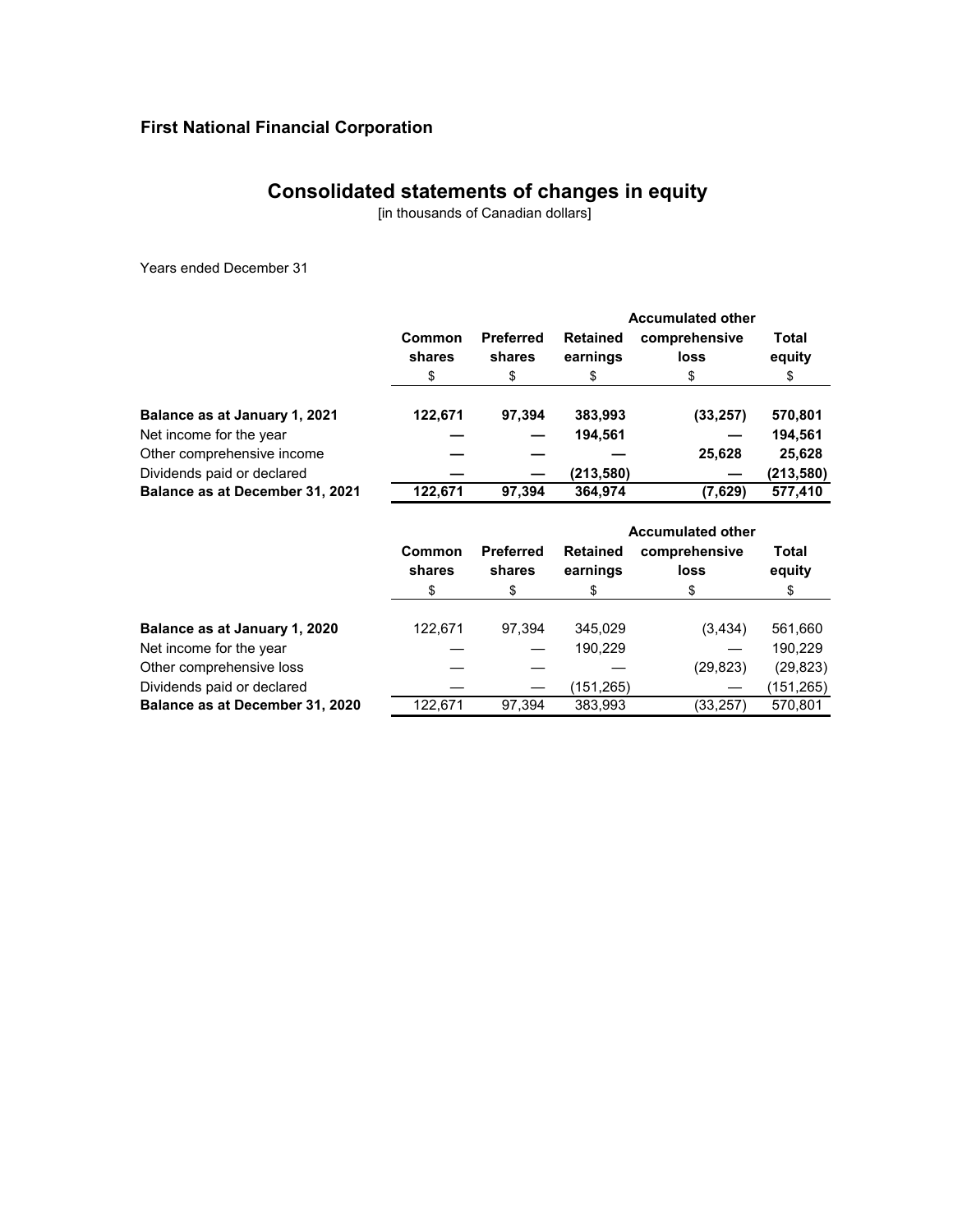## **Consolidated statements of cash flows**

[in thousands of Canadian dollars]

Years ended December 31

|                                                              | 2021        | 2020        |
|--------------------------------------------------------------|-------------|-------------|
|                                                              | \$          | \$          |
| <b>Operating activities</b>                                  |             |             |
| Net income for the year                                      | 194,561     | 190,229     |
| Add (deduct) items                                           |             |             |
| Deferred income taxes                                        | 11,610      | (4,400)     |
| Non-cash portion of gains on deferred placement fees         | (16,040)    | (31, 320)   |
| Decrease (increase) in restricted cash                       | (146, 588)  | 12,377      |
| Net investment in mortgages pledged under securitization     | (1,359,472) | (2,077,042) |
| Net increase in debt related to securitized mortgages        | 1,372,287   | 1,954,756   |
| Securities purchased under resale agreements, net            | (793, 161)  | 530,024     |
| Securities sold short, net                                   | 855,759     | (621, 315)  |
| Amortization of deferred placement fees receivable           | 14,205      | 10,831      |
| Amortization of property, plant and equipment                | 9,182       | 7,660       |
| Unrealized losses (gains) on financial instruments           | (37, 507)   | 63,082      |
|                                                              | 104,836     | 34,882      |
| Net change in non-cash working capital balances              |             |             |
| related to operations                                        | (507, 730)  | (281, 946)  |
| Cash used in operating activities                            | (402, 894)  | (247,064)   |
| <b>Investing activities</b>                                  |             |             |
| Additions to property, plant and equipment                   | (31, 956)   | (3, 585)    |
| Investment of cash held as collateral for securitization     | (16, 902)   | (4,619)     |
| Investment in mortgage and loan investments                  | (1,420,147) | (817, 101)  |
| Repayment of mortgage and loan investments                   | 1,456,265   | 971,138     |
| Cash provided by (used in) investing activities              | (12, 740)   | 145,833     |
|                                                              |             |             |
| <b>Financing activities</b>                                  |             |             |
| Dividends paid                                               | (212, 305)  | (150, 621)  |
| Obligations related to securities and mortgages sold under   |             |             |
| repurchase agreements                                        | 349,584     | 346,383     |
| Repayment of lease liabilities                               | (4, 233)    | (3,895)     |
| Issuance of senior unsecured notes                           |             | 199,290     |
| Repayment of matured senior unsecured notes                  |             | (175,000)   |
| Cash provided by financing activities                        | 133,046     | 216,157     |
| Net decrease (increase) in bank indebtedness during the year | (282, 588)  | 114,926     |
| Bank indebtedness, beginning of year                         | (682, 832)  | (797,758)   |
| Bank indebtedness, end of year                               | (965, 420)  | (682, 832)  |
| Supplemental cash flow information                           |             |             |
| Interest received                                            | 957,742     | 999,551     |
| Interest paid                                                | 647,049     | 735,830     |
| Income taxes paid                                            | 77,855      | 66,194      |
|                                                              |             |             |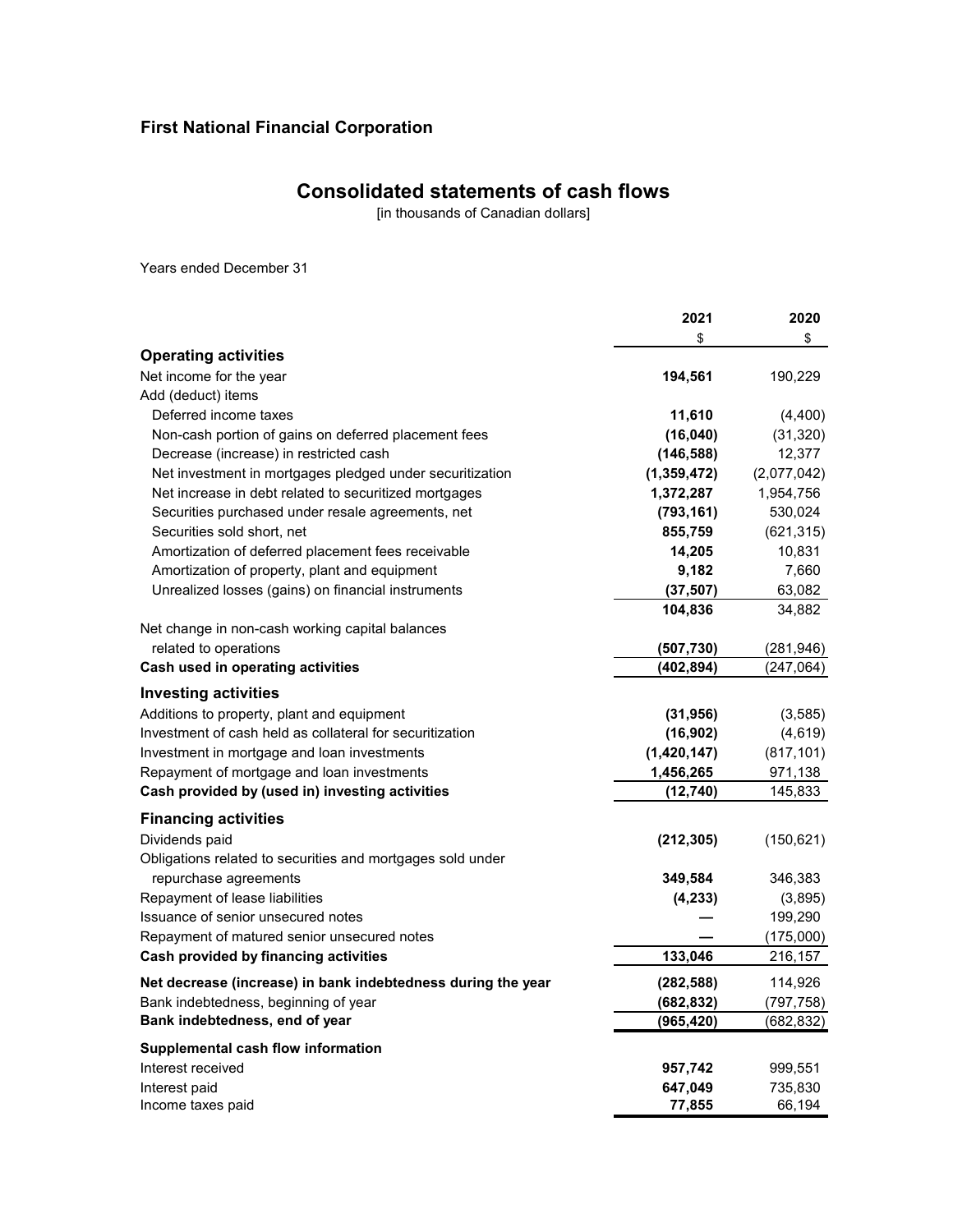## **Notes to consolidated financial statements**

[in thousands of Canadian dollars, unless otherwise indicated]

December 31, 2021 and 2020

### **1. General organization and business of First National Financial Corporation**

First National Financial Corporation [the "Corporation" or "Company"] is the parent company of First National Financial LP ["FNFLP"], a Canadian-based originator, underwriter and servicer of predominantly prime residential [single family and multi-unit] and commercial mortgages. With almost \$124 billion in mortgages under administration as at December 31, 2021, FNFLP is a significant participant in the mortgage broker distribution channel.

The Corporation is incorporated under the laws of the Province of Ontario, Canada and has its registered office and principal place of business located at 16 York Street, Toronto, Ontario. The Corporation's common and preferred shares are listed on the Toronto Stock Exchange under the symbols FN, FN.PR.A and FN.PR.B, respectively.

### **2. Significant accounting policies**

[a] Basis of preparation

The consolidated financial statements have been prepared in accordance with International Financial Reporting Standards ["IFRS"]. The consolidated financial statements have been prepared on a historical cost basis, except for derivative financial instruments and certain financial assets and financial liabilities that are recorded at fair value through profit or loss ["FVTPL"] and measured at fair value. The carrying values of recognized assets and liabilities that are designated as hedged items in fair value hedges, and that would otherwise be carried at amortized cost, are adjusted to record changes in fair value attributable to the risks that are being mitigated in effective hedge relationships. The consolidated financial statements are presented in Canadian dollars and all values are rounded to the nearest thousand except when otherwise indicated. The consolidated financial statements were authorized for issue by the Board of Directors on March 1, 2022.

[b] Basis of consolidation

The consolidated financial statements comprise the financial statements of the Company and its subsidiaries, including FNFLP, First National Financial GP Corporation ["GP", the general partner of FNFLP], FNFC Trust, a special purpose entity ["SPE"] which is used to manage undivided co-ownership interests in mortgage assets funded with Asset-Backed Commercial Paper ["ABCP"], First National Asset Management Inc. ["FNAM"], and First National Mortgage Corporation.

FNAM is a wholly owned subsidiary of the GP, and an indirect subsidiary of the Company. FNAM is a NHA approved lender and NHA-MBS issuer in the capacity of an "aggregator". Its business model is to purchase mortgages from mortgage originators in order to create NHA-MBS pools, and subsequently sell these into the Canada Mortgage Bonds programs ["CMB"].

The Company did not consolidate, in its financial statements, four SPEs over which the Company does not have control. The SPEs are sponsored by third-party financial institutions which acquire assets from various sellers including mortgages from the Company. The Company earns interest income from the retained interest related to these mortgages. As at December 31, 2021, the Company recorded, on its consolidated statements of financial position, its portion of the assets of the SPEs amounting to \$2,227 million [2020 – \$1,565 million]. The Company also recorded, in its consolidated statements of income, interest revenue – securitized mortgages of \$55,551 [2020 – \$51,141] and interest expense – securitized mortgages of \$36,969 [2020 – \$39,371] related to its interest in the SPEs.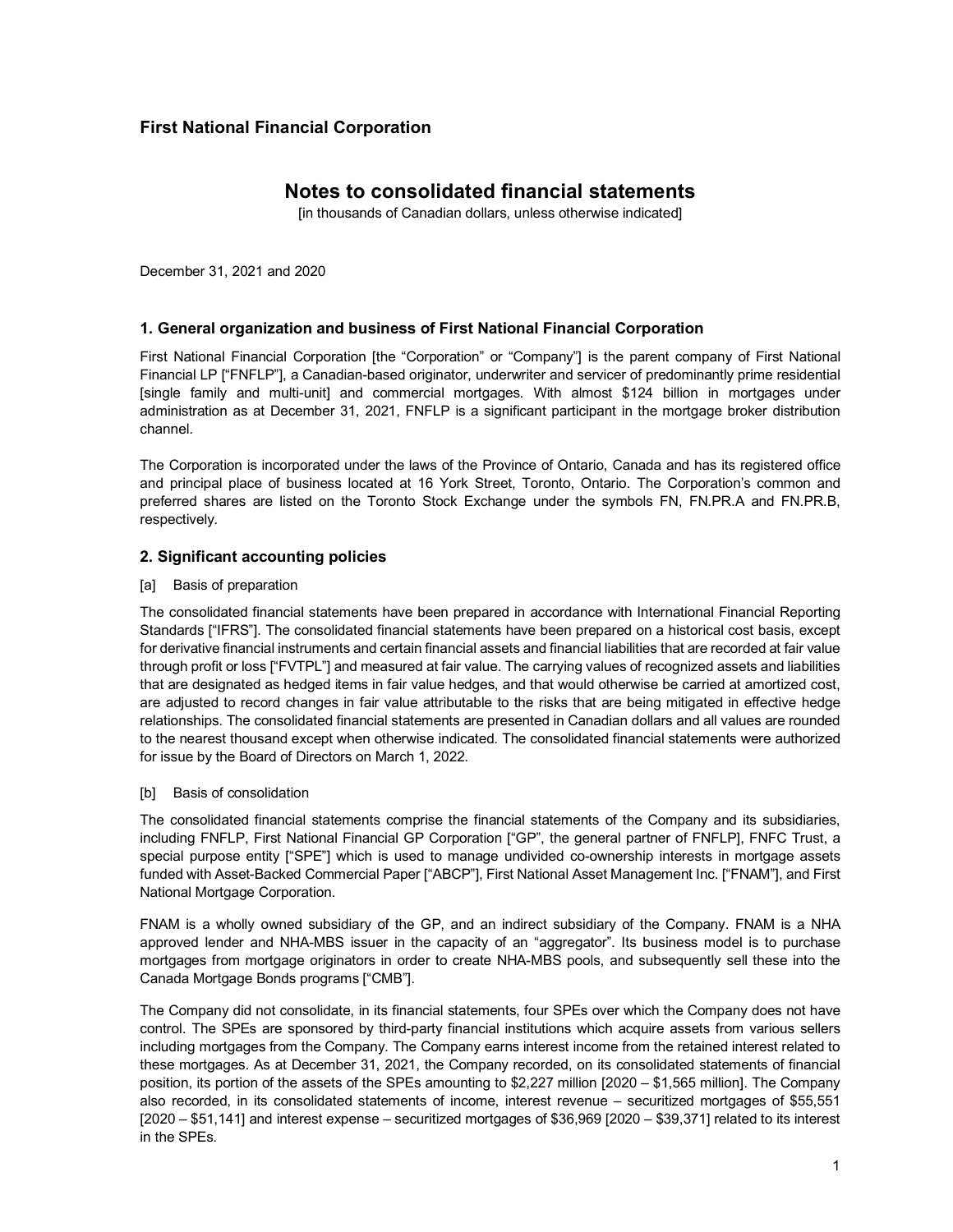## **Notes to consolidated financial statements**

[in thousands of Canadian dollars, unless otherwise indicated]

December 31, 2021 and 2020

The consolidated financial statements have been prepared using consistent accounting policies for like transactions and other events in similar circumstances. All intercompany assets and liabilities, equity, income, expenses and cash flows relating to transactions between these companies are eliminated in full on consolidation.

[c] Use of estimates

The preparation of consolidated financial statements in conformity with IFRS requires management to make estimates and assumptions that affect the reported amounts of assets and liabilities, including contingencies, at the date of the consolidated financial statements and the reported amounts of revenue and expenses during the reporting period. Actual results may differ from those estimates. Major areas requiring use of estimates by management are those that require reporting of financial assets and financial liabilities at fair value.

The global pandemic related to an outbreak of COVID-19 has cast additional uncertainty on the assumptions used by management in making its judgements and estimates. Governments and central banks have reacted with significant monetary and fiscal interventions designed to stabilize economic conditions. The duration and impact of the COVID-19 outbreak is unknown at this time, as is the efficacy of the government and central bank interventions. It is not possible to reliably estimate the length and severity of these developments and the impact on the consolidated financial results and condition of the Company and its operating subsidiaries in future periods. Given that the full extent of the impact that COVID-19, including government and/or regulatory responses to the outbreak, will have on the Canadian economy and the Company's business is highly uncertain and difficult to predict at this time, there is a higher level of uncertainty with respect to management's judgements and estimates related to the fair value of mortgage and loan investments and the amount of expected credit losses for uninsured residential mortgages.

### [d] Significant accounting policies

#### **Financial instruments**

The Company accounts for its financial assets and liabilities in accordance with IFRS 9, *Financial Instruments*  ["IFRS 9"].

#### *Classification and measurement of financial assets*

The Company classifies its financial assets as either amortized cost or at FVTPL as summarized below:

Securities purchased under resale agreements Amortized cost Mortgages accumulated for securitization Amortized cost Mortgages accumulated for sale FUTPL FOR THE FUTPL Mortgages pledged under securitization Amortized cost Mortgage and loan investments **FITPL FITPL** Deferred placement fees receivable Amortized cost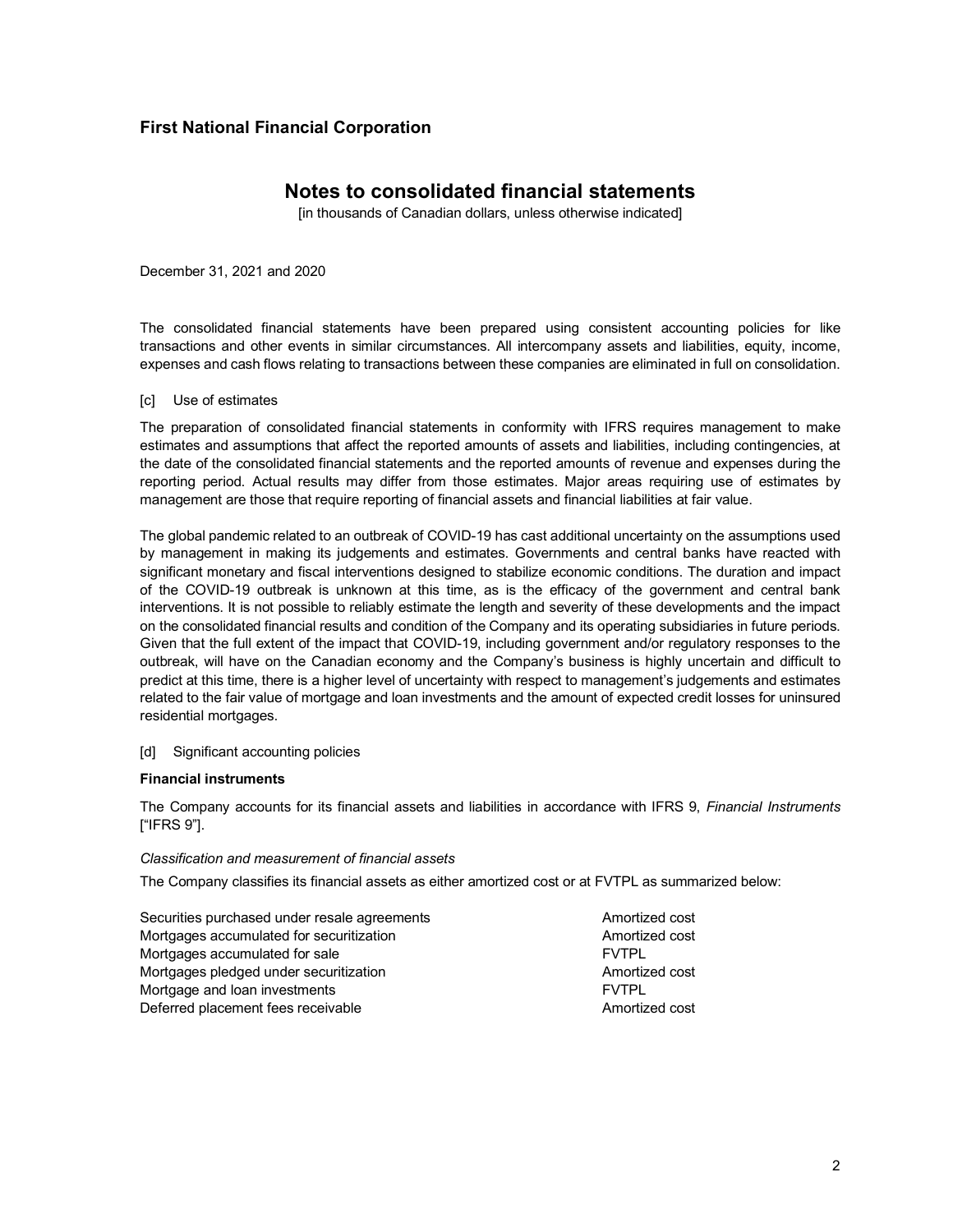## **Notes to consolidated financial statements**

[in thousands of Canadian dollars, unless otherwise indicated]

December 31, 2021 and 2020

#### *Classification and measurement of financial liabilities*

The Company classifies its financial liabilities as either amortized cost or at FVTPL as summarized below:

| Obligations related to securities and mortgages sold under repurchase |                       |
|-----------------------------------------------------------------------|-----------------------|
| agreements                                                            | <b>Amortized Cost</b> |
| Securities sold short                                                 | <b>FVTPI</b>          |
| Debt related to securitized mortgages                                 | Amortized cost        |
| Servicing liabilities                                                 | Amortized cost        |
| Senior unsecured notes                                                | Amortized cost        |

#### **Impairment**

The expected credit loss ["ECL"] impairment model applies to all debt instruments within financial assets classified as amortized cost or FVOCI, as well as certain off-balance sheet loan commitments. The IFRS 9 ECL approach has three stages: Stage 1 – the credit risk has not increased significantly since initial recognition such that an allowance for credit loss is recognized and maintained equal to 12 months of expected credit loss; Stage 2 – the credit risk has increased significantly since initial recognition, and the allowance for credit loss is increased to cover full lifetime expected credit loss; and Stage 3 – a financial asset is considered credit impaired and the allowance for credit loss continues to be the full lifetime expected credit loss, with interest revenue calculated on the carrying amount [net of the allowance for credit loss], rather than the gross carrying value of the financial assets.

The Company assesses the credit risk of the mortgages based on the expected repayments of principal and interest. All mortgages with arrears that are less than 31 days past due are included in Stage 1 whereas mortgages with principal in arrears between 31 to 90 days are included in Stage 2. While mortgages in these two stages are not considered to be impaired, the Company recognizes a 12-month ECL for Stage 1 mortgages and a lifetime ECL for Stage 2 mortgages. When a mortgage is in arrears for over 90 days or the Company has issued a legal demand for repayment, there is a specific expectation of a detrimental impact on the estimated cash flows and, therefore, the Company considers the mortgages as impaired and includes them in Stage 3.

The Company's ECL impairment model is built on an unbiased and probability-weighted method, determined by evaluating a range of possible outcomes supported by past loss events and expectation of future possible outcomes, discounted to reflect the time value of money. The key inputs in the measurement of ECL include Probability of Default, Loss Given Default and forecast of future economic conditions, which involve significant judgement.

### *Hedge accounting*

The Company applies IFRS 9 hedge accounting for certain mortgage commitments and funded mortgages.

The Company uses a combination of short Government of Canada bonds and bond repo arrangements to manage exposure to interest rate risk associated with mortgage commitments and funded mortgages held prior to securitization. In addition, the Company uses interest rate swaps to manage exposure to interest rate risk for mortgages in SPEs. The Company documents a hedging relationship between the hedging instrument and the hedged item at inception when the relationship is established. The Company also assesses the effectiveness of the hedges at both the hedge inception and on an ongoing basis. Any ineffectiveness of any hedging relationship is recognized immediately in the consolidated statements of income.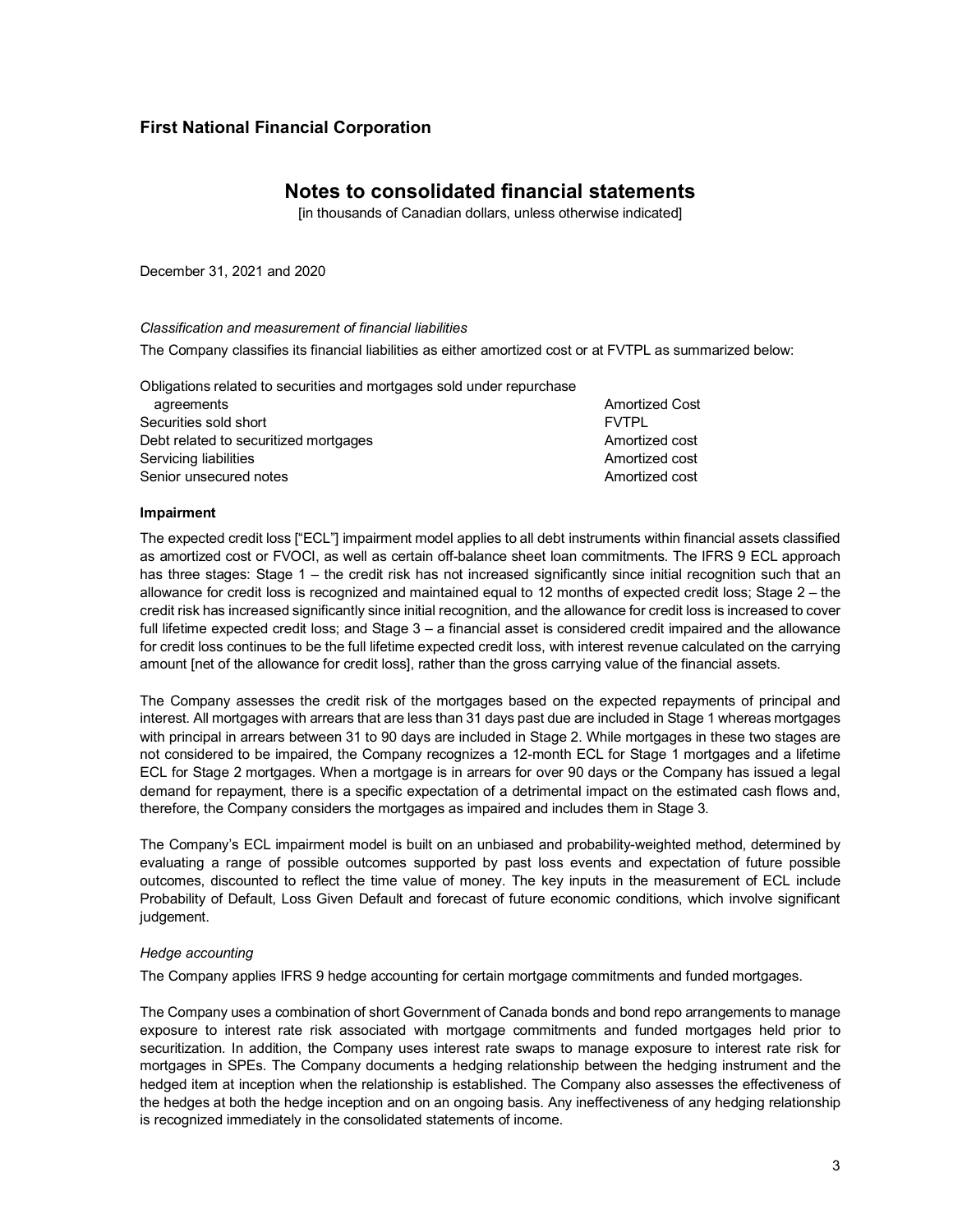## **Notes to consolidated financial statements**

[in thousands of Canadian dollars, unless otherwise indicated]

December 31, 2021 and 2020

#### *Cash flow hedges*

The Company applies cash flow hedge accounting for the anticipated funding of its multi-unit residential commercial segment mortgages. At the time of mortgage commitment, the Company shorts Government of Canada bonds as the hedging instrument to hedge the cash flows on the anticipated future debt to be arranged through securitization of these mortgages obtained through CMB, disclosed as debt related to securitized mortgages. The Company also uses the same hedging strategy when placing mortgages with institutional investors who plan to use CMB funding. The effective portion of the change in the fair value of the designated hedging instrument qualifying as a cash flow hedge is recognized in other comprehensive income ["OCI"] in the consolidated statements of comprehensive income. When the hedge relationship is terminated, the cumulative amounts recognized in OCI are amortized into interest expense – securitized mortgages over the term of the securitized debt, or amortized against placement fees from institutional investors. Any change in fair value of the hedge determined as ineffective is recognized immediately in the consolidated statements of income.

#### *Fair value hedges*

The Company enters into interest rate swaps to protect against changes in the fair value of fixed rate mortgages funded by ABCP debt. The Company also shorts Government of Canada bonds to manage interest rate exposure for a portion of single-family mortgage commitments and funded residential mortgages accumulated for securitization. The Company applies hedge accounting for the swaps. For the short bond hedges, the Company documents a hedging relationship during the period when the mortgages are funded until the date they are securitized or placed with an arm's length investor. The Company does not apply hedge accounting to the short bonds used to mitigate interest risk on single-family mortgage commitments. The Company's policy is not to utilize derivative financial instruments for trading or speculative purposes.

In the case of the swaps and short bonds used to hedge funded mortgages, changes in fair value of the hedged item, to the extent that the hedging relationship is effective, are offset by changes in the fair value of the hedging instrument, both of which are recognized in the consolidated statements of income. At hedge unwind, the realized change in the value of the hedging instrument is adjusted to the carrying value of the hedged mortgages, and amortized into interest revenue over the term of the hedged mortgages. Any changes in the fair value of an ineffective hedge is immediately recorded in the consolidated statements of income.

#### **Revenue recognition**

The Company earns revenue from placement, securitization and servicing activities related to its mortgage business. The majority of originated mortgages are sold to institutional investors through the placement of mortgages or funded through securitization conduits. The Company retains servicing rights on substantially all of the mortgages it originates, providing the Company with servicing fees.

### *Interest revenue and expense from mortgages pledged under securitization*

The Company enters into securitization transactions to fund a portion of the mortgages it has originated. Upon transfer of these mortgages to securitization vehicles, the Company receives cash proceeds from the transaction. These proceeds are accounted for as debt related to securitized mortgages and the Company continues to hold the mortgages on its consolidated statements of financial position, unless:

[i] substantially all of the risks and rewards associated with the financial instruments have been transferred, in which case the assets are derecognized in full; or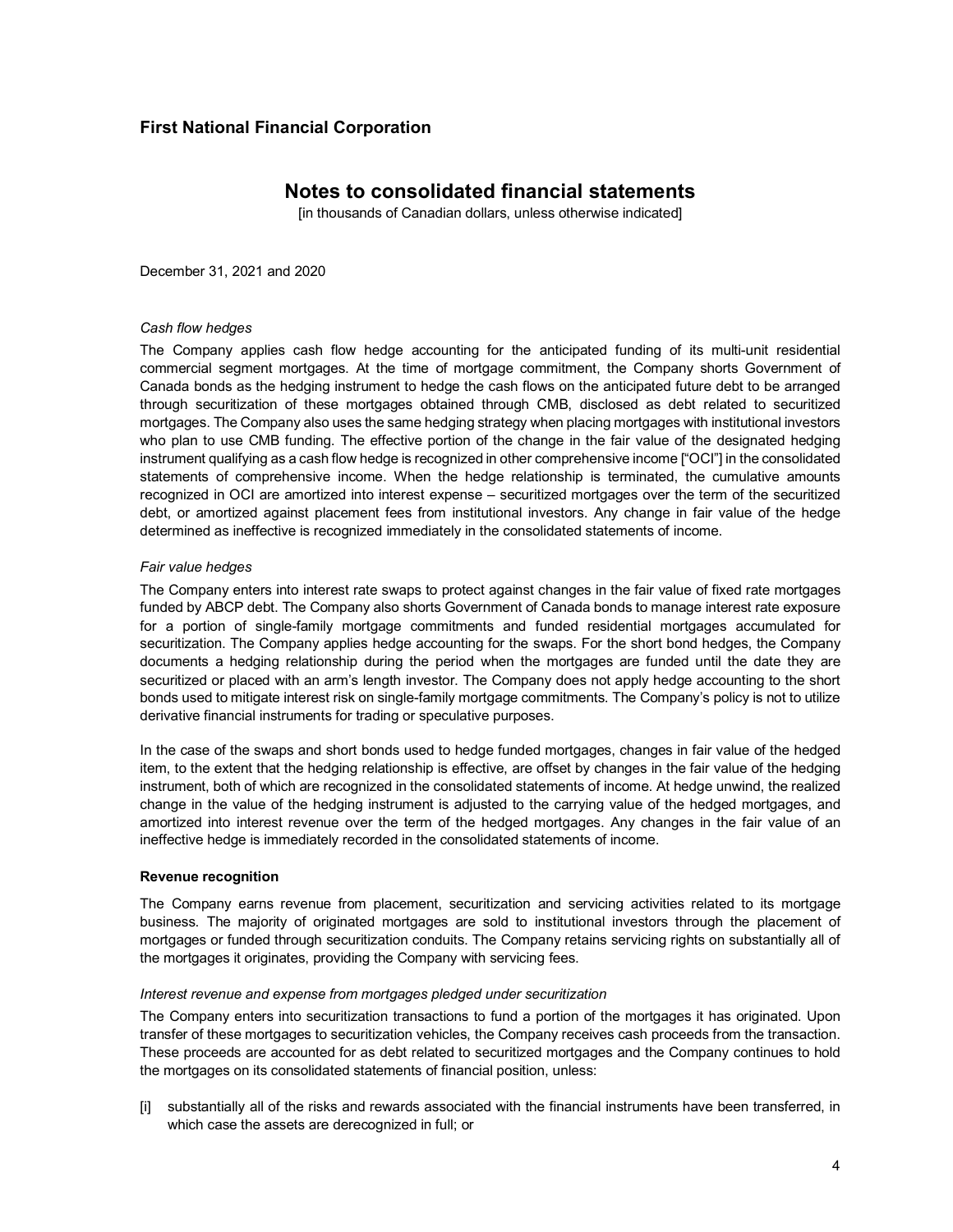## **Notes to consolidated financial statements**

[in thousands of Canadian dollars, unless otherwise indicated]

December 31, 2021 and 2020

[ii] a significant portion, but not all, of the risks and rewards have been transferred. The asset is derecognized entirely if the transferee has the ability to sell the financial asset; otherwise the asset continues to be recognized to the extent of the Company's continuing involvement.

Where [i] or [ii] above applies to a fully proportionate share of all or specifically identified cash flows, the relevant accounting treatment is applied to that proportion of the mortgage.

For securitized mortgages that do not meet the criteria for derecognition, no gain or loss is recognized at the time of the transaction. Instead, net interest income is recognized over the term of the mortgages. Interest revenue – securitized mortgages represents the interest portion of mortgage payments received and accrued by borrowers and is net of the amortization of capitalized origination costs. Interest expense – securitized mortgages represents the costs to finance these mortgages, net of the amortization of debt discounts and premiums.

Capitalized origination fees and debt discounts or premiums are amortized on an effective yield basis over the term of the related mortgages or debt.

#### **Derecognition**

A financial asset is derecognized when:

- The right to receive cash flows from the asset has expired; or
- The Company has transferred its rights to receive cash flows from the assets or has assumed an obligation to pay the cash flows, received in full without material delay to a third party under a "pass-through" arrangement; and either [a] the Company has transferred substantially all the risks and rewards of the asset; or [b] the Company has neither transferred nor retained substantially all of the risks and rewards of the asset, but has transferred control of the asset.

### *Placement fees and deferred placement fees receivable*

The Company enters into placement agreements with institutional investors to purchase the mortgages it originates. When mortgages are placed with institutional investors, the Company transfers the contractual right to receive mortgage cash flows to the investors. Because it has transferred substantially all the risks and rewards of these mortgages, it derecognizes these assets. The Company retains a residual interest representing the rights and obligations associated with servicing the mortgages. Placement fees are earned by the Company for its origination and underwriting activities on a completed transaction basis when the mortgage is funded. Amounts immediately collected or collectible in excess of the mortgage principal are recognized as placement fees. When placement fees and associated servicing fees are earned over the term of the related mortgages, the Company determines the present value of the future stream of placement fees and records a gain on deferred placement fees and a deferred placement fees receivable. Since quoted prices are generally not available for retained interests, the Company estimates values based on the net present value of future expected cash flows, calculated using management's best estimates of key assumptions related to expected prepayment rates and discount rates commensurate with the risks involved.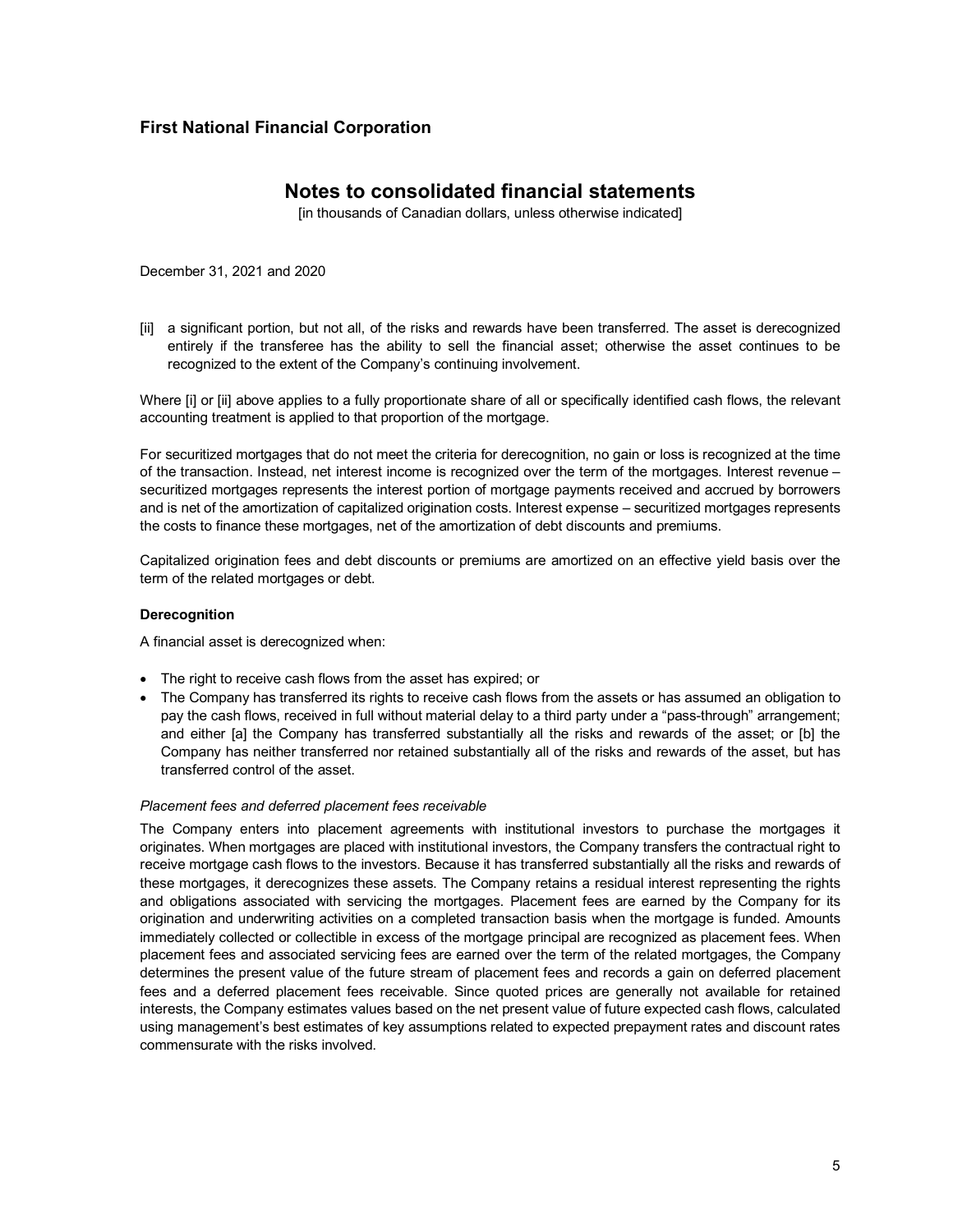## **Notes to consolidated financial statements**

[in thousands of Canadian dollars, unless otherwise indicated]

December 31, 2021 and 2020

### *Mortgage servicing income*

The Company services substantially all of the mortgages that it originates whether the mortgage is placed with an institutional investor or transferred to a securitization vehicle. In addition, mortgages are serviced on behalf of thirdparty institutional investors and securitization structures. For all mortgages administered for investors or third parties, the Company recognizes servicing income when services are rendered. For mortgages placed under deferred placement arrangements, the Company retains the rights and obligations to service the mortgages. The deferred placement fees receivable is the present value of the excess retained cash flows over market servicing fee rates and is reported as deferred placement revenue at the time of placement. Servicing income related to mortgages placed with institutional investors is recognized in income over the life of the servicing obligation as payments are received from mortgagors. Interest income earned by the Company from holding cash in trust related to servicing activities is classified as mortgage servicing income. The amortization of any servicing liabilities is also recorded as mortgage servicing income.

The Company provides underwriting and fulfillment processing services for mortgages originated by two large Canadian banks through the mortgage broker distribution channel. The Company recognizes servicing income when the services are rendered and the underwritten mortgages have been funded.

### *Mortgage investment income*

The Company earns interest income from its interest-bearing assets including deferred placement fees receivable, mortgage and loan investments and mortgages accumulated for sale or securitization. Mortgage investment income is recognized on an accrual basis.

### **Brokerage fees**

Brokerage fees are primarily fees paid to external mortgage brokers. Brokerage fees relating to mortgages placed with institutional investors are expensed as incurred, and those relating to mortgages recorded at amortized cost are capitalized to the carrying cost of the related mortgages and amortized over the term of the mortgages.

#### **Mortgages pledged under securitization**

Mortgages pledged under securitization are mortgages that the Company has originated and funded with debt raised through the securitization markets, and have been classified at amortized cost. The Company has a continuous involvement in these mortgages, including the right to receive future cash flows arising from these mortgages. Origination costs, such as brokerage fees and bulk insurance premiums that are directly attributable to the acquisition of such assets, are deferred and amortized over the term of the mortgages on an effective yield basis.

#### **Debt related to securitized mortgages**

Debt related to securitized mortgages represents obligations related to the financing of mortgages pledged under securitization. This debt is measured at its amortized cost using the effective yield method. Any discount/premium and issuance costs on raising these debts that is directly attributable to obtaining such liabilities is deferred and amortized over the term of the debt obligations.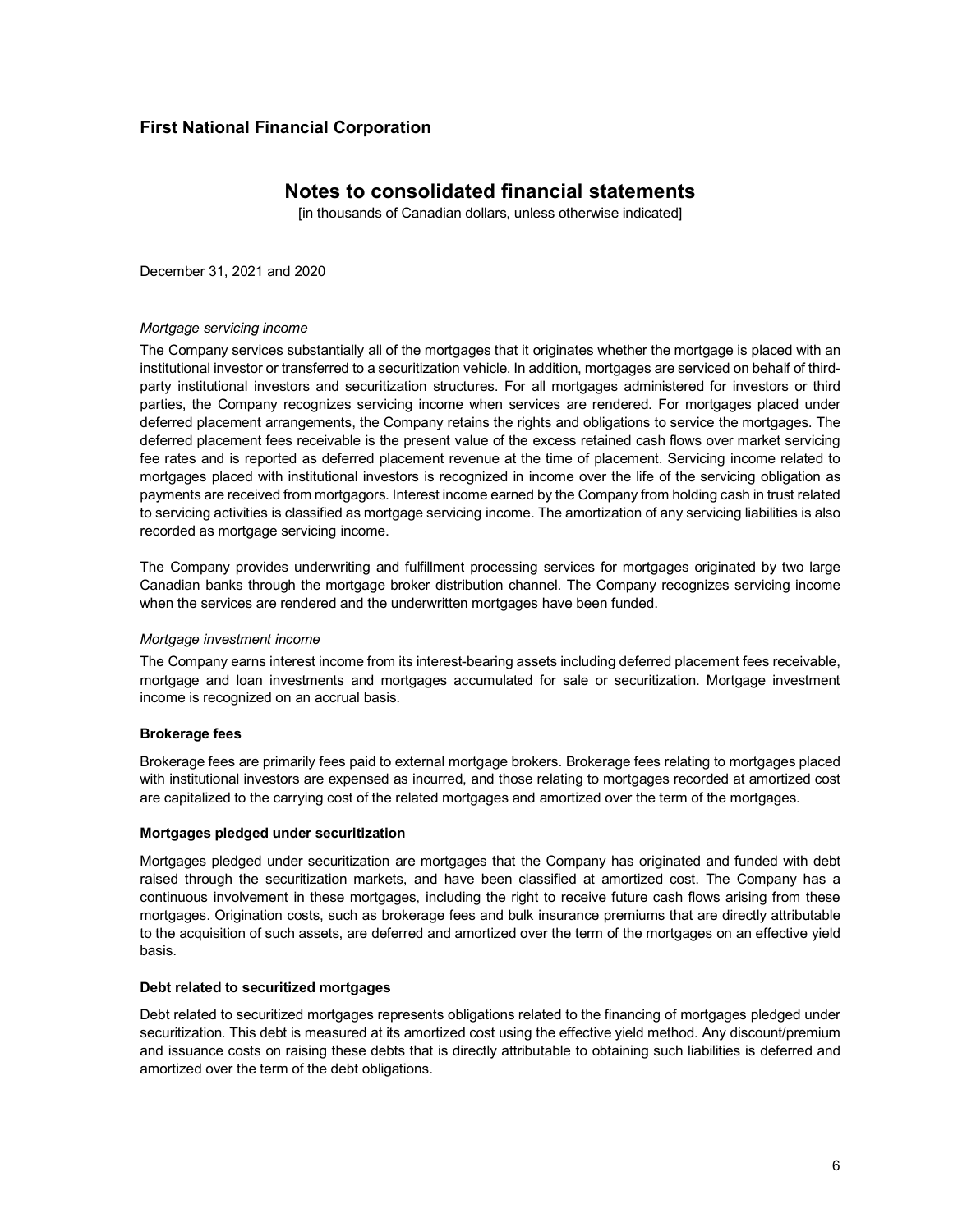## **Notes to consolidated financial statements**

[in thousands of Canadian dollars, unless otherwise indicated]

December 31, 2021 and 2020

### **Mortgages accumulated for sale or securitization**

Mortgages accumulated for sale are mortgages funded pending subsequent settlement with institutional investors and are classified as FVTPL and recorded at fair value. These mortgages are held for terms usually not exceeding 90 days.

Mortgages accumulated for securitization are mortgages funded pending the arrangement of term debt through the Company's various securitization programs and are measured at amortized cost.

#### **Securities sold short and securities purchased under resale agreements**

Securities sold short consist typically of the short sale of Government of Canada bonds. Bonds purchased under resale agreements consist of the purchase of a bond with the commitment from the Company to resell the bond to the original seller at a specified price. The Company uses the combination of bonds sold short and bonds purchased under resale agreements to economically hedge its mortgage commitments and the portion of funded mortgages that it intends to securitize in subsequent periods.

Bonds sold short are classified as FVTPL and are recorded at fair value. The effective yield payable on bonds sold short is recorded as hedge expense in other operating expenses. Bonds purchased under resale agreements are carried at cost plus accrued interest, which approximates their market value. The difference between the cost of the purchase and the predetermined proceeds to be received on a resale agreement is recorded over the term of the hedged mortgages as an offset to hedge expense. Transactions are recorded on a settlement date basis.

### **Mortgage and loan investments**

Mortgage and loan investments are non-derivative financial assets with fixed or determinable payments, and are classified as FVTPL. The mortgages are measured at management's best estimate of the net realizable value. Changes in fair value are recognized immediately in the consolidated statements of income.

#### **Leases**

The Company measures right-of-use assets at cost. The right-of-use assets are subsequently amortized using the straight-line method. The right-of-use assets are also subject to impairment. Lease liabilities are calculated using the present value of future lease payments, discounted at the Company's incremental borrowing rate. After the commencement date, the amount of lease liabilities is increased to reflect the accretion of interest and reduced for the lease payments made.

The Company's major leases are for premises at its Toronto head office and four regional offices. The Company has elected not to recognize right-of-use assets and a lease liability for its various office equipment leases, which are insignificant for application of the standard.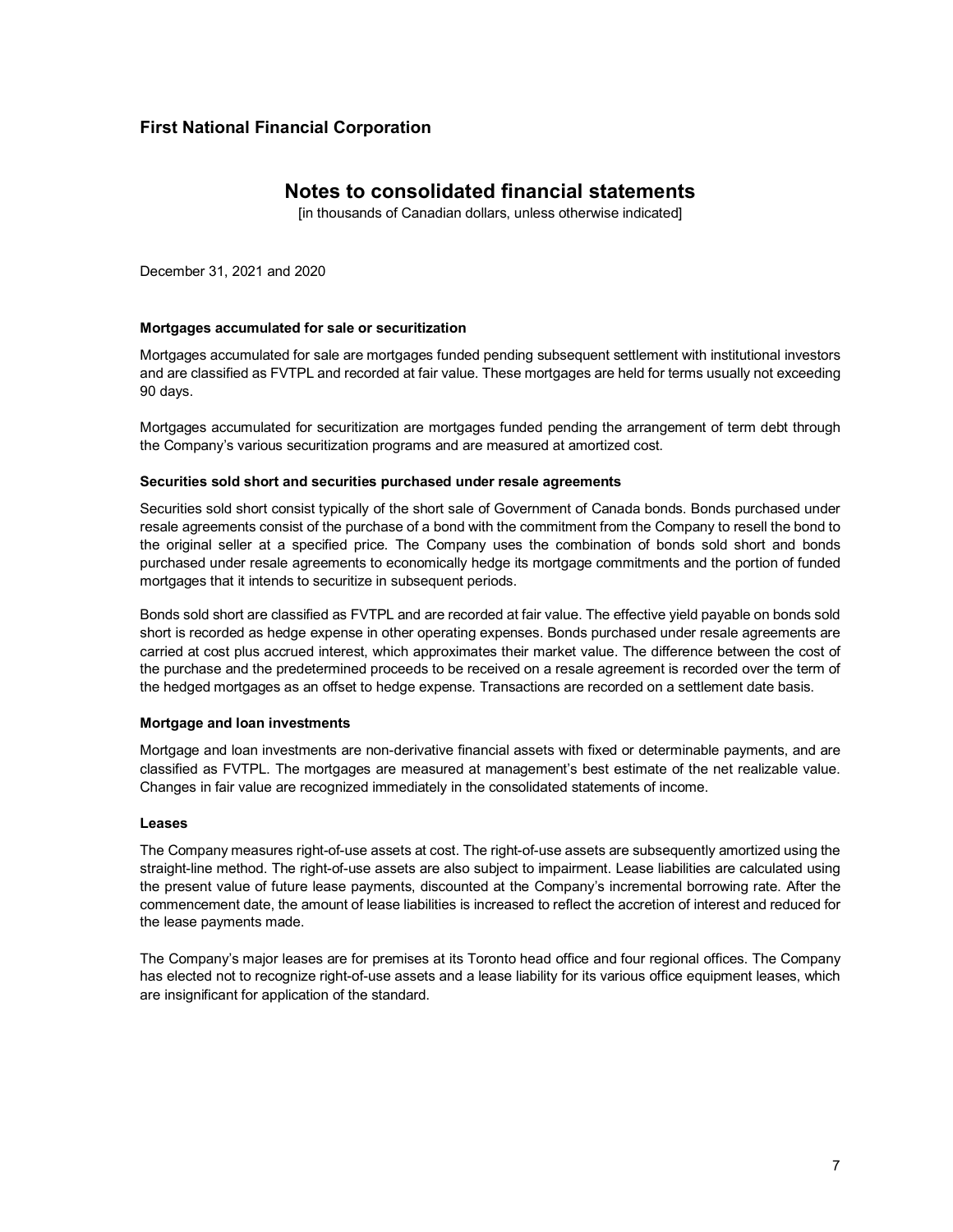## **Notes to consolidated financial statements**

[in thousands of Canadian dollars, unless otherwise indicated]

December 31, 2021 and 2020

#### **Property, plant and equipment**

Property, plant and equipment are recorded at cost, less accumulated amortization, at the following annual rates and bases:

Computer equipment **30%** declining balance Office equipment 20% declining balance Leasehold improvements **Straight-line over the term of the lease** Computer software 30% declining balance except for certain computer licenses, which are straight-line over useful lives

Property, plant and equipment are subject to an impairment review if there are events or changes in circumstances that indicate the carrying amount may not be recoverable.

#### **Goodwill**

Goodwill represents the price paid for the Company's business in excess of the fair value of the net tangible assets and identifiable intangible assets acquired in connection with the IPO. Goodwill is reviewed annually for impairment or more frequently when an event or change in circumstances indicates that the asset might be impaired.

#### **Restricted cash**

Restricted cash represents principal and interest collected on mortgages pledged under securitization that is held in trust until the repayment of debt related to these mortgages is made in a subsequent period.

#### **Bank indebtedness**

Bank indebtedness consists of bank loans net of cash balances or deposit with banks.

#### **Cash held as collateral for securitization**

Cash held as collateral for securitization represents cash-based credit enhancements held by various securitization vehicles, including FNFC Trust and a Canadian Trust Company acting as the title custodian for the Company's NHA-MBS program.

#### **Servicing liability**

The Company places mortgages with third-party institutional clients, and retains the rights and obligations to service these mortgages. When the service-related fees are paid upfront by a third party, the Company records a servicing liability. The liability represents the portion of the upfront fee required to earn a market rate of servicing over the related mortgage term. This is similar to the method which the Company uses to calculate deferred placement fees. Since quoted prices are generally not available for retained interests, the Company estimates its value based on the net present value of future expected cash flows, calculated using management's best estimates of key assumptions related to expected prepayment rates and discount rates commensurate with the risks involved. The Company earns the related servicing fees over the term of the mortgages on an effective yield basis.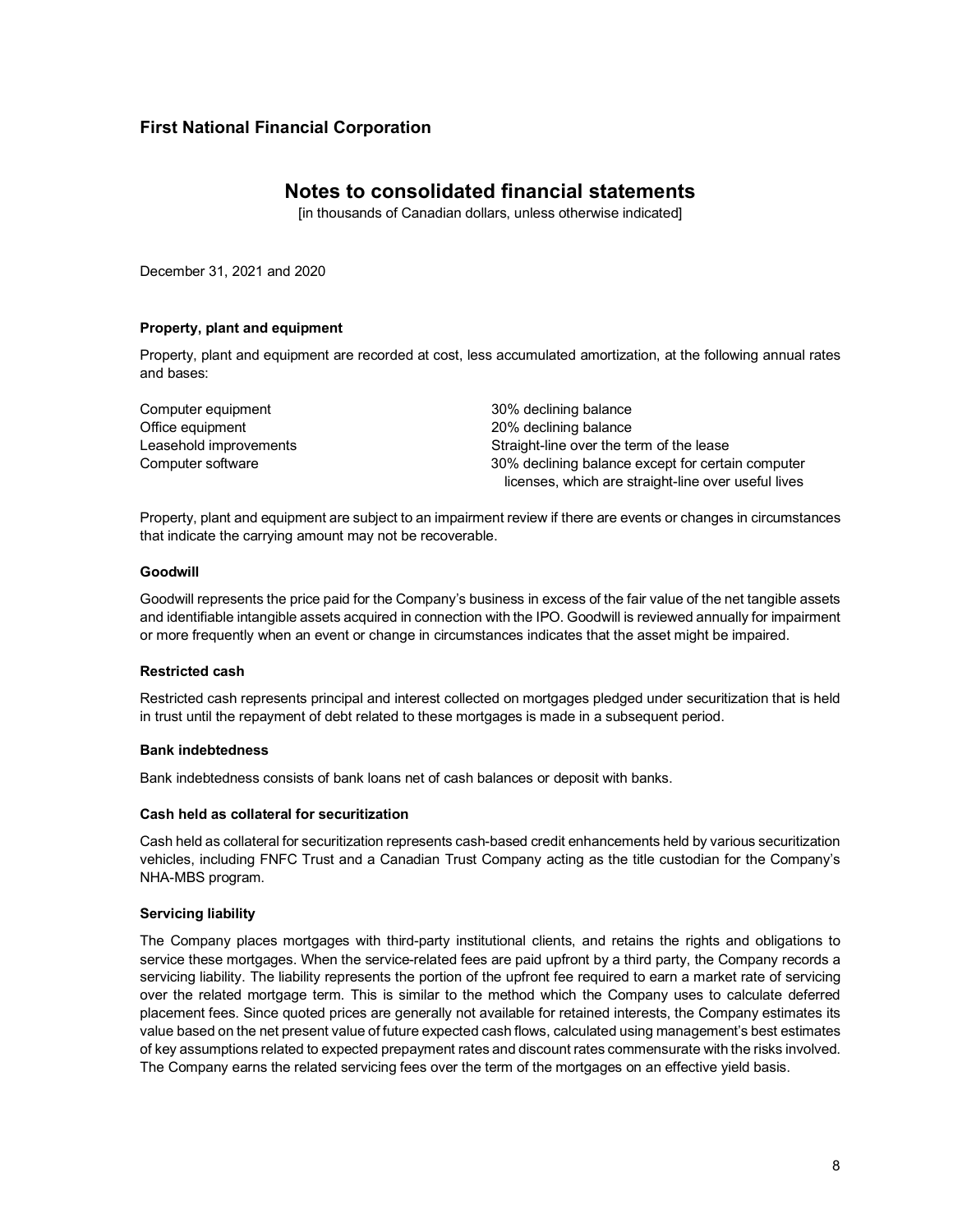## **Notes to consolidated financial statements**

[in thousands of Canadian dollars, unless otherwise indicated]

December 31, 2021 and 2020

#### **Income taxes**

The Company accounts for income taxes in accordance with the liability method of tax allocation. Under this method, the provision for income taxes is calculated based on income tax laws and income tax rates substantively enacted as at the dates of the consolidated statements of financial position. The income tax provision consists of current income taxes and deferred income taxes. Current and deferred taxes relating to items in the Company's equity are recorded directly against equity.

Current income taxes are amounts expected to be payable or recoverable as the result of operations in the current year and any adjustment to tax payable or tax recoverable amounts recorded in previous years.

Deferred income taxes arise on temporary differences between the carrying amounts of assets and liabilities on the consolidated statements of financial position and their tax bases. Deferred tax liabilities are generally recognized for all taxable temporary differences and deferred tax assets are recognized to the extent that future realization of the tax benefit is probable. Deferred taxes are calculated using the tax rates expected to apply in the periods in which the assets will be realized or the liabilities settled. Deferred tax assets and liabilities are offset when they arise in the same tax reporting group and relate to income taxes levied by the same taxation authority, and when a legal right to offset exists in the entity.

### **Earnings per common share**

The Company presents earnings per share ["EPS"] amounts for its common shares. EPS is calculated by dividing the net earnings attributable to common shareholders of the Company by the weighted average number of common shares outstanding during the year.

### **3. Mortgages pledged under securitization**

The Company securitizes residential and commercial mortgages in order to raise debt to fund these mortgages. Most of these securitizations consist of the transfer of fixed and floating rate mortgages into securitization programs, such as ABCP, NHA-MBS and CMB. In these securitizations, the Company transfers the assets to structured entities for cash, and incurs interest-bearing obligations typically matched to the term of the mortgages. These securitizations do not qualify for derecognition, although the structured entities and other securitization vehicles have no recourse to the Company's other assets for failure of the mortgages to make payments when due.

As part of the ABCP transactions, the Company provides cash collateral for credit enhancement purposes as required by the rating agencies. Credit exposure to securitized mortgages is generally limited to this cash collateral. The principal and interest payments on the securitized mortgages are paid by the Company to the structured entities monthly over the term of the mortgages. The full amount of the cash collateral is recorded as an asset and the Company anticipates full recovery of these amounts. NHA-MBS securitizations may also require cash collateral in some circumstances. As at December 31, 2021, the cash held as collateral for securitization was \$105,108 [2020 – \$88,206].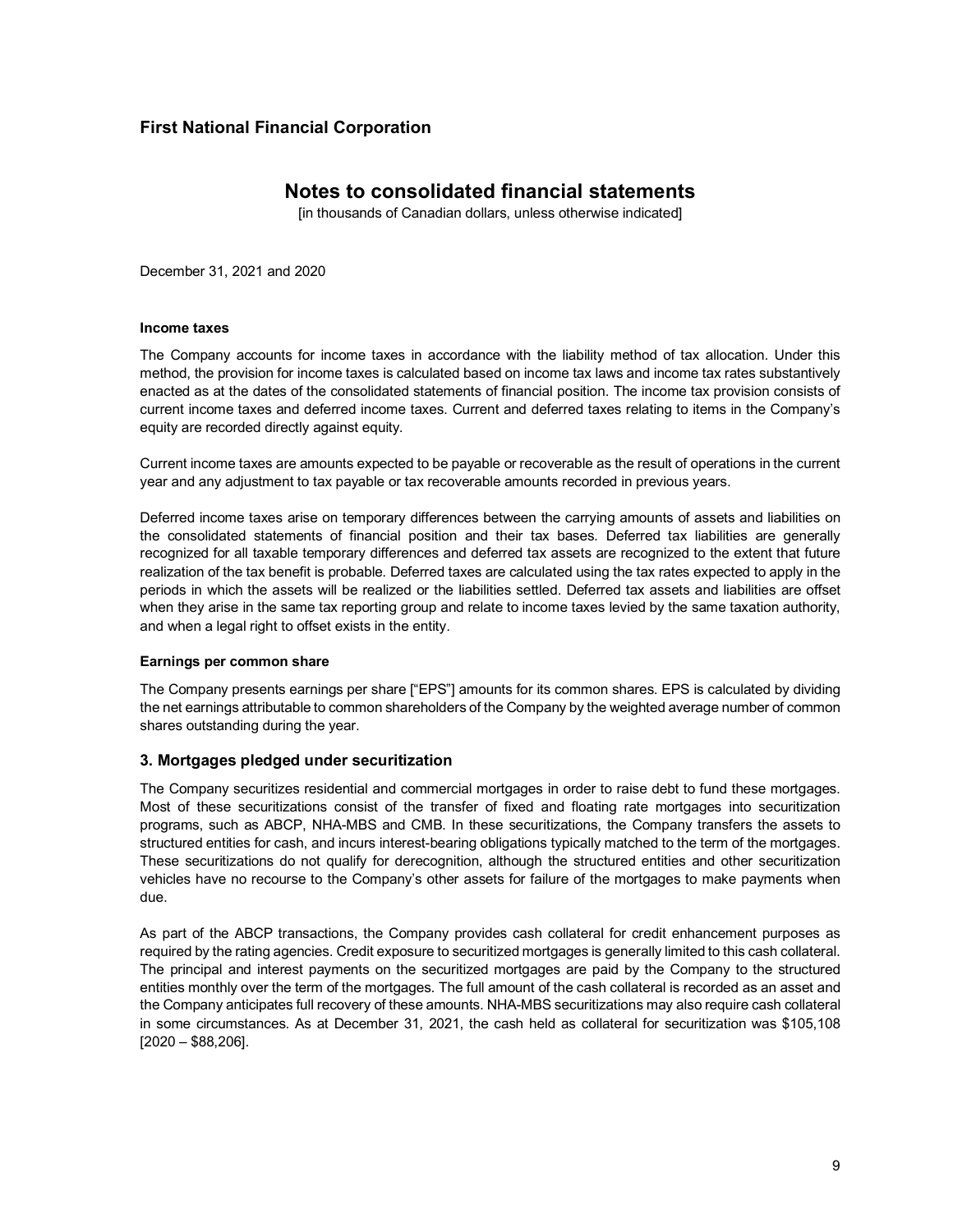## **Notes to consolidated financial statements**

[in thousands of Canadian dollars, unless otherwise indicated]

December 31, 2021 and 2020

The following table compares the carrying amount of mortgages pledged for securitization and the associated debt:

|                                                           | 2021         |                    |  |
|-----------------------------------------------------------|--------------|--------------------|--|
|                                                           | Carrying     | Carrying           |  |
|                                                           | amount of    | amount of          |  |
|                                                           | securitized  | associated         |  |
|                                                           | mortgages    | <b>liabilities</b> |  |
|                                                           | \$           | \$                 |  |
| Securitized mortgages                                     | 35, 186, 217 | (35,659,675)       |  |
| Capitalized amounts related to hedge accounting           | 50,880       | (46, 933)          |  |
| Capitalized origination costs                             | 198,358      |                    |  |
| Debt discounts                                            |              | 130,255            |  |
|                                                           | 35,435,455   | (35, 576, 353)     |  |
| Add                                                       |              |                    |  |
| Principal portion of payments recorded in restricted cash | 766,118      |                    |  |
|                                                           | 36,201,573   | (35, 576, 353)     |  |
|                                                           | 2020         |                    |  |
|                                                           | Carrying     | Carrying           |  |
|                                                           | amount of    | amount of          |  |
|                                                           | securitized  | associated         |  |
|                                                           | mortgages    | liabilities        |  |
|                                                           | \$           | \$                 |  |
| Securitized mortgages                                     | 33,827,022   | (34, 231, 557)     |  |
| Capitalized amounts related to hedge accounting           | 125,581      | (108, 372)         |  |
| Capitalized origination costs                             | 184,818      |                    |  |
| Debt discounts                                            |              | 74,425             |  |
|                                                           |              |                    |  |
|                                                           | 34, 137, 421 | (34, 265, 504)     |  |
| Add                                                       |              |                    |  |
| Principal portion of payments recorded in restricted cash | 612,742      |                    |  |

The principal portion of payments held in restricted cash represents payments on account of mortgages pledged under securitization which has been received at year-end but has not yet been applied to reduce the associated debt. This cash is applied to pay down the debt in the month subsequent to collection. In order to compare the components of mortgages pledged under securitization to securitization debt, this amount is added to the carrying value of mortgages pledged under securitization in the above table.

Mortgages pledged under securitization have been classified as amortized cost and are carried at par plus adjustment for unamortized origination costs and amounts related to hedge accounting.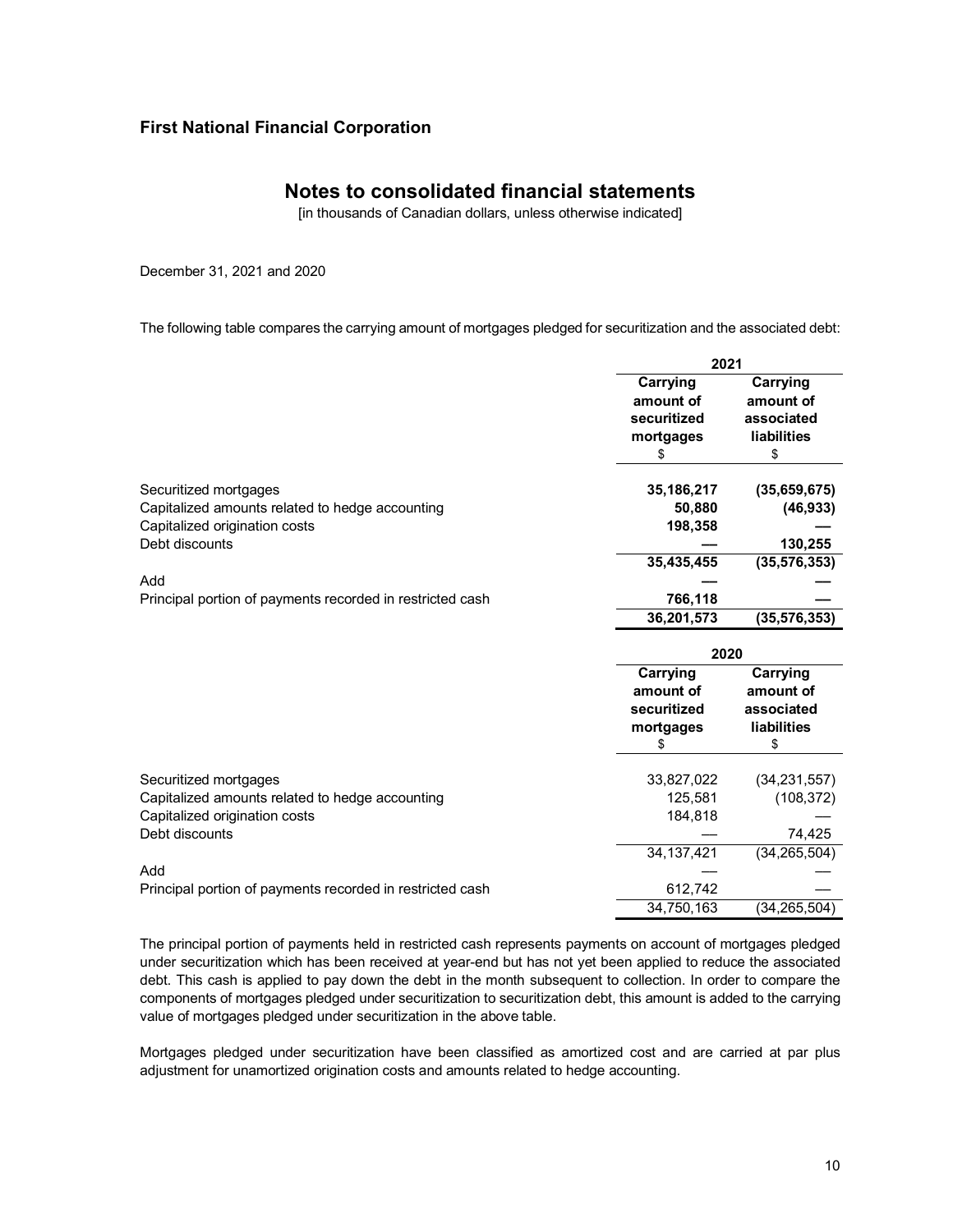## **Notes to consolidated financial statements**

[in thousands of Canadian dollars, unless otherwise indicated]

December 31, 2021 and 2020

The changes in capitalized origination costs for the years ended December 31 are summarized as follows:

|                                                    | 2021<br>S  | 2020<br>\$ |
|----------------------------------------------------|------------|------------|
| Opening balance, January 1                         | 184.818    | 175.702    |
| Add: new origination costs capitalized in the year | 114.789    | 95.849     |
| Less: amortization in the year                     | (101, 249) | (86, 733)  |
| <b>Ending balance, December 31</b>                 | 198.358    | 184.818    |

During the year ended December 31, 2021, the Company invested in mortgages that were transferred into the securitization vehicles with principal balances as at December 31, 2021 of \$8,940,445 [2020 – \$7,638,054].

The contractual maturity profile of the mortgages pledged under securitization programs is summarized as follows:

|                     | \$           |
|---------------------|--------------|
| 2022                | 5,737,486    |
| 2023                | 5,233,694    |
| 2024                | 5,056,830    |
| 2025                | 7,039,026    |
| 2026 and thereafter | 12,119,181   |
|                     | 35, 186, 217 |

The following table summarizes the mortgages pledged under securitization that are 31 days or more past due as at December 31:

|                     | 2021<br>\$ | 2020<br>\$ |
|---------------------|------------|------------|
|                     |            |            |
| <b>Arrears days</b> |            |            |
| 31 to 60            | 1,086      | 4,555      |
| 61 to 90            | 447        | 1,946      |
| Greater than 90     | 752        | 4,050      |
|                     | 2,285      | 10,551     |

All the mortgages pledged under securitization in arrears are insured, except for six mortgages which are uninsured and have a total principal balance of \$1,505 as at December 31, 2021 [2020 – nine mortgages, \$2,572]. The Company's exposure to credit loss is limited to uninsured mortgages with principal balances totaling \$3,094,301 [2020 – \$2,312,549], before consideration of the value of underlying collateral. The majority of such mortgages are conventional prime single-family mortgages, with an 80% or less loan to value ratio at origination, and verified borrower income. The Company has provided an allowance of \$766 for the year ended December 31, 2021 [2020 – \$862].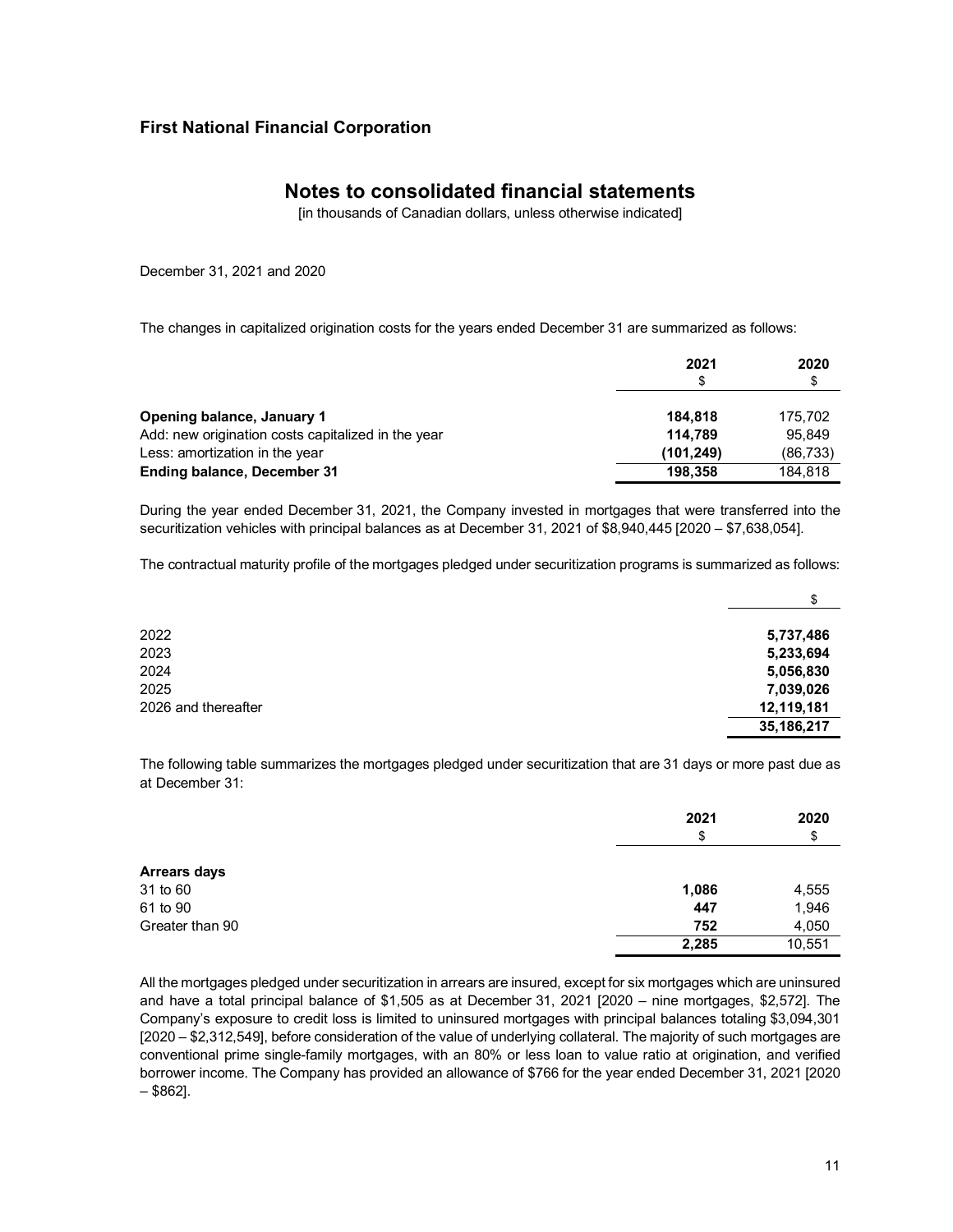## **Notes to consolidated financial statements**

[in thousands of Canadian dollars, unless otherwise indicated]

December 31, 2021 and 2020

In order to assist its borrowers during the COVID-19 pandemic, in the first quarter of 2020, the Company started providing up to three months of payment deferrals to all single-family mortgagors applying for payment relief because of temporary hardship resulting from the pandemic. In the second and third quarters, the Company granted extensions to the original three months period to qualified borrowers based on additional due diligence. The payment deferral program ended September 30, 2020. Interest continues to accrue on these mortgages and the interest otherwise collectible is capitalized to the mortgage's principal. As the deferral is provided temporarily in keeping with a larger industry wide relief program, the Company does not consider these mortgages to be in arrears for ECL disclosure purposes.

### **4. Deferred placement fees receivable**

The Company enters into transactions with institutional investors to sell primarily fixed-rate mortgages in which placement fees are received over time as well as at the time of the mortgage placement. These mortgages are derecognized when substantially all of the risks and rewards of ownership are transferred and the Company has minimal exposure to the variability of future cash flows from these mortgages. The investors have no recourse to the Company's other assets for failure of mortgagors to make payments when due.

Deferred placement fees receivable is classified as amortized cost, and has been calculated initially based on the present value of the anticipated future stream of placement fees. An assumption of no credit losses was used, commensurate with the credit quality of the investors. An assumption of no prepayment for the commercial segment was used, as borrowers cannot refinance for financial advantage without paying the Company a fee commensurate with the value of its investment in the mortgage. The effect of variations, if any, between actual experience and assumptions will be recorded in future consolidated statements of income but is expected to be minimal.

|                                                   |                    | 2021       |              |
|---------------------------------------------------|--------------------|------------|--------------|
|                                                   | <b>Residential</b> | Commercial | <b>Total</b> |
|                                                   | \$                 | S          | \$           |
| Mortgages placed with institutional investors     | 1,018,328          | 2,421,410  | 3,439,738    |
| Gains on deferred placement fees created          | 1,442              | 14,684     | 16,126       |
| Cash receipts on deferred placement fees received | 97                 | 16,775     | 16,872       |
|                                                   |                    | 2020       |              |
|                                                   | <b>Residential</b> | Commercial | Total        |
|                                                   | \$                 | \$         | \$           |
| Mortgages placed with institutional investors     |                    | 3,461,154  | 3,461,154    |
| Gains on deferred placement fees created          |                    | 32,365     | 32,365       |
| Cash receipts on deferred placement fees received |                    | 13.008     | 13.008       |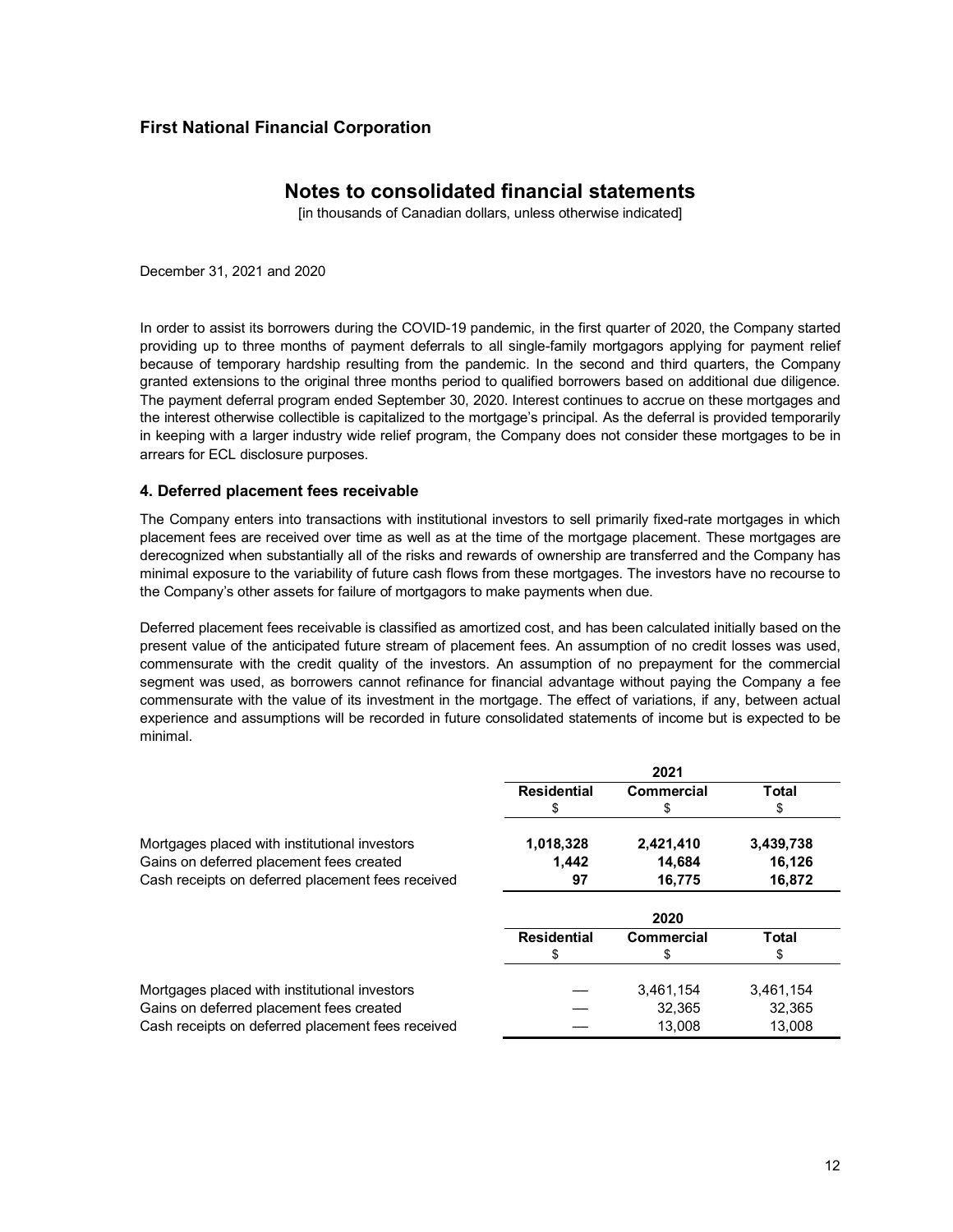## **Notes to consolidated financial statements**

[in thousands of Canadian dollars, unless otherwise indicated]

December 31, 2021 and 2020

The Company estimates that the expected undiscounted cash flows to be received on the deferred placement fees receivable will be as follows:

|                     | <b>Residential</b> | <b>Commercial</b> | <b>Total</b> |
|---------------------|--------------------|-------------------|--------------|
|                     | \$                 | \$                | Φ            |
| 2022                | 427                | 15,449            | 15,876       |
| 2023                | 361                | 13,534            | 13,895       |
| 2024                | 305                | 11,685            | 11,990       |
| 2025                | 257                | 9,520             | 9,777        |
| 2026 and thereafter | 126                | 21,080            | 21,206       |
|                     | 1.476              | 71.268            | 72.744       |

### **5. Mortgages accumulated for sale or securitization**

Mortgages accumulated for sale or securitization consist of mortgages the Company has originated for its own securitization programs, together with mortgages funded in advance of settlement with institutional investors.

Mortgages originated for the Company's own securitization programs are classified as amortized cost and are recorded at par plus adjustment for unamortized origination costs. Mortgages funded for placement with institutional investors are designated as FVTPL and are recorded at fair value. The fair values of mortgages classified as FVTPL approximate their carrying values as the time period between origination and sale is short. The following table summarizes the components of mortgages according to their classification:

|                                          | 2021<br>S | 2020<br>\$ |
|------------------------------------------|-----------|------------|
| Mortgages accumulated for securitization | 2,726,697 | 2,200,484  |
| Mortgages accumulated for sale           | 30.943    | 50,035     |
|                                          | 2,757,640 | 2,250,519  |

The Company's exposure to credit loss is limited to \$299,446 [2020 – \$216,667] of principal balances of uninsured mortgages within mortgages accumulated for securitization, before consideration of the value of underlying collateral. As at December 31, 2021, none of these mortgages is in arrears past 31 days. These are primarily conventional prime single-family mortgages similar to the mortgages described in note 3. Accordingly, the expected credit loss related to these mortgages is insignificant.

### **6. Mortgage and loan investments**

Mortgage and loan investments consist primarily of commercial first and second mortgages held for various terms, the majority of which mature within one year.

Mortgage and loan investments are measured at FVTPL, and are recorded on a fair value basis. Any changes in fair value are immediately recognized in income. The Company recorded a loss of \$730 [2020 – \$3,076] for the year ended December 31, 2021.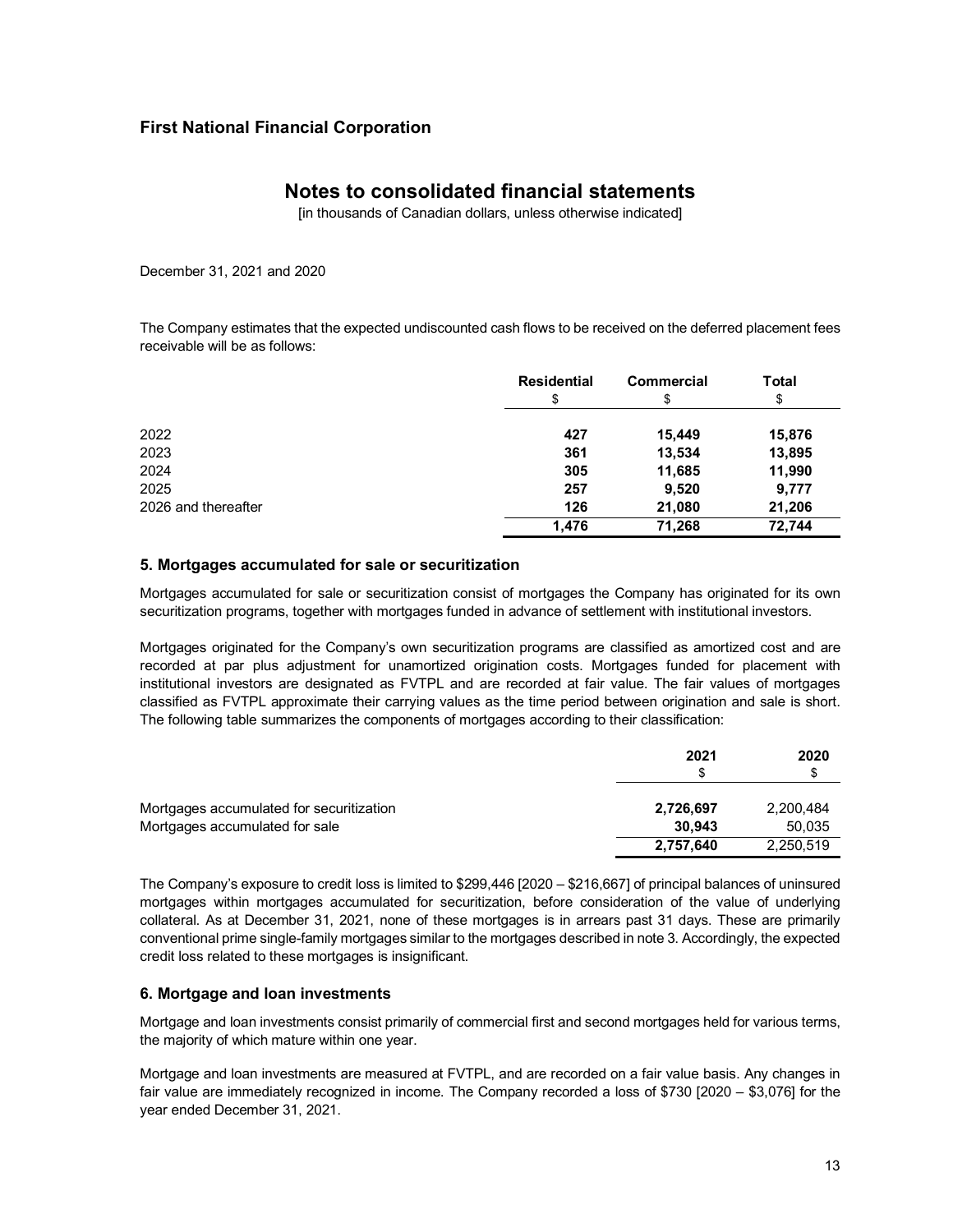## **Notes to consolidated financial statements**

[in thousands of Canadian dollars, unless otherwise indicated]

December 31, 2021 and 2020

The following table discloses the composition of the Company's portfolio of mortgage and loan investments by geographic region as at December 31, 2021:

| <b>Province/Territory</b>   | <b>Portfolio</b><br>balance | Percentage of<br>portfolio |
|-----------------------------|-----------------------------|----------------------------|
|                             | \$                          | $\%$                       |
| Alberta                     | 6,210                       | 3.23                       |
| <b>British Columbia</b>     | 44,578                      | 23.18                      |
| Manitoba                    | 3,460                       | 1.80                       |
| <b>New Brunswick</b>        | 504                         | 0.26                       |
| Newfoundland and Labrador   | 152                         | 0.08                       |
| Nova Scotia                 | 765                         | 0.40                       |
| Nunavut                     | 40                          | 0.02                       |
| Ontario                     | 114,386                     | 59.46                      |
| <b>Prince Edward Island</b> | 237                         | 0.12                       |
| Quebec                      | 21,639                      | 11.25                      |
| Saskatchewan                | 203                         | 0.11                       |
| Yukon                       | 166                         | 0.09                       |
|                             | 192,340                     | 100.00                     |

The following table discloses the mortgages that are past due as at December 31:

|                     | 2021<br>\$ | 2020<br>\$ |
|---------------------|------------|------------|
| <b>Arrears days</b> |            |            |
| 31 to 60            | 884        | 5,363      |
| 61 to 90            | 397        | 112        |
| Greater than 90     | 14,015     | 33,666     |
|                     | 15,296     | 39,141     |

The portfolio contains \$12,723 [December 31, 2020 ‒ \$5,544] of insured mortgages and \$179,617 [December 31, 2020 ‒ \$207,757] of uninsured mortgage and loan investments as at December 31, 2021. Of the uninsured mortgages, approximately \$10,712 [December 31, 2020 - \$34,738] have principal balances in arrears of more than 30 days. One of these mortgages is non-performing and the Company has stopped accruing interest. This mortgage currently has a nil carrying value as at December 31, 2021. The mortgage had an original principal balance of \$13,605 [December 31, 2020 – three mortgages, original principal balance of \$38,423, and fair value of \$9,655].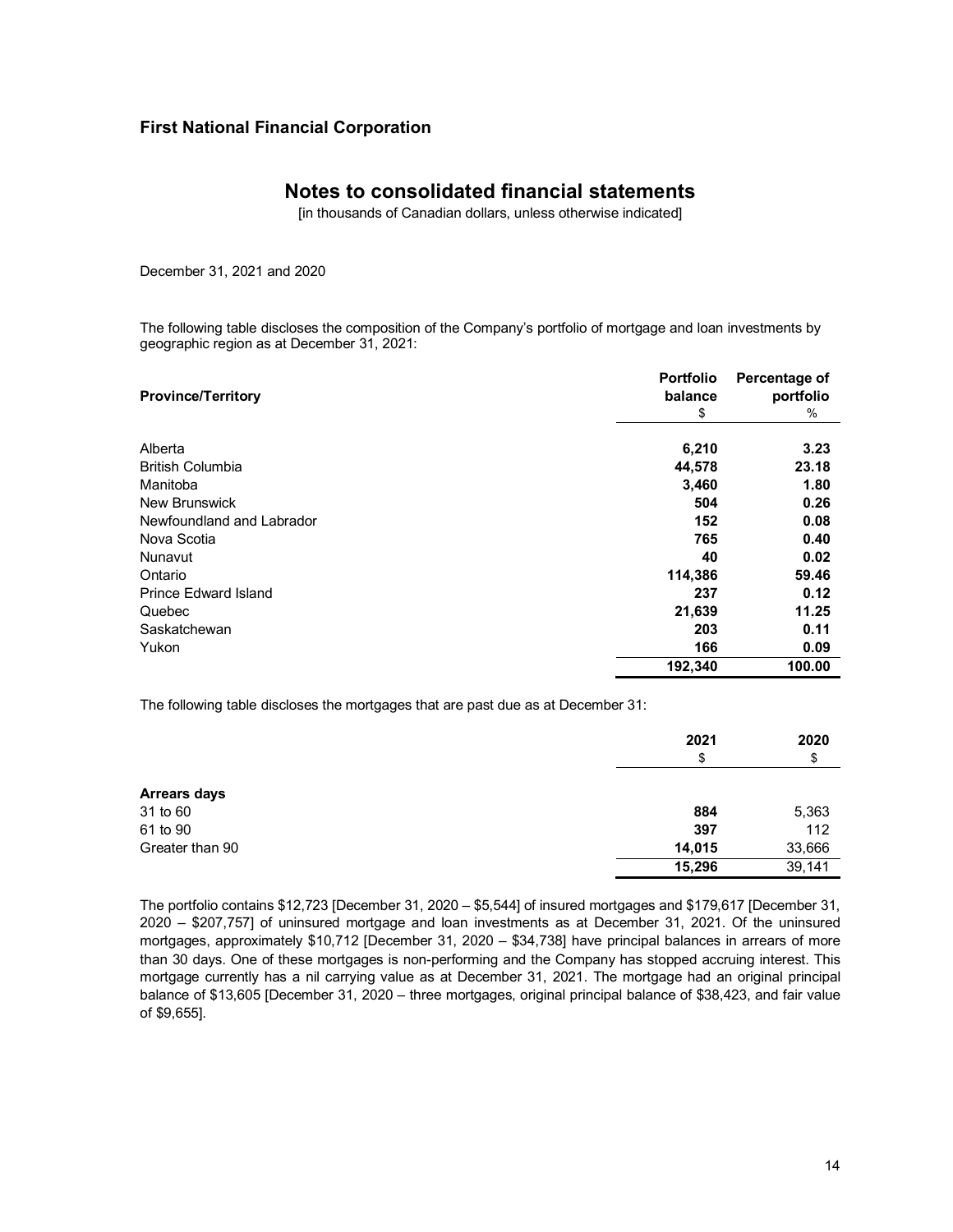## **Notes to consolidated financial statements**

[in thousands of Canadian dollars, unless otherwise indicated]

December 31, 2021 and 2020

The maturity profile of the principal amount of the loans in the table below is based on the earlier of contractual renewal or maturity dates:

|             |         |        |        |        |                 | 2021    | 2020    |
|-------------|---------|--------|--------|--------|-----------------|---------|---------|
|             |         |        |        |        | <b>2026 and</b> |         |         |
|             | 2022    | 2023   | 2024   | 2025   | thereafter      | Total   | Total   |
|             | \$      | \$     | \$     |        |                 |         | \$      |
| Residential | 37,266  | 2.081  | 2.774  | 10.545 | 16.016          | 68.682  | 75.280  |
| Commercial  | 92.506  | 21.765 | 22,832 | 167    |                 | 137.270 | 166,790 |
|             | 129.772 | 23.846 | 25,606 | 10.712 | 16.016          | 205.952 | 242,070 |

Interest income earned for the year was \$14,292 [2020 – \$14,337] and is included in mortgage investment income on the consolidated statements of income.

### **7. Other assets**

The components of other assets are as follows as at December 31:

|                                    | 2021    | 2020   |
|------------------------------------|---------|--------|
|                                    | \$      | \$     |
| Property, plant and equipment, net | 36,968  | 10,483 |
| Right-of-use assets                | 52,385  | 22,725 |
| Goodwill                           | 29.776  | 29,776 |
|                                    | 119,129 | 62,984 |

The right-of-use assets pertain to five premises leases for the Company's office space. The leases have remaining terms of one to fifteen years. The related lease liability of \$52,871 as at December 31, 2021 [2020 – \$22,922] is grouped with accounts payable and accrued liabilities on the consolidated statements of financial position.

The recoverable amount of the Company's goodwill is calculated by reference to the Company's market capitalization, mortgages under administration, origination volume, and profitability. These factors indicate that the Company's recoverable amount exceeds the carrying value of its net assets and, accordingly, goodwill is not impaired.

### **8. Mortgages under administration**

As at December 31, 2021, the Company managed mortgages under administration of \$123,907,627 [2020 – \$118,723,990], including mortgages held on the Company's consolidated statements of financial position. Mortgages under administration are serviced for financial institutions such as banks, insurance companies, pension funds, mutual funds, trust companies, credit unions and securitization vehicles. As at December 31, 2021, the Company administered 325,399 mortgages [2020 – 342,871] for 119 institutional investors [2020 – 105] with an average remaining term to maturity of 43 months [2020 – 42 months].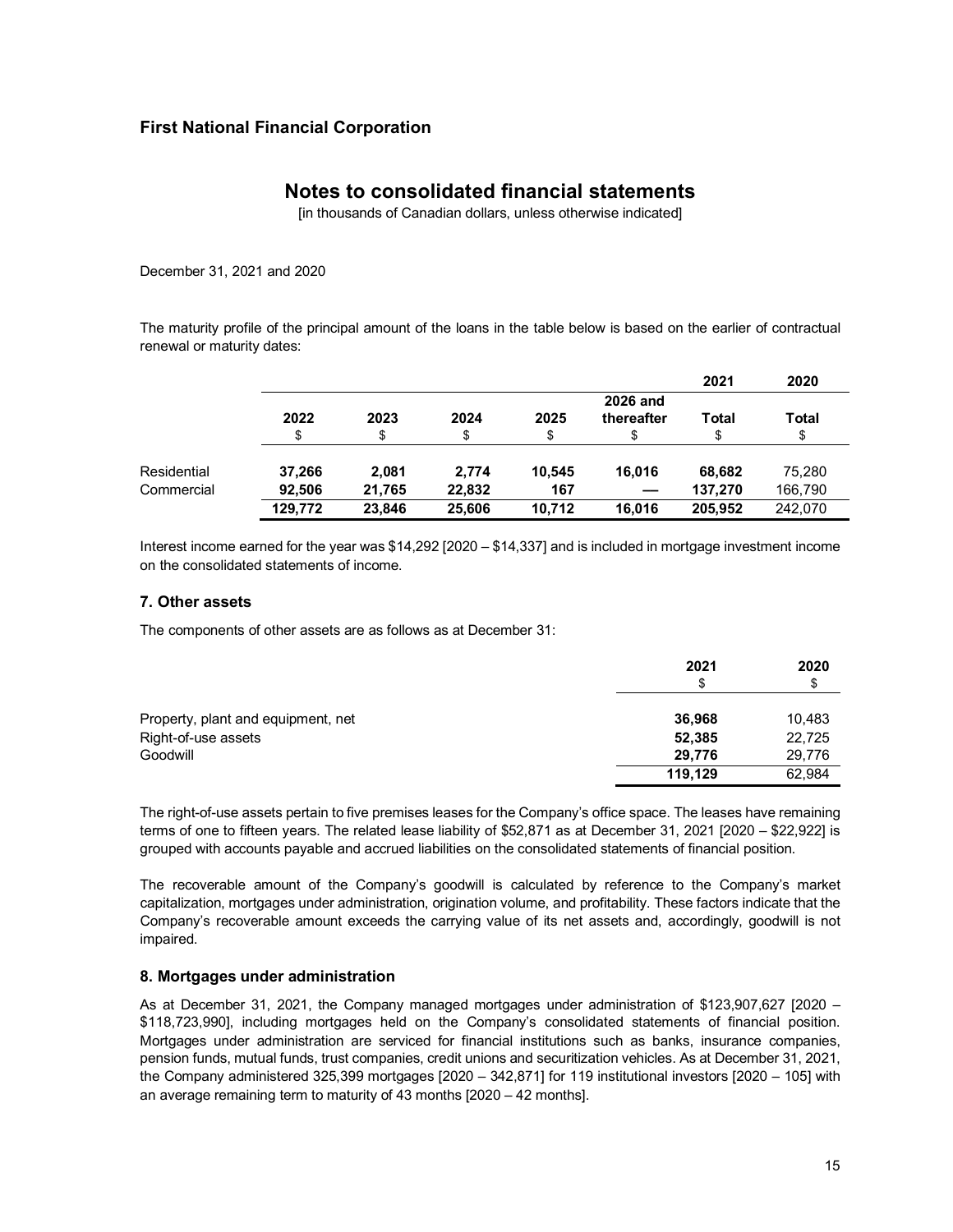## **Notes to consolidated financial statements**

[in thousands of Canadian dollars, unless otherwise indicated]

December 31, 2021 and 2020

Mortgages under administration are serviced as follows:

|                                                                                       | 2021<br>\$  | 2020<br>\$  |
|---------------------------------------------------------------------------------------|-------------|-------------|
| Institutional investors                                                               | 84.184.863  | 80.725.722  |
| Mortgages accumulated for sale or securitization and mortgage and loan<br>investments | 2,969,617   | 2.495.926   |
| Mortgages pledged under securitization                                                | 35,186,217  | 33,827,022  |
| <b>CMBS</b> conduits                                                                  | 1,566,930   | 1,675,320   |
|                                                                                       | 123,907,627 | 118,723,990 |

The Company's exposure to credit loss is limited to mortgage and loan investments as described in note 6, securitized mortgages as described in note 3 and uninsured mortgages held in mortgages accumulated for securitization as described in note 5.

The Company maintains trust accounts on behalf of the investors it represents. The Company also holds municipal tax funds in escrow for mortgagors. Since the Company does not hold a beneficial interest in these funds they are not presented on the consolidated statements of financial position. The aggregate of these accounts as at December 31, 2021 was \$806,268 [2020 – \$852,361]. As at December 31, 2021, the Company has included in accounts receivable and sundry \$702 [2020 – \$374] of uninsured non-performing mortgages.

### **9. Bank indebtedness**

Bank indebtedness includes a revolving credit facility of \$1,500,000 [2020 – \$1,250,000] maturing in March 2026. At December 31, 2021, \$965,420 [2020 – \$682,832] was drawn, of which the following have been pledged as collateral:

- [a] a general security agreement over all assets, other than real property, of the Company; and
- [b] a general assignment of all mortgages owned by the Company.

The credit facility bears a variable rate of interest based on prime and bankers' acceptance rates.

### **10. Debt related to securitized mortgages**

Debt related to securitized mortgages represents the funding for mortgages pledged under the NHA-MBS, CMB and ABCP programs. As at December 31, 2021, debt related to securitized mortgages was \$35,576,353 [2020 – \$34,265,504], net of unamortized discounts of \$130,255 [2020 – \$74,425]. A comparison of the carrying amounts of the pledged mortgages and the related debt is summarized in note 3.

Debt related to securitized mortgages is reduced on a monthly basis when the principal payments received from the mortgages are applied. Debt discounts and premiums are amortized over the term of each debt on an effective yield basis. Debt related to securitization mortgages had a similar contractual maturity profile as the associated mortgages in mortgages pledged under securitization.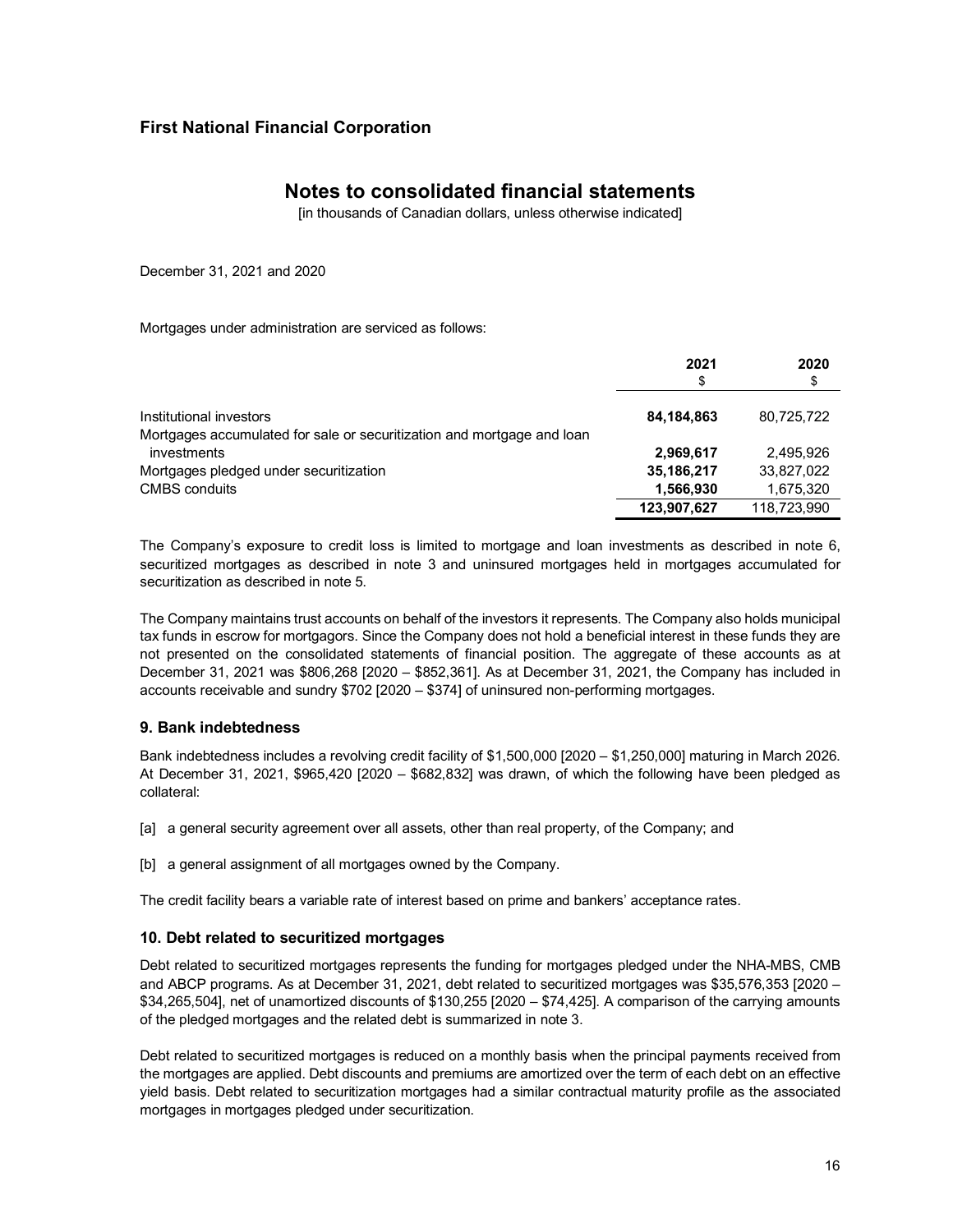## **Notes to consolidated financial statements**

[in thousands of Canadian dollars, unless otherwise indicated]

December 31, 2021 and 2020

### **11. Swap contracts**

Swaps are over-the-counter contracts in which two counterparties exchange a series of cash flows based on agreed-upon rates to a notional amount. The Company uses interest rate swaps to manage interest rate exposure relating to variability of interest earned on mortgages pledged under securitization. The swap agreements that the Company enters into are interest rate swaps where two counterparties exchange a series of payments based on different interest rates applied to a notional amount in a single currency.

The following tables present, by remaining term to maturity, the notional amounts and fair values of the swap contracts outstanding as at December 31, 2021 and 2020:

|                                 |                            |                         | 2021                   |                                       |                         |
|---------------------------------|----------------------------|-------------------------|------------------------|---------------------------------------|-------------------------|
|                                 | Less than 3<br>years<br>\$ | $3$ to 5<br>years<br>\$ | 6 to 10<br>years<br>\$ | <b>Total notional</b><br>amount<br>\$ | <b>Fair value</b><br>\$ |
| Interest rate swap<br>contracts | 2,403,943                  | 990,683                 |                        | 3,394,626                             | 17,444                  |
|                                 |                            |                         | 2020                   |                                       |                         |
|                                 | Less than 3                | $3$ to 5                | 6 to 10                | <b>Total notional</b>                 |                         |
|                                 | years                      | years                   | years                  | amount                                | <b>Fair value</b>       |
|                                 | \$                         | \$                      | \$                     | \$                                    | \$                      |
| Interest rate swap              |                            |                         |                        |                                       |                         |
| contracts                       | 2,634,822                  | 1,102,126               | 44,983                 | 3,781,931                             | (35,163)                |

Favourable fair values of the interest rate swap contracts are included in accounts receivable and sundry and unfavourable fair values are included in accounts payable and accrued liabilities on the consolidated statements of financial position.

### **12. Senior unsecured notes**

The Company has two note issuances outstanding. \$200 million of five year term Series 2 senior unsecured notes bearing interest at 3.582% payable in equal semi-annual payments maturing in November 2024. \$200 million of five year Series 3 senior unsecured notes bearing interest at 2.961% payable in equal semi-annual payments maturing in November 2025.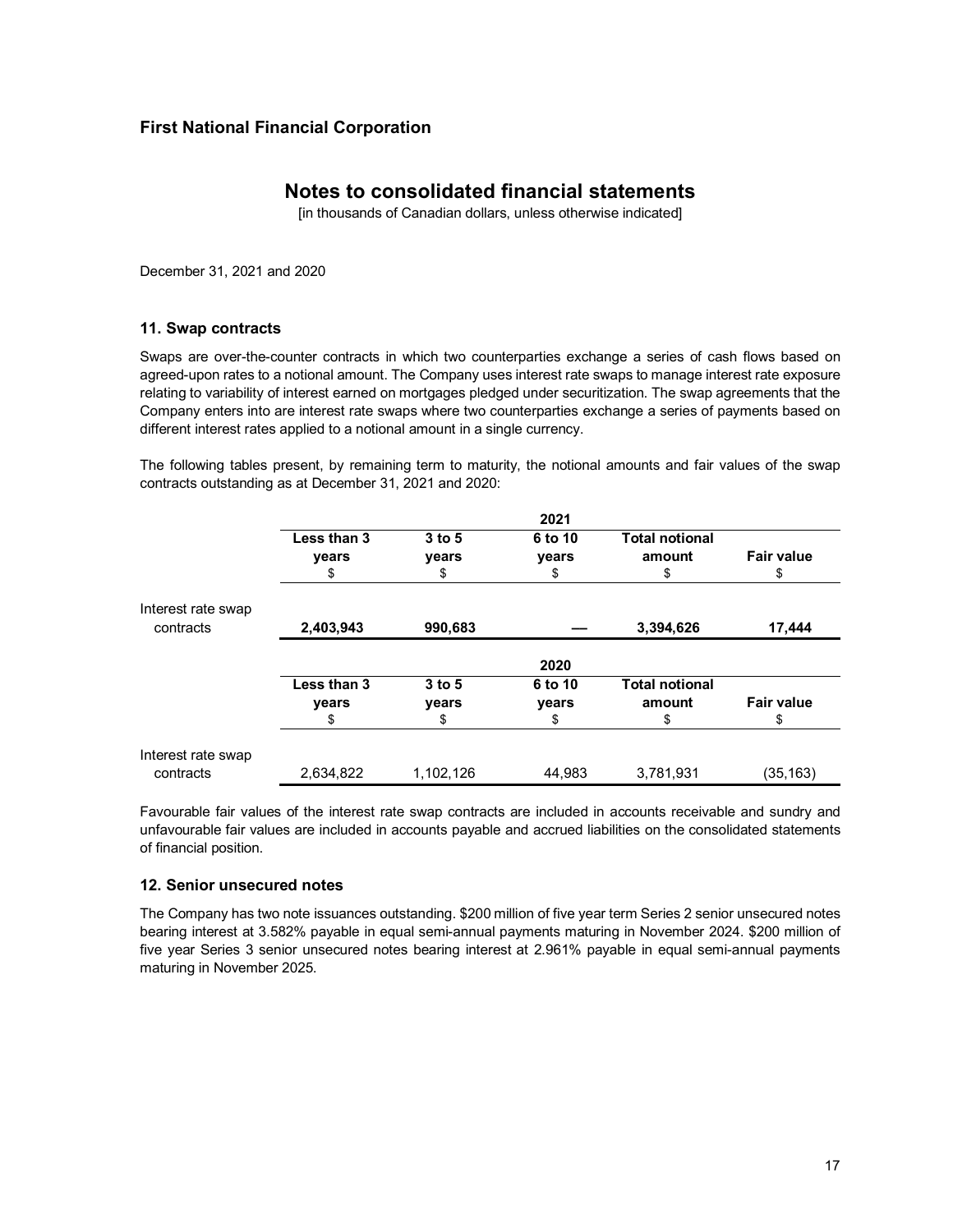## **Notes to consolidated financial statements**

[in thousands of Canadian dollars, unless otherwise indicated]

December 31, 2021 and 2020

### **13. Commitments, guarantees and contingencies**

As at December 31, 2021, the Company has the following operating lease commitments for its office premises:

|                     | \$      |
|---------------------|---------|
| 2022                | 10,339  |
| 2023                | 9,840   |
| 2024                | 9,126   |
| 2025 and thereafter | 105,121 |
|                     | 134,426 |

The Company's commitments for premises listed above have remaining terms of one to fifteen years, and have been accounted in right-of-use assets and recorded as other assets on the consolidated statements of financial position.

Outstanding commitments for future advances on mortgages with terms of one to 10 years amounted to \$1,939,420 as at December 31, 2021 [2020 – \$2,456,591]. The commitments generally remain open for a period of up to 90 days. These commitments have credit and interest rate risk profiles similar to those mortgages that are currently under administration. Certain of these commitments have been sold to institutional investors while others will expire before being drawn down. Accordingly, these amounts do not necessarily represent future cash requirements of the Company.

In the normal course of business, the Company enters into a variety of guarantees. Guarantees include contracts where the Company may be required to make payments to a third party, based on changes in the value of an asset or liability that the third party holds. In addition, contracts under which the Company may be required to make payments if a third party fails to perform under the terms of the contract [such as mortgage servicing contracts] are considered guarantees. The Company has determined that the estimated potential loss from these guarantees is insignificant.

### **14. Securities transactions under repurchase and resale agreements**

The Company's outstanding securities purchased under resale agreements and securities sold under repurchase agreements have a remaining term to maturity of less than three months.

### **15. Obligations related to securities and mortgages sold under repurchase agreements**

The Company uses repurchase agreements to fund specific mortgages included in mortgages accumulated for sale or securitization. The current contracts are with financial institutions, are based on bankers' acceptance rates and mature on or before January 31, 2022.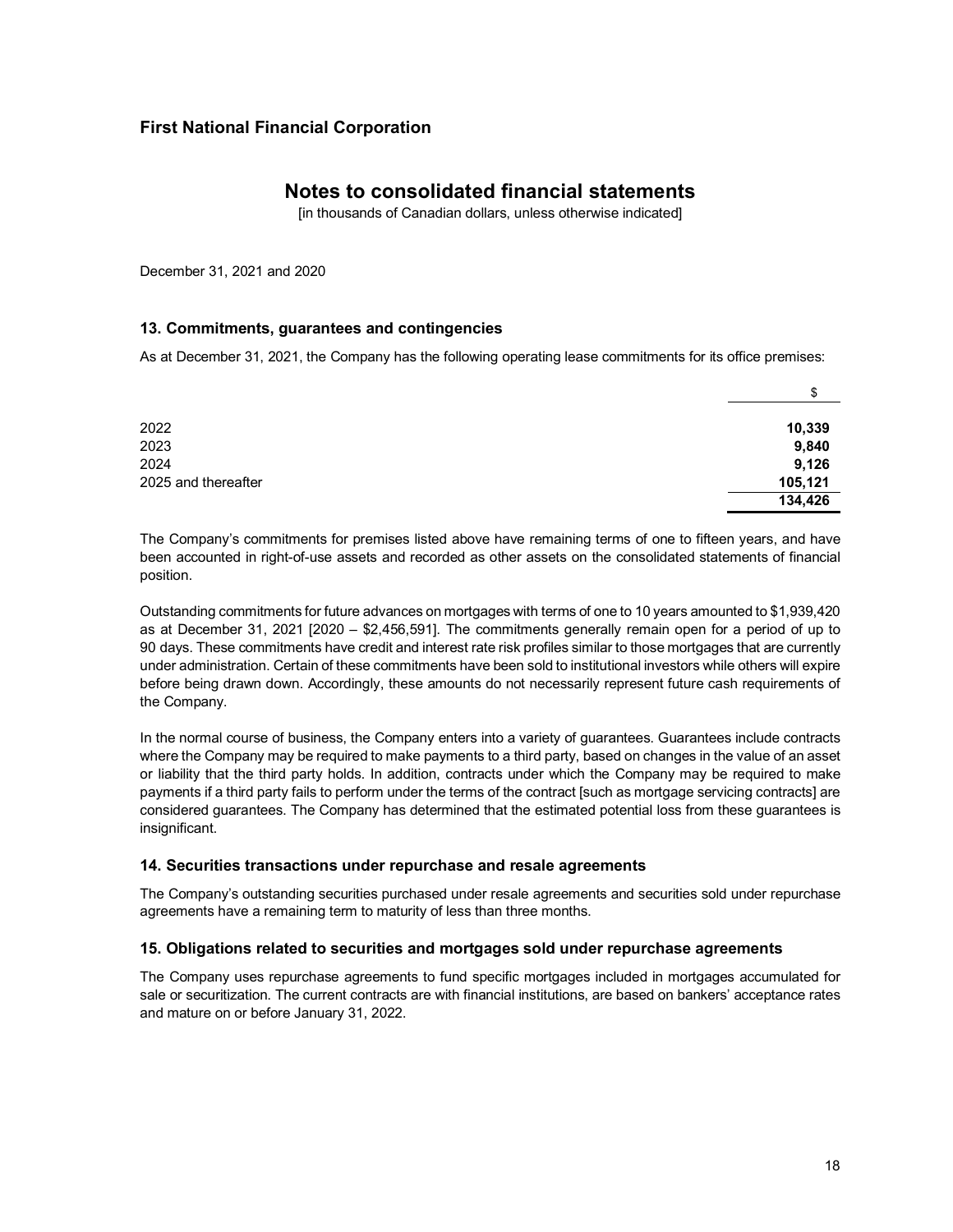## **Notes to consolidated financial statements**

[in thousands of Canadian dollars, unless otherwise indicated]

December 31, 2021 and 2020

### **16. Accounts payable and accrued liabilities**

The major components of accounts payable and accrued liabilities are as follows as at December 31:

|                                         | 2021    | 2020    |
|-----------------------------------------|---------|---------|
|                                         | \$      | \$      |
| Accrued liabilities                     | 72.508  | 70,514  |
| Accrued dividends payable               | 12.427  | 11,153  |
| Accrued interest on securitization debt | 46,763  | 51,187  |
| Servicing liability                     | 37.800  | 29,996  |
| Lease liability                         | 52.871  | 22,922  |
|                                         | 222.369 | 185,772 |

### **17. Shareholders' equity**

### **[a] Authorized**

Unlimited number of common shares Unlimited number of cumulative 5-year rate reset preferred shares, Class A Series 1 Unlimited number of cumulative 5-year rate reset preferred shares, Class A Series 2

### **[b] Capital stock**

|                                | <b>Common shares</b> |         | <b>Preferred shares</b> |        |
|--------------------------------|----------------------|---------|-------------------------|--------|
|                                |                      |         |                         |        |
| Balance, December 31, 2021 and |                      |         |                         |        |
| 2020                           | 59.967.429           | 122.671 | 4,000,000               | 97.394 |

### **[c] Preferred shares**

On January 25, 2011, the Company issued 4 million Class A Series 1 Preferred Shares at a price of \$25.00 per share for gross proceeds of \$100,000 before issue expenses.

Holders of Class A Series 1 Preferred Shares have the right, at their option, to convert their shares into cumulative, floating rate Class A Preferred Shares, Series 2 ["Series 2 Preferred Shares"], subject to certain conditions, on March 31, 2021 and on March 31 every five years thereafter. On March 31, 2021, 399,700 of the outstanding Series 1 Preference Shares were tendered for conversion, on a one-for-one basis, into Series 2 Preference Shares, while 497,388 of the outstanding Series 2 Preference Shares were tendered for conversion, on a one-for-one basis, into Series 1 Preference Shares. As at December 31, 2021, there were 2,984,835 Series 1 Preferred Shares [2020 – 2,887,147] and 1,015,165 Series 2 Preferred Shares [2020 – 1,112,853] outstanding with an aggregate carrying value of \$97,394.

Holders of the Class A Series 1 Preferred Shares receive a cumulative quarterly fixed dividend at a rate equal to the five-year Government of Canada yield plus 2.07%. The dividend rate may be reset every five years, as and when approved by the Board of Directors. The current dividend rate on the Class A Series 1 Preferred Shares is 2.895% annually for a new five-year term ending March 31, 2026.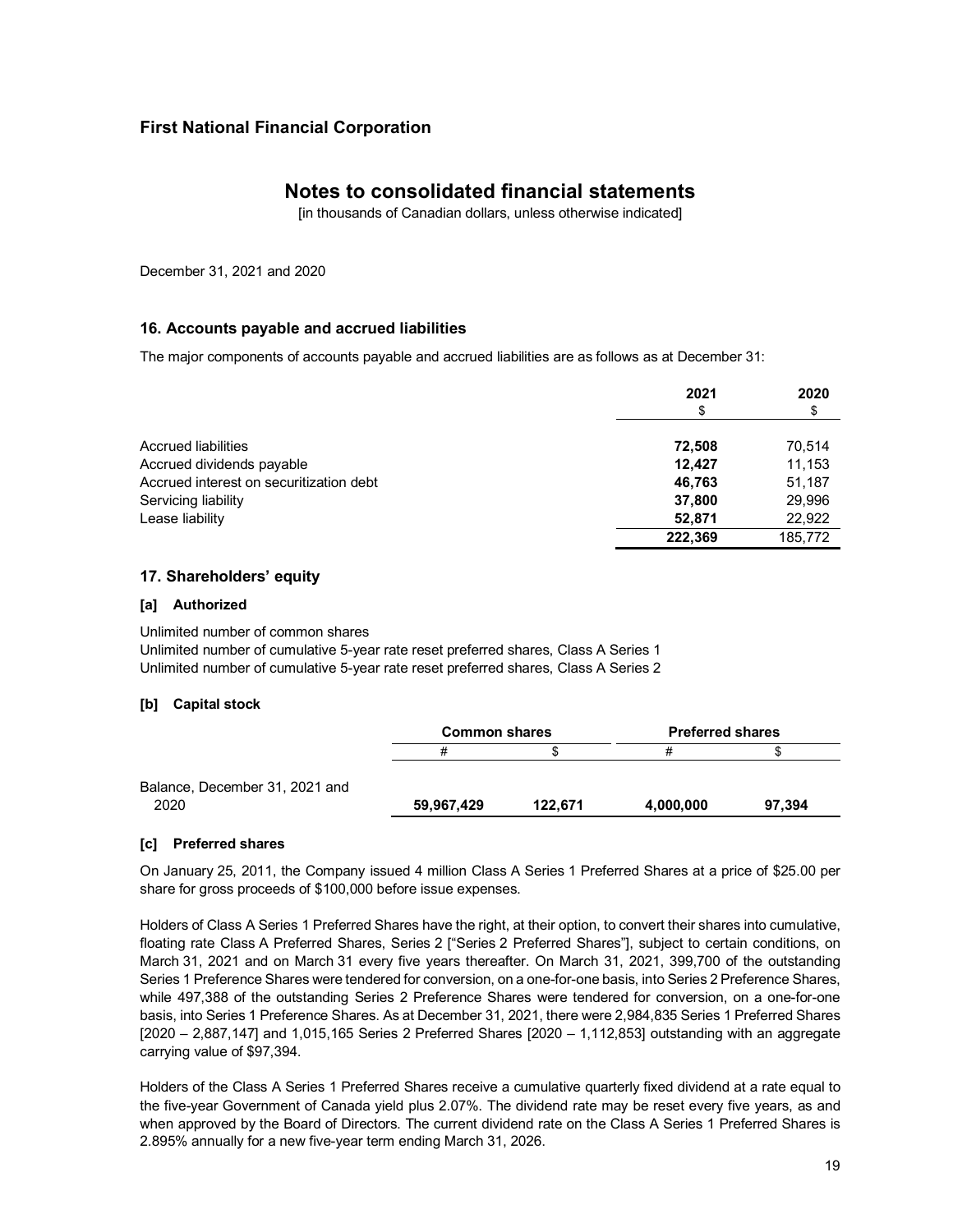## **Notes to consolidated financial statements**

[in thousands of Canadian dollars, unless otherwise indicated]

December 31, 2021 and 2020

Holders of the Class A Series 2 Preferred Shares will be entitled to receive cumulative quarterly floating dividends at a rate equal to the three-month Government of Canada Treasury bill yield plus 2.07%, as and when declared by the Board of Directors.

Both classes of preferred shares do not have voting rights, are redeemable only at the option of the Company, and are therefore classified as equity. The par value per preferred share is \$25.

### **[d] Earnings per share**

|                                                | 2021       | 2020<br>\$ |
|------------------------------------------------|------------|------------|
| Net income attributable to shareholders        | 194,561    | 190,229    |
| Less: dividends declared on preferred shares   | (2,695)    | (2,846)    |
| Net income attributable to common shareholders | 191.866    | 187,383    |
| Number of common shares outstanding            | 59,967,429 | 59,967,429 |
| Basic earnings per common share                | 3.20       | 3.12       |

### **18. Income taxes**

The major components of deferred provision for (recovery of) income taxes for the years ended December 31 consist of the following:

|                                                              | 2021   | 2020<br>S |
|--------------------------------------------------------------|--------|-----------|
| Related to origination and reversal of temporary differences | 11.610 | (3,971)   |
| Decrease in future tax rates                                 |        | (429)     |
|                                                              | 11.610 | (4,400)   |

The major components of the current income tax expense for the years ended December 31 consists of the following:

|                                                                                     | 2021<br>S | 2020<br>S     |
|-------------------------------------------------------------------------------------|-----------|---------------|
| Income taxes relating to the current year<br>Income taxes related to the prior year | 57,650    | 72,800<br>100 |
|                                                                                     | 57.650    | 72,900        |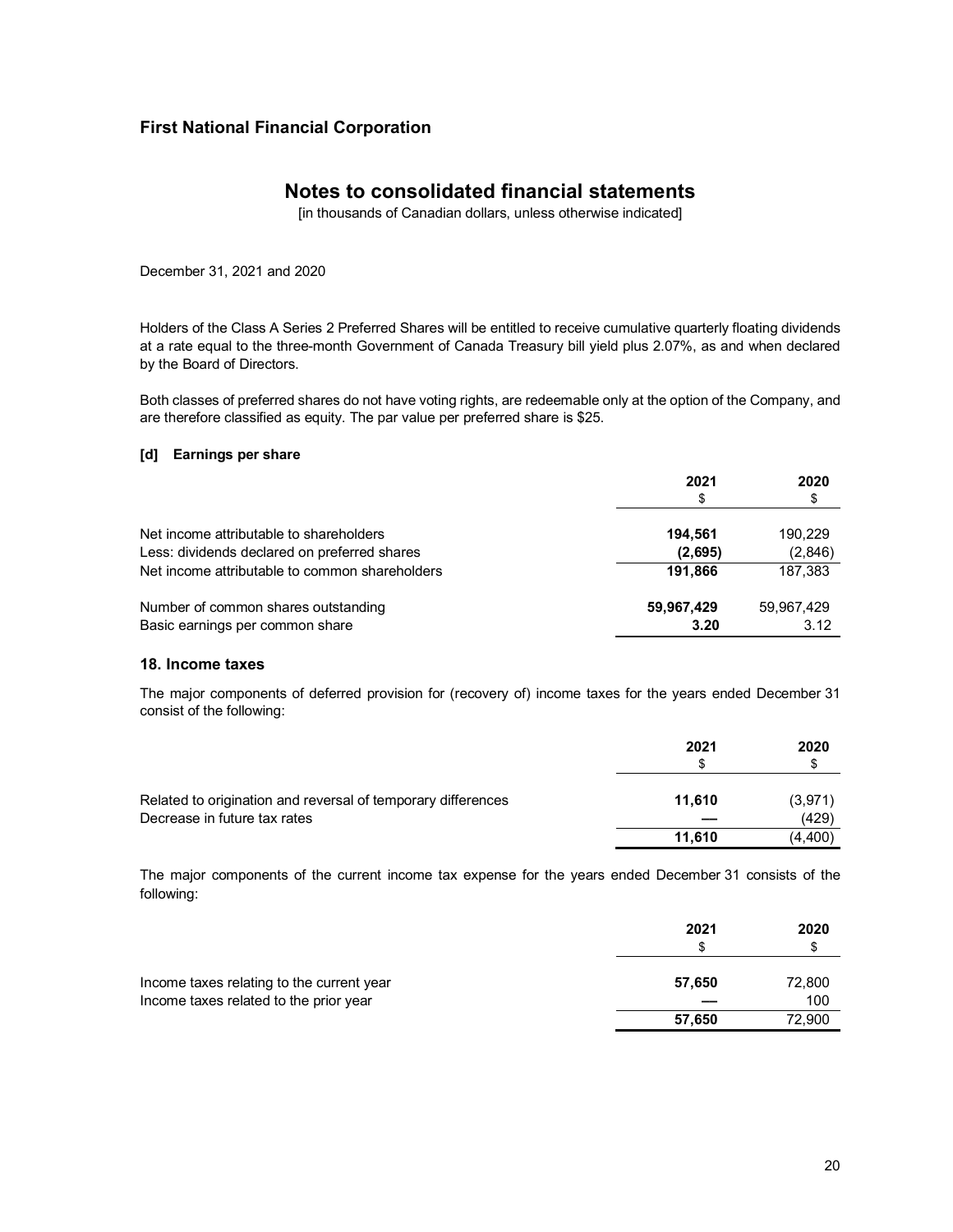## **Notes to consolidated financial statements**

[in thousands of Canadian dollars, unless otherwise indicated]

December 31, 2021 and 2020

The effective income tax rate reported in the consolidated statements of income varies from the Canadian tax rate of 26.42% for the year ended December 31, 2021 [2020 – 26.47%] for the following reasons:

|                                    | 2021    | 2020    |
|------------------------------------|---------|---------|
|                                    | \$      | \$      |
| Company's statutory tax rate       | 26.42%  | 26.47%  |
| Income before income taxes         | 263,821 | 258,729 |
| Income tax at statutory tax rate   | 69,702  | 68,486  |
| Increase (decrease) resulting from |         |         |
| Permanent differences              | 193     | 200     |
| Changes in future tax rates        |         | (429)   |
| Prior year adjustment              | (457)   | 100     |
| Other                              | (178)   | 143     |
| Income tax expense                 | 69.260  | 68.500  |

The movement in significant components of the Company's deferred income tax liabilities and assets for the years ended December 31, 2021 and 2020 are as follows:

|                                                      | As at<br>January 1,<br>2021 | Recognized in<br>income and<br>OCI | As at<br>December 31,<br>2021 |
|------------------------------------------------------|-----------------------------|------------------------------------|-------------------------------|
|                                                      | \$                          | \$                                 | \$                            |
| Deferred income tax                                  |                             |                                    |                               |
| Deferred placement fees receivable                   | 16,553                      | 454                                | 17,007                        |
| Deferred costs - securitization                      | 67,890                      | 16,996                             | 84,886                        |
| Carrying values of mortgages pledged under           |                             |                                    |                               |
| securitization in excess of tax values               | 2,629                       | (2, 445)                           | 184                           |
| Other                                                | 811                         | 2.711                              | 3,522                         |
| Right-of-use asset                                   | 6,015                       | 7,825                              | 13,840                        |
| Lease liability                                      | (6,067)                     | (7,901)                            | (13,968)                      |
| Unrealized gains on interest rate swaps              | (2,863)                     | 981                                | (1,882)                       |
| Cumulative eligible capital property                 | (3,662)                     | 263                                | (3,399)                       |
| Servicing liability                                  | (7,940)                     | (2,047)                            | (9,987)                       |
| Fair value adjustments not deducted for tax purposes | (6, 266)                    | 4,063                              | (2, 203)                      |
| Total                                                | 67,100                      | 21,710                             | 88,000                        |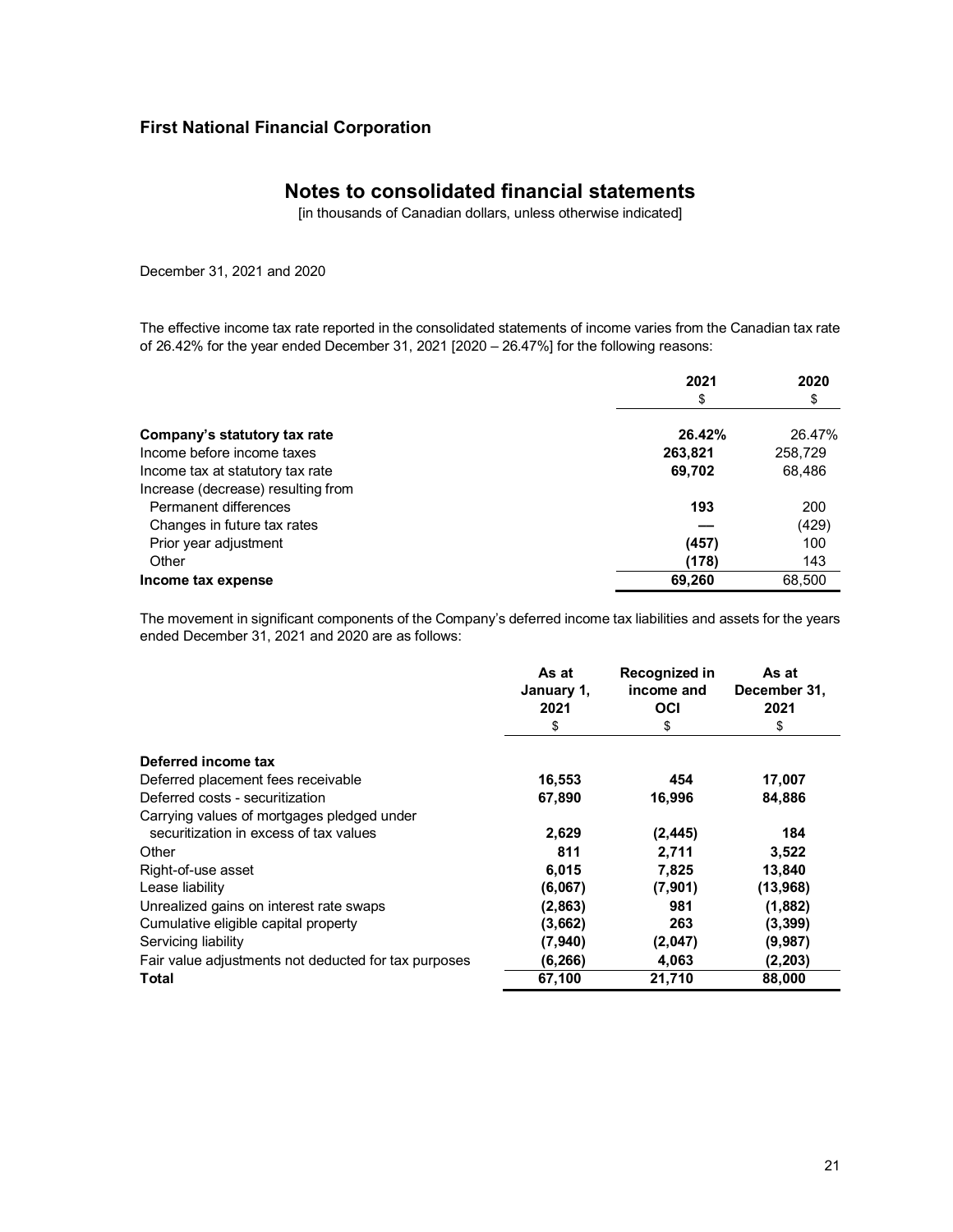## **Notes to consolidated financial statements**

[in thousands of Canadian dollars, unless otherwise indicated]

December 31, 2021 and 2020

|                                                      | As at<br>January 1,<br>2020<br>\$ | Recognized in<br>income and<br>OCI<br>S | As at<br>December 31,<br>2020<br>\$ |
|------------------------------------------------------|-----------------------------------|-----------------------------------------|-------------------------------------|
|                                                      |                                   |                                         |                                     |
| Deferred income tax                                  |                                   |                                         |                                     |
| Deferred placement fees receivable                   | 11,189                            | 5,364                                   | 16,553                              |
| Deferred costs - securitization                      | 72,749                            | (4, 859)                                | 67,890                              |
| Unrealized gains on interest rate swaps              | 13,354                            | (16, 217)                               | (2,863)                             |
| Other                                                | 505                               | 306                                     | 811                                 |
| Right-of-use asset                                   | 1,933                             | 4,082                                   | 6,015                               |
| Lease liability                                      | (1,987)                           | (4,080)                                 | (6,067)                             |
| Carrying values of mortgages pledged under           |                                   |                                         |                                     |
| securitization in excess of tax values               | (581)                             | 3,210                                   | 2,629                               |
| Cumulative eligible capital property                 | (3,958)                           | 296                                     | (3,662)                             |
| Servicing liability                                  | (5,577)                           | (2,363)                                 | (7,940)                             |
| Fair value adjustments not deducted for tax purposes | (5, 327)                          | (939)                                   | (6,266)                             |
| Total                                                | 82,300                            | (15,200)                                | 67,100                              |

The amount of deferred tax expense recorded in income and OCI consists of an expense of \$11,610 [2020 – recovery of \$4,400] recorded in net income and an expense of \$9,290 [2020 – recovery of \$10,800] recorded in OCI related to unrealized losses on cash flow hedges.

The calculation of taxable income of the Company is based on estimates and the interpretation of tax legislation. In the event that the tax authorities take a different view from management, the Company may be required to change its provision for income taxes or deferred income tax balances and the change could be significant.

### **19. Financial instruments and risk management**

### **Risk management**

The various risks to which the Company is exposed and the Company's policies and processes to measure and manage them individually are set out below:

### **Interest rate risk**

Interest rate risk is the risk that the fair value or future cash flows of a financial instrument will fluctuate because of changes in market interest rates. The Company's exposure to the risk of changes in market interest rates relates primarily to the Company's mortgages accumulated for securitization.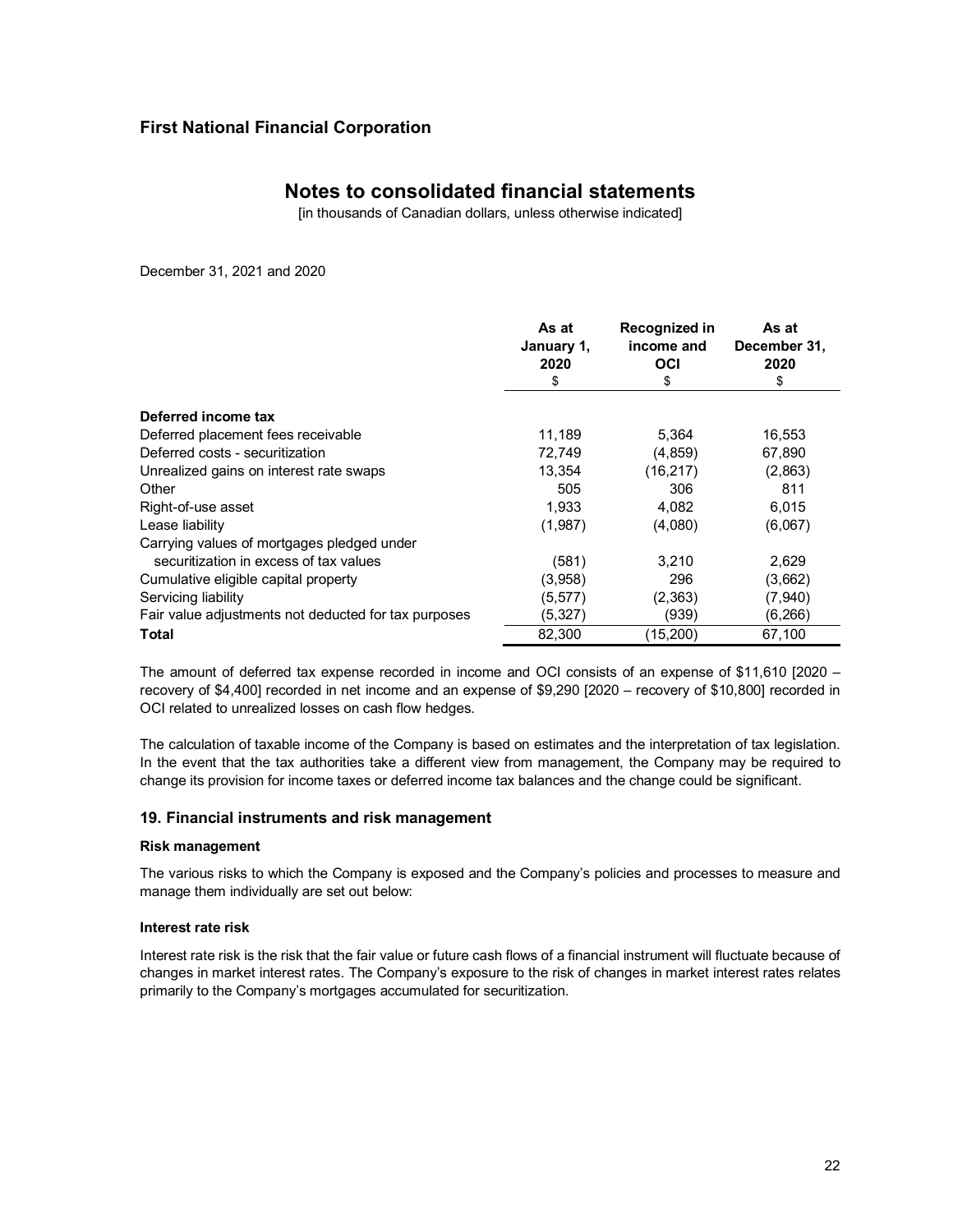## **Notes to consolidated financial statements**

[in thousands of Canadian dollars, unless otherwise indicated]

December 31, 2021 and 2020

The Company uses various strategies to reduce interest rate risk. The Company's risk management objective is to maintain interest rate spreads from the point that a mortgage commitment is issued to the transfer of the mortgage to the related securitization vehicle or sale to an institutional investor. Primary among these strategies is the Company's decision to sell mortgages at the time of commitment, passing on interest rate risk that exists prior to funding to institutional investors. The Company uses synthetic bond forwards [consisting of bonds sold short and bonds purchased under resale agreements] to manage interest rate exposure between the time a mortgage rate is committed to the borrower and the time the mortgage is sold to a securitization vehicle and the underlying cost of funding is set. As interest rates change, the values of these interest rate dependent financial instruments vary inversely with the values of the mortgage contracts. As interest rates increase, a gain will be recorded on the economic hedge which will be offset by the reduced future spread on mortgages pledged under securitization as the mortgage rate committed to the borrower is fixed at the point of commitment.

For single-family mortgages, only a portion of the commitments issued by the Company eventually fund. The Company must assign a probability of funding to each mortgage in the pipeline and estimate how that probability changes as mortgages move through the various stages of the pipeline. The amount that is actually economically hedged is the expected value of the mortgages funding within the future commitment period.

The table below provides the financial impact that an immediate and sustained 100 basis point and 200 basis point increase and decrease in short-term interest rates would have had on the net income of the Company in 2021 and 2020.

|                       |        | Decrease in interest rate [1] |           | Increase in interest rate |
|-----------------------|--------|-------------------------------|-----------|---------------------------|
|                       | 2021   | 2020                          | 2021      | 2020                      |
|                       | \$     | \$                            | \$        | \$                        |
| 100 basis point shift |        |                               |           |                           |
| Impact on net income  | 13,180 | 4.255                         | (7,959)   | (4,255)                   |
| 200 basis point shift |        |                               |           |                           |
| Impact on net income  | 29.760 | 15.995                        | (15, 919) | (8, 511)                  |

 $[1]$  Interest rate is not decreased below  $0\%$ 

### **Credit risk**

Credit risk is the risk of loss associated with a counterparty's inability or unwillingness to fulfill its payment obligations. The Company's credit risk is mainly lending related in the form of mortgage default. The Company uses stringent underwriting criteria and experienced adjudicators to mitigate this risk. The Company's approach to managing credit risk is based on the consistent application of a detailed set of credit policies and prudent arrears management. As at December 31, 2021, 91% [2020 – 93%] of the pledged mortgages were insured mortgages. See details in note 3. The Company's exposure is further mitigated by the relatively short period over which a mortgage is held by the Company prior to securitization.

The maximum credit exposures of the financial assets are their carrying values as reflected on the consolidated statements of financial position. The Company does not have significant concentration of credit risk within any particular geographic region or group of customers.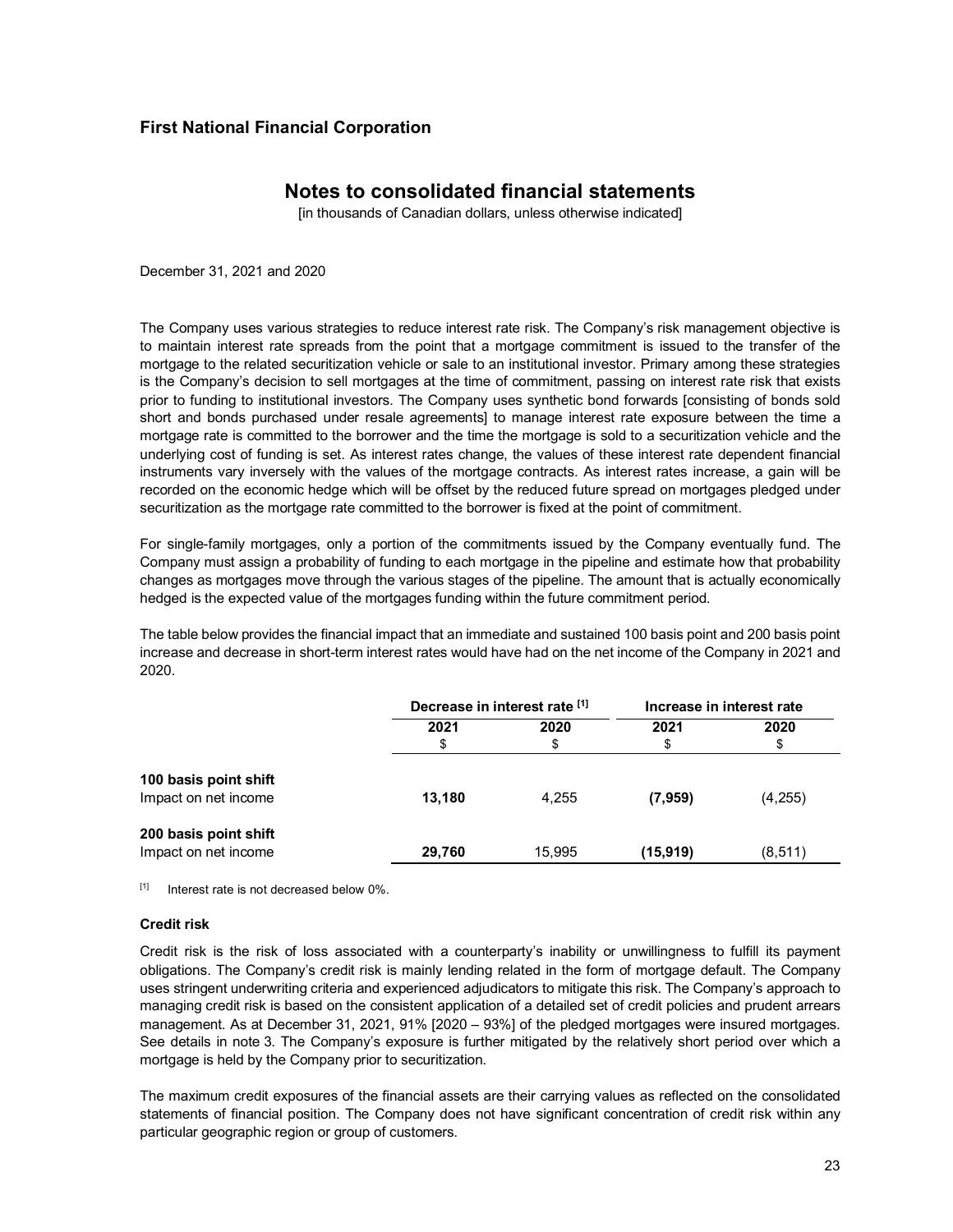## **Notes to consolidated financial statements**

[in thousands of Canadian dollars, unless otherwise indicated]

December 31, 2021 and 2020

The Company is at risk that the underlying mortgages default and the servicing cash flows cease. The large portfolio of individual mortgages that underlies these assets is diverse in terms of geographical location, borrower exposure and the underlying type of real estate. This diversity and the priority ranking of the Company's rights mitigate the potential size of any single credit loss.

Securities purchased under resale agreements are transacted with large regulated Canadian institutions such that the risk of credit loss is very remote. Securities transacted are all Government of Canada bonds and, as such, have virtually no risk of credit loss.

### **Liquidity risk and capital resources**

Liquidity risk is the risk that the Company will be unable to meet its financial obligations as they come due.

The Company's liquidity strategy has been to use bank credit to fund working capital requirements and to use cash flow from operations to fund longer-term assets. The Company's credit facilities are typically drawn to fund: [i] mortgages accumulated for sale or securitization, [ii] origination costs associated with mortgages pledged under securitization, [iii] cash held as collateral for securitization, [iv] costs associated with deferred placement fees receivable, [v] accounts receivable and sundry, and [vi] mortgage and loan investments. The Company has a credit facility with a syndicate of financial institutions, which provides for a total of \$1,500,000 in financing.

The Company finances the majority of its mortgages with debt derived from the securitization markets, primarily NHA-MBS, ABCP and CMB. Debt related to NHA-MBS and ABCP securitizations reset monthly such that the receipts of principal on the mortgages are used to pay down the related debt within a 30-day period. Accordingly, these sources of financing amortize at the same rate as the mortgages pledged thereunder, providing an almost perfectly matched asset and liability relationship.

### **Market risk**

Market risk is the risk of loss that may arise from changes in market factors such as interest rates and credit spreads. The level of market risk to which the Company is exposed varies depending on market conditions, expectations of future interest rates and credit spreads.

### **Customer concentration risk**

Placement fees and mortgage servicing income from one Canadian financial institution represent approximately 19.6% [2020 – 13.1%] of the Company's total revenue.

### **Fair value measurement**

The Company uses the following hierarchy for determining and disclosing the fair value of financial instruments recorded at fair value in the consolidated statements of financial position:

- Level 1 quoted market price observed in active markets for identical instruments;
- Level 2 quoted market price observed in active markets for similar instruments or other valuation techniques for which all significant inputs are based on observable market data; and
- Level 3 valuation techniques in which one or more significant inputs are unobservable.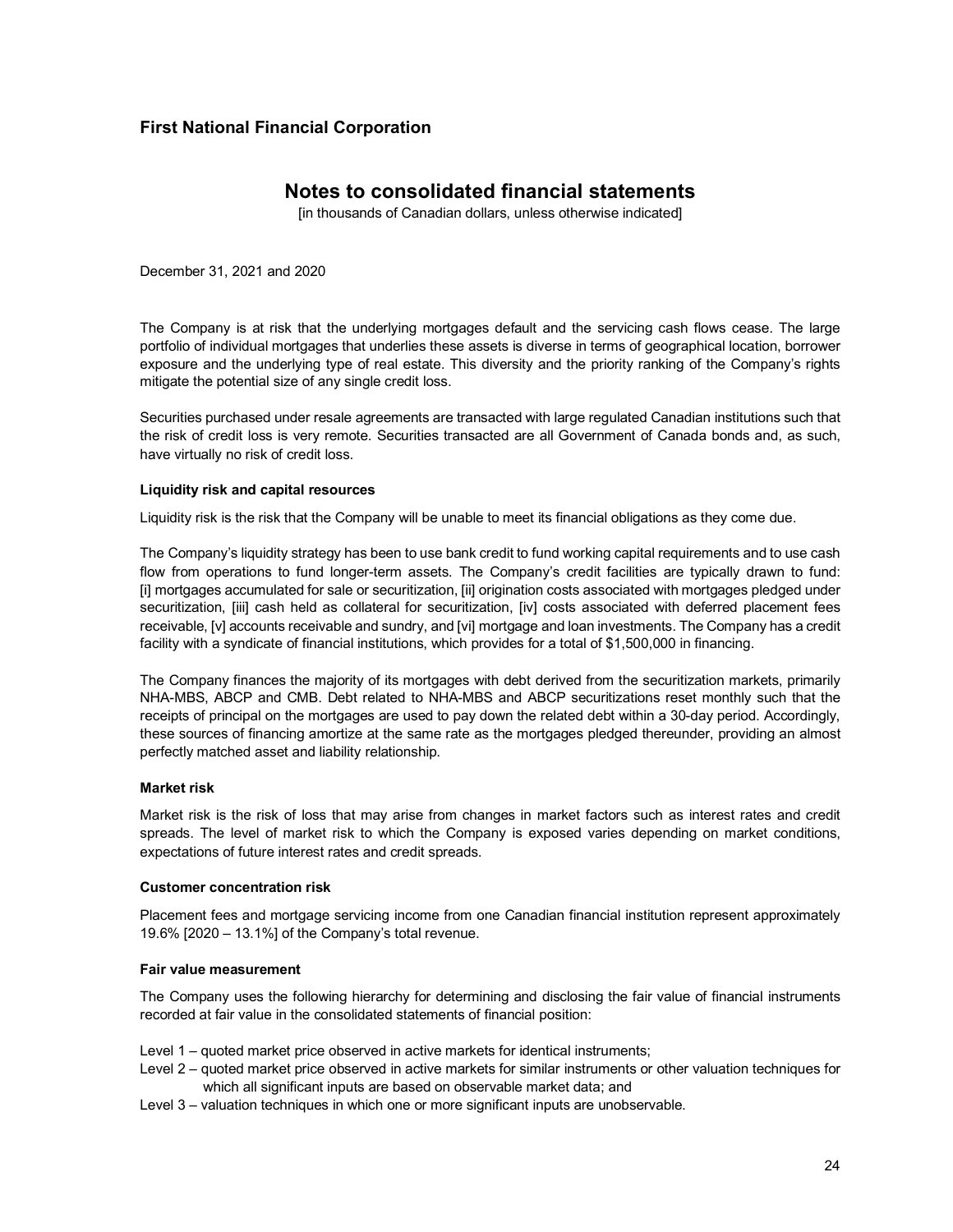## **Notes to consolidated financial statements**

[in thousands of Canadian dollars, unless otherwise indicated]

December 31, 2021 and 2020

### **Valuation methods and assumptions**

The Company uses valuation techniques to estimate fair values, including reference to third-party valuation service providers using proprietary pricing models and internal valuation models such as discounted cash flow analysis. The valuation methods and key assumptions used in determining fair values for the financial assets and financial liabilities are as follows:

#### [a] Mortgages and loan investments

Mortgages and loan investments are measured at FVTPL. The fair value of these mortgages is based on nonobservable inputs, and is measured at management's best estimate of the net realizable value.

#### [b] Deferred placement fees receivable

The fair value of deferred placement fees receivable is determined by internal valuation models using market data inputs, where possible. The fair value is determined by discounting the expected future cash flows related to the placed mortgages at market interest rates. The expected future cash flows are estimated based on certain assumptions which are not supported by observable market data.

### [c] Securities owned and sold short

The fair values of securities owned and sold short used by the Company to hedge its interest rate exposure are determined by quoted prices on a secondary market.

### [d] Servicing liability

The fair value of the servicing liability is determined by internal valuation models using market data inputs, where possible. The fair value is determined by discounting the expected future cost related to the servicing of explicit mortgages at market interest rates. The expected future cash flows are estimated based on certain assumptions which are not supported by observable market data.

[e] Other financial assets and financial liabilities

The fair value of mortgages accumulated for sale, cash held as collateral for securitization, restricted cash and bank indebtedness correspond to the respective outstanding amounts due to their short-term maturity profiles.

[f] Fair value of financial instruments not carried at fair value

The fair value of these financial instruments are determined by discounting projected cash flows using market industry pricing practices, including the rate of unscheduled prepayment. Discount rates used are determined by comparison to similar term loans made to borrowers with similar credit. This methodology will reflect changes in interest rates which have occurred since the mortgages were originated. These fair values are estimated using valuation techniques in which one or more significant inputs are unobservable [Level 3], and are calculated for disclosure purposes only.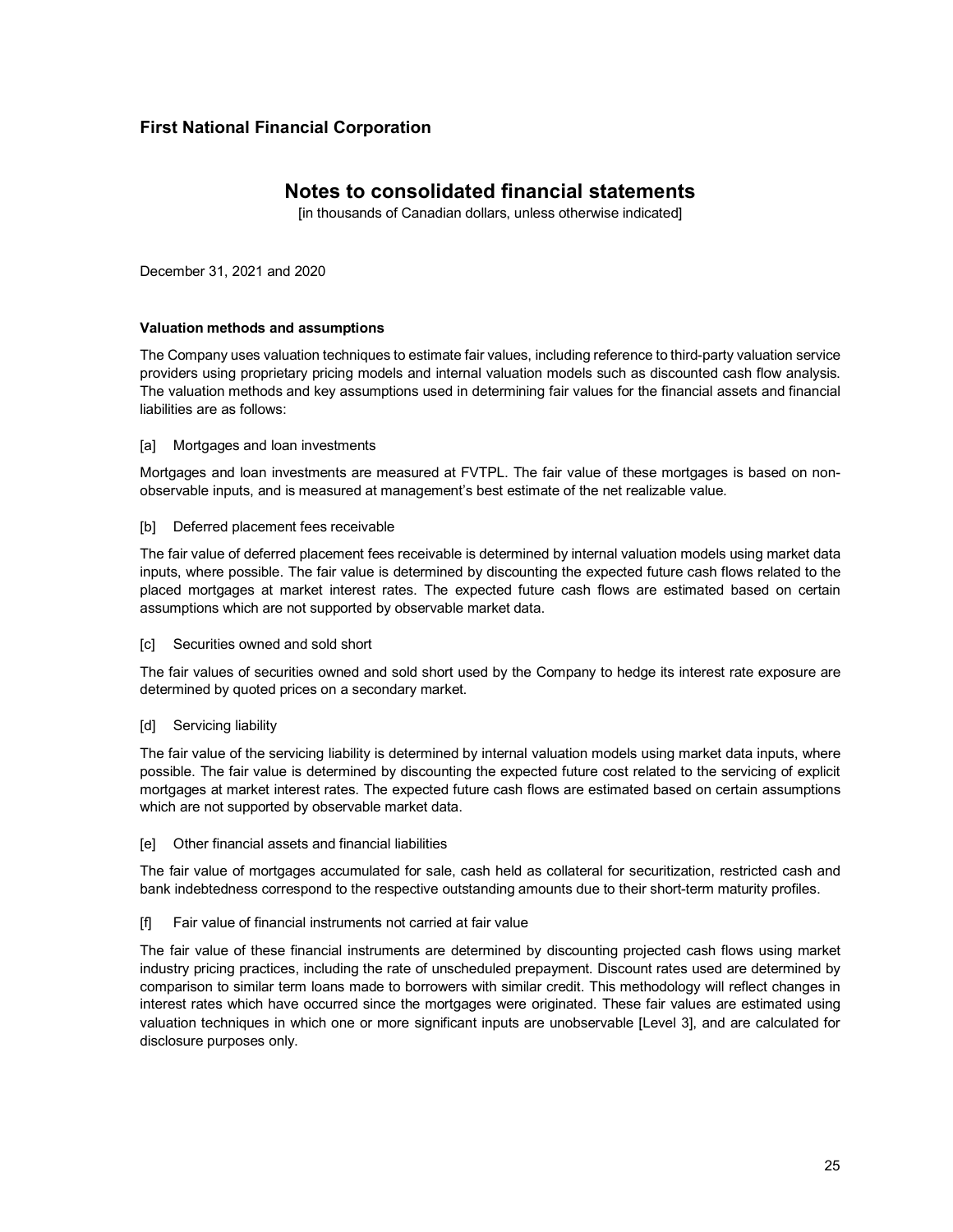## **Notes to consolidated financial statements**

[in thousands of Canadian dollars, unless otherwise indicated]

December 31, 2021 and 2020

#### **Carrying value and fair value of selected financial instruments**

The fair value of the financial assets and financial liabilities of the Company approximates its carrying value, except for mortgages pledged under securitization, which has a carrying value of \$35,435,455 [2020 – \$34,137,421] and a fair value of \$36,515,923 [2020 – \$36,212,226]; debt related to securitized mortgages, which has a carrying value of \$35,576,353 [2020 – \$34,265,504] and a fair value of \$35,864,253 [2020 – \$34,909,488]; and senior unsecured notes, which have a carrying value of \$398,888 [2020 – \$398,554] and a fair value of \$409,056 [2020 – \$412,786]. These fair values are estimated using valuation techniques in which one or more significant inputs are unobservable [Level 3].

The following tables represent the Company's financial instruments measured at fair value on a recurring basis as at December 31:

|                                    |         |                    | 2021    |              |
|------------------------------------|---------|--------------------|---------|--------------|
|                                    | Level 1 | Level <sub>2</sub> | Level 3 | <b>Total</b> |
|                                    | \$      | \$                 | \$      | \$           |
| <b>Financial assets</b>            |         |                    |         |              |
| Mortgages accumulated for sale     |         | 30,943             |         | 30,943       |
| Mortgage and loan investments      |         |                    | 192,340 | 192,340      |
| Interest rate swaps                |         | 688                |         | 688          |
| <b>Total financial assets</b>      |         | 31,631             | 192,340 | 223,971      |
| <b>Financial liabilities</b>       |         |                    |         |              |
| Securities sold short              |         | 2,677,689          |         | 2,677,689    |
| <b>Total financial liabilities</b> |         | 2,677,689          |         | 2,677,689    |
|                                    |         |                    | 2020    |              |
|                                    | Level 1 | Level <sub>2</sub> | Level 3 | <b>Total</b> |
|                                    | \$      | \$                 | \$      | \$           |
| <b>Financial assets</b>            |         |                    |         |              |
| Mortgages accumulated for sale     |         | 50,035             |         | 50,035       |
| Mortgage and loan investments      |         |                    | 213,301 | 213,301      |
| Interest rate swaps                |         | 21,109             |         | 21,109       |
| <b>Total financial assets</b>      |         | 71,144             | 213,301 | 284,445      |
| <b>Financial liabilities</b>       |         |                    |         |              |
| Securities sold short              |         | 1,888,049          |         | 1,888,049    |
| <b>Total financial liabilities</b> |         | 1,888,049          |         | 1,888,049    |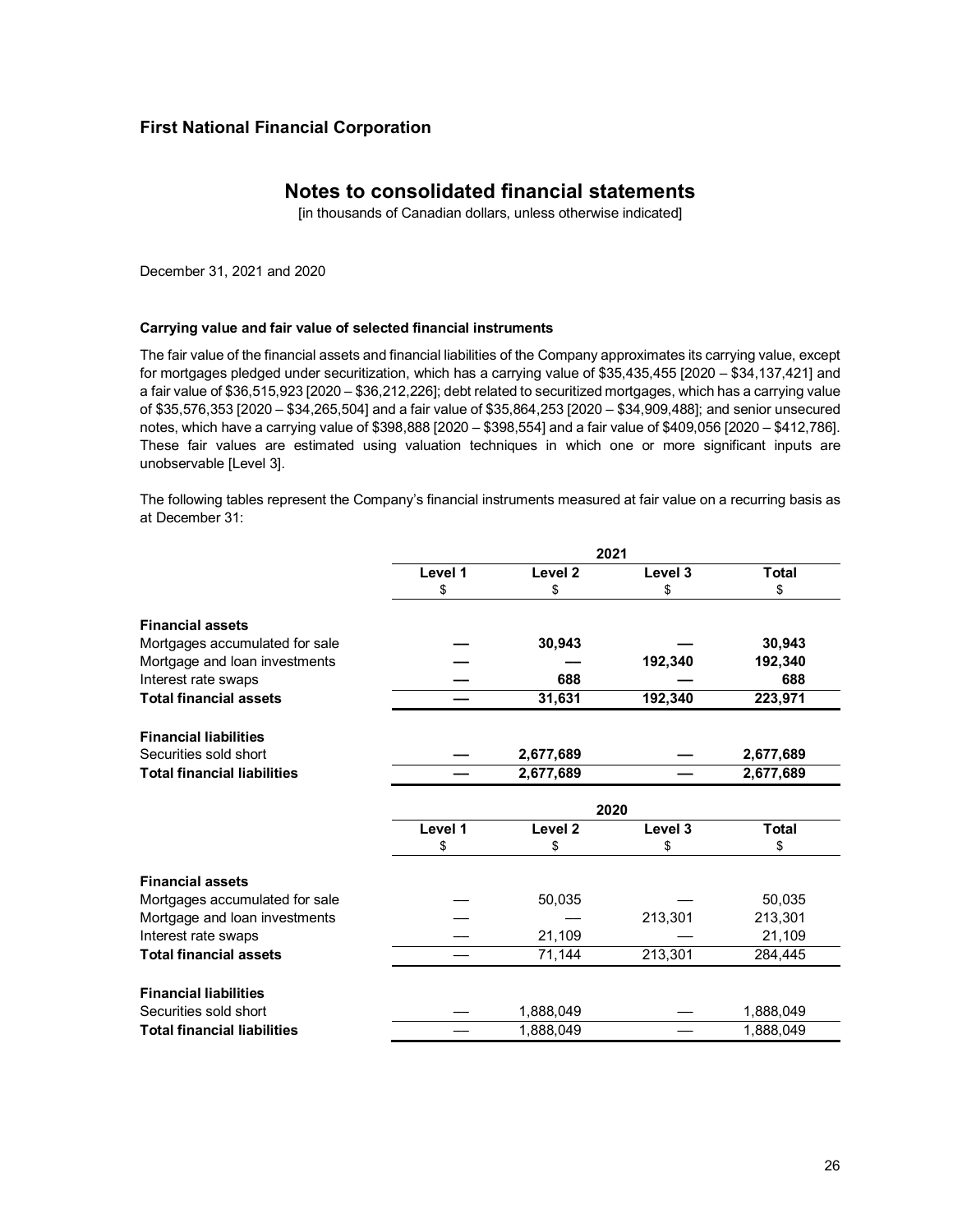## **Notes to consolidated financial statements**

[in thousands of Canadian dollars, unless otherwise indicated]

December 31, 2021 and 2020

In estimating the fair value of financial assets and financial liabilities using valuation techniques or pricing models, certain assumptions are used, including those that are not fully supported by observable market prices or rates [Level 3]. The amount of the change in fair value recognized by the Company in net income for the year ended December 31, 2021 that was estimated using a valuation technique based on assumptions that are not fully supported by observable market prices or rates was approximately a gain of \$15,157 [2020 – loss of \$3,076]. Although the Company's management believes that the estimated fair values are appropriate as at the date of the consolidated statements of financial position, those fair values may differ if other reasonably possible alternative assumptions are used.

Transfers between levels in the fair value hierarchy are deemed to have occurred at the beginning of the period in which the transfer occurred. Transfers between levels can occur as a result of additional or new information regarding valuation inputs and changes in their observability. During 2021and 2020, the Company did not have any transfers between levels.

The following table presents changes in the fair values, including realized gains of \$10,666 [2020 – losses of \$112,015] of the Company's financial assets and financial liabilities for the years ended December 31, 2021 and 2020, all of which have been classified as FVTPL:

|                       | 2021<br>\$ | 2020<br>\$ |
|-----------------------|------------|------------|
| FVTPL mortgages       | (730)      | (3,076)    |
| Securities sold short | 15,397     | (75, 689)  |
| Interest rate swaps   | (8, 852)   | 11,410     |
|                       | 5,815      | (67, 355)  |

The Company does not have any assets or liabilities that are measured at fair value on a non-recurring basis.

### **Movement in Level 3 financial instruments measured at fair value**

The following tables show the movement in Level 3 financial instruments in the fair value hierarchy for the years ended December 31, 2021 and 2020. The Company classifies financial instruments to Level 3 when there is reliance on at least one significant unobservable input in the valuation models.

|                                                             | Fair value as at<br>January 1,<br>2021 | <b>Investments</b> | <b>Losses</b><br>recorded in<br>income<br>\$ | <b>Payment and</b><br>amortization | Fair value as at<br>December 31,<br>2021 |
|-------------------------------------------------------------|----------------------------------------|--------------------|----------------------------------------------|------------------------------------|------------------------------------------|
| <b>Financial assets</b><br>Mortgage and loan<br>investments | 213.301                                | 608,109            | (730)                                        | (628, 340)                         | 192.340                                  |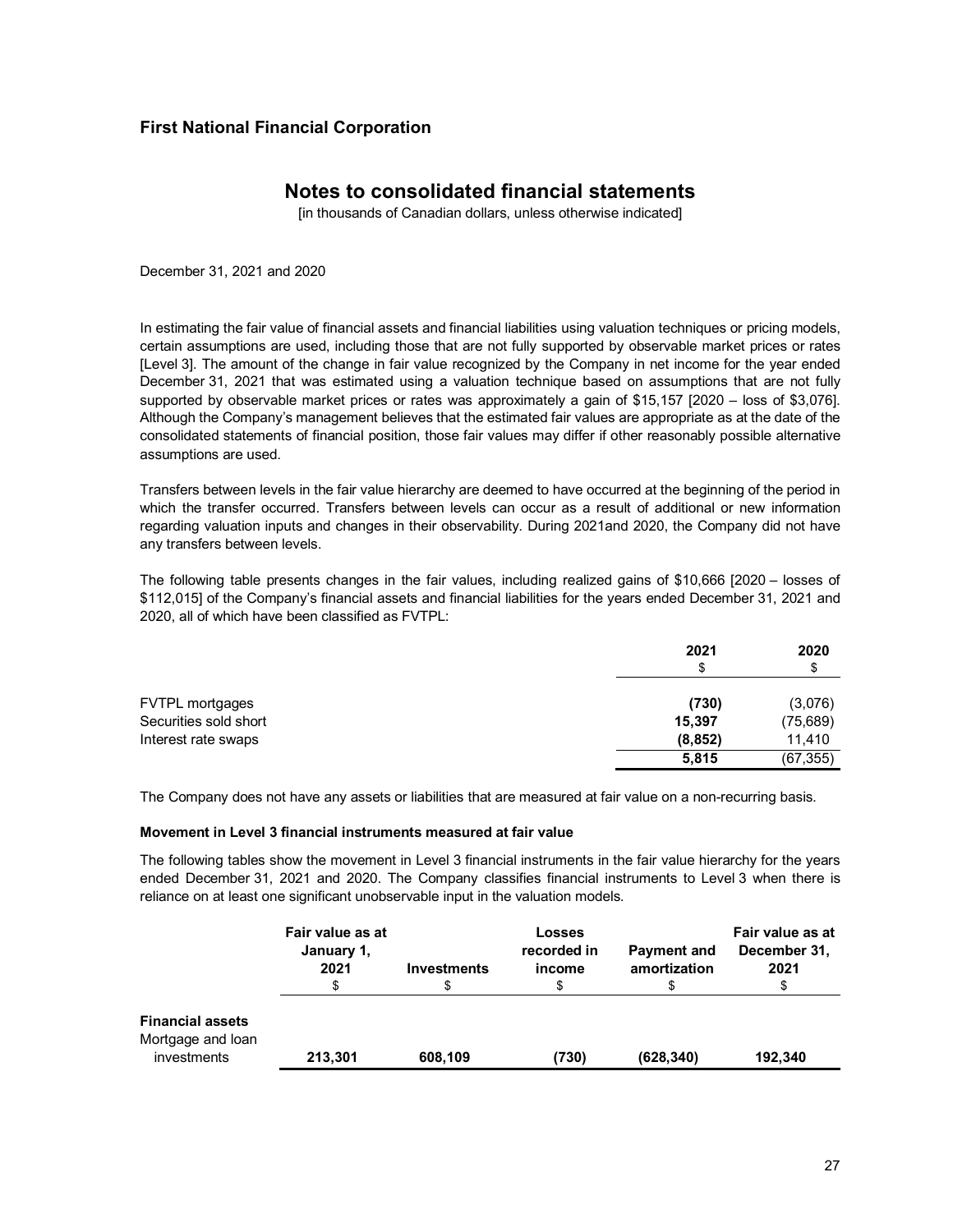## **Notes to consolidated financial statements**

[in thousands of Canadian dollars, unless otherwise indicated]

December 31, 2021 and 2020

|                                                             | Fair value as at<br>January 1,<br>2020 | <b>Investments</b> | <b>Unrealized</b><br>losses recorded<br>in income | <b>Payment and</b><br>amortization | Fair value as at<br>December 31,<br>2020 |
|-------------------------------------------------------------|----------------------------------------|--------------------|---------------------------------------------------|------------------------------------|------------------------------------------|
| <b>Financial assets</b><br>Mortgage and loan<br>investments | 370.414                                | 130.165            | (3,076)                                           | (284,202)                          | 213,301                                  |

Following the financial crisis, the reform and replacement of benchmark interest rates such as CDOR and other interbank offered rates ["IBORs"] became a priority for global regulators. The Canadian Alternative Reference Rate Working Group ["CARR"] was created to identify and seek to develop a new risk-free Canadian dollar interest rate benchmark. An enhanced Canadian Oversight Repo Rate Average ["CORRA"] has been designed to comply with recommendations of the Financial Stability Board as part of a global effort to reform benchmark interest rates. There is some uncertainty about how the Canadian dollar benchmark rates will evolve and the speed at which CORRA will become a dominant benchmark for Canadian dollar borrowings. For NHA MBS purposes, CMHC announced that pools with a reference rate based on CDOR will transition to CORRA based securities on May 1, 2022. The Company has many swaps and other derivatives that are referenced to CDOR. All of these instruments are with large Canadian financial instruments and the Company will rely on those institutions to amend the agreements as required to incorporate the new reference rate. The Company believe this transition will have only a small, if any, impact of the Company's operations.

### **20. Capital management**

The Company's objective is to maintain a capital base so as to maintain investor, creditor and market confidence and sustain future development of the business. Management defines capital as the Company's common share capital and retained earnings. FNFLP has a minimum capital requirement as stipulated by its bank credit facility. The agreement limits the debt under bank indebtedness together with the unsecured notes to four times FNFLP's equity. As at December 31, 2021, the ratio was 2.21:1 [2020 – 1.77:1]. The Company was in compliance with the bank covenant throughout the year.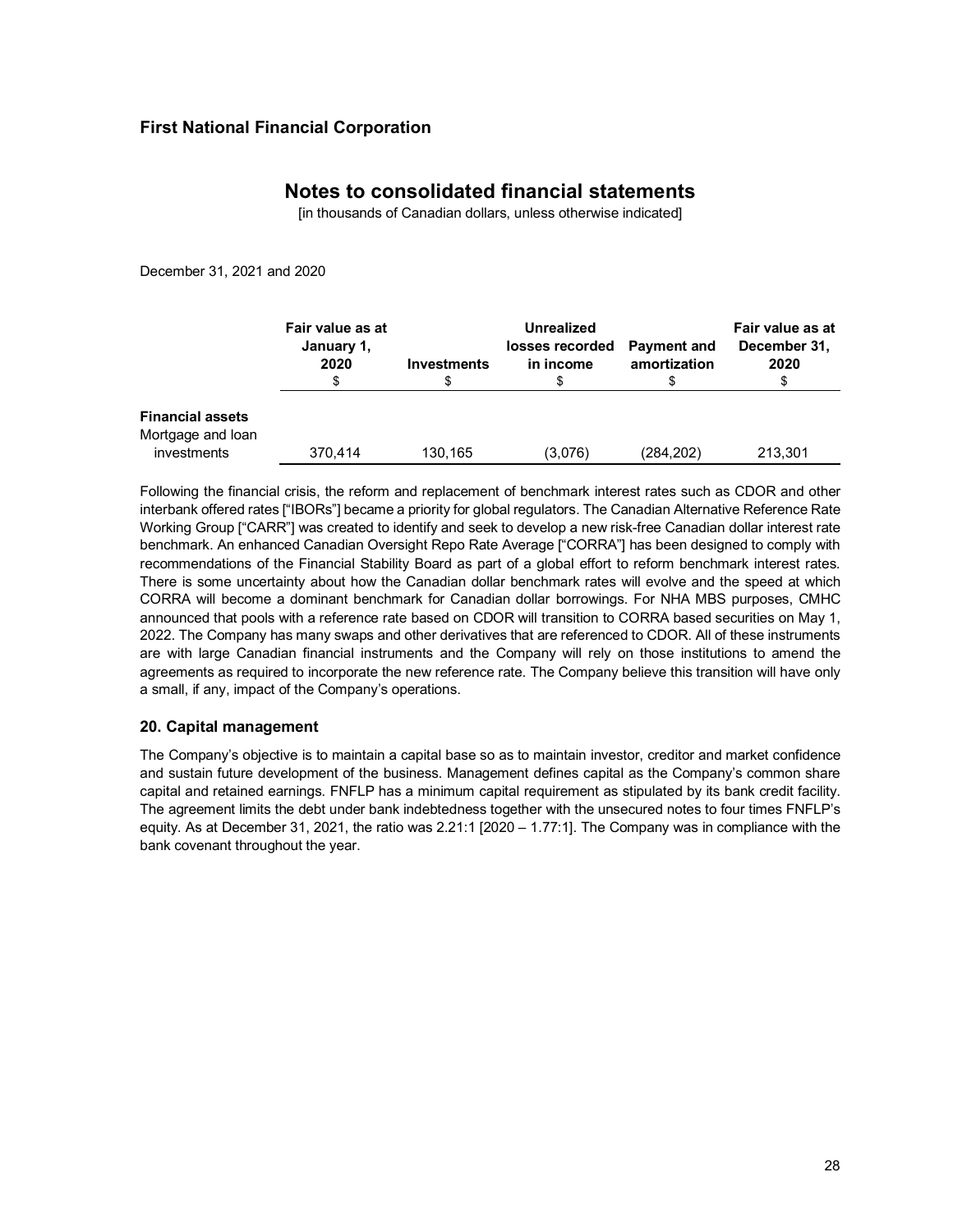## **Notes to consolidated financial statements**

[in thousands of Canadian dollars, unless otherwise indicated]

December 31, 2021 and 2020

### **21. Earnings by business segment**

The Company operates principally in two business segments, Residential and Commercial. These segments are organized by mortgage type and contain revenue and expenses related to origination, underwriting, securitization and servicing activities. Identifiable assets are those used in the operations of the segments.

|                                                                    |                    | 2021       |              |
|--------------------------------------------------------------------|--------------------|------------|--------------|
|                                                                    | <b>Residential</b> | Commercial | <b>Total</b> |
|                                                                    | \$                 | \$         | \$           |
| <b>Revenue</b>                                                     |                    |            |              |
| Interest revenue – securitized mortgages                           | 538,317            | 255,190    | 793,507      |
| Interest expense - securitized mortgages                           | (422,707)          | (207,572)  | (630, 279)   |
| Net interest – securitized mortgages                               | 115.610            | 47,618     | 163,228      |
| Placement and servicing                                            | 444,658            | 86,751     | 531,409      |
| Mortgage investment income [note 6]                                | 41,050             | 22,825     | 63,875       |
| Realized and unrealized gains (losses) on financial<br>instruments | 6,525              | (710)      | 5,815        |
|                                                                    | 607,843            | 156,484    | 764,327      |
| <b>Expenses</b>                                                    |                    |            |              |
| Amortization                                                       | 8,065              | 1,117      | 9,182        |
| Interest                                                           | 37,476             | 11,433     | 48,909       |
| Other operating                                                    | 362,936            | 79,479     | 442,415      |
|                                                                    | 408.477            | 92,029     | 500.506      |
| Income before income taxes                                         | 199,366            | 64.455     | 263,821      |
| Identifiable assets                                                | 28,813,695         | 13,430,687 | 42,244,382   |
| Goodwill                                                           |                    |            | 29,776       |
| <b>Total assets</b>                                                | 28,813,695         | 13,430,687 | 42,274,158   |
| <b>Capital expenditures</b>                                        | 22,380             | 9,576      | 31,956       |